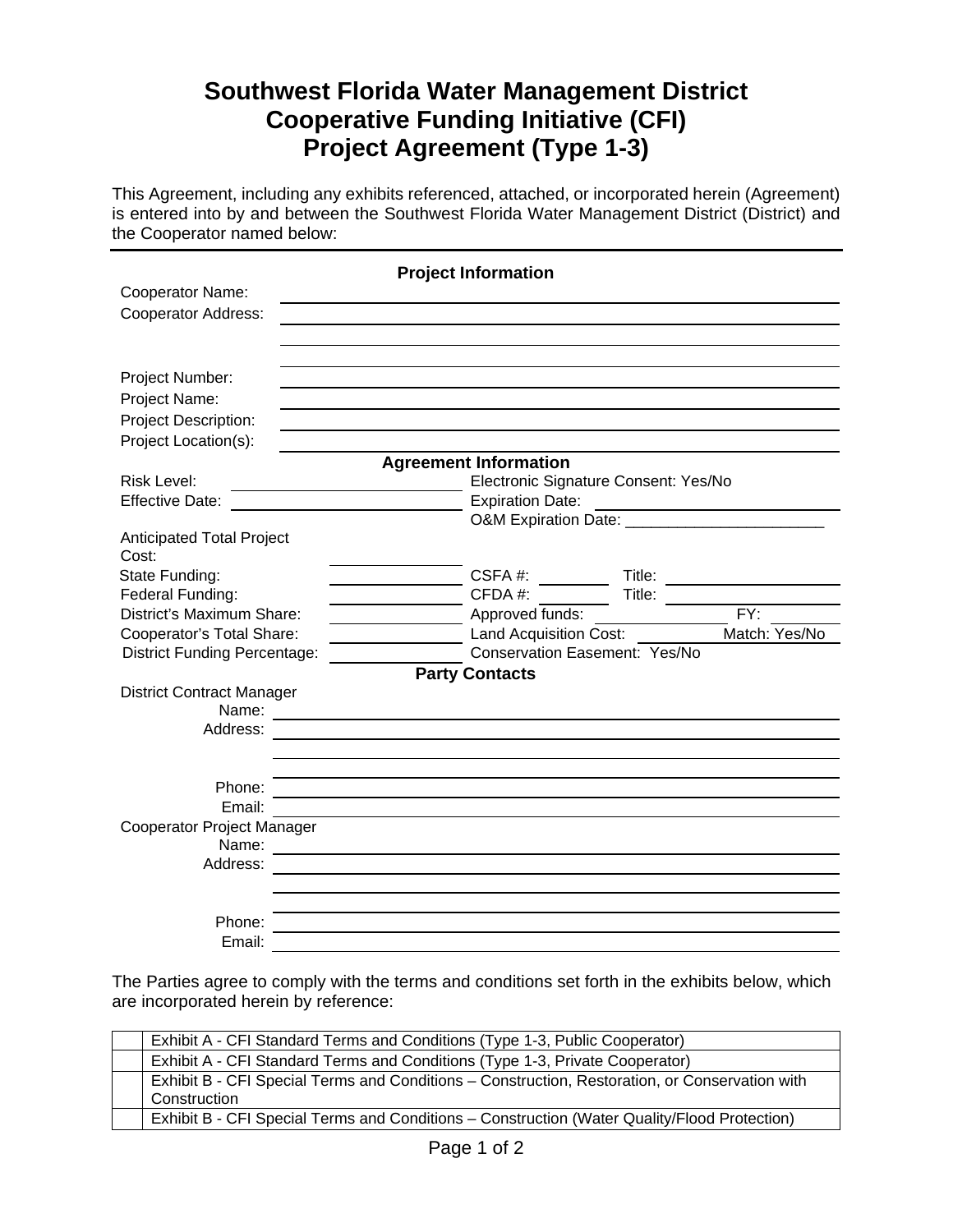| Exhibit B - CFI Special Terms and Conditions – Construction (Reclaimed Water)                     |
|---------------------------------------------------------------------------------------------------|
| Exhibit B - CFI Special Terms and Conditions - Construction (ASR and Recharge)                    |
| Exhibit B - CFI Special Terms and Conditions - Non-Construction (Feasibility Study, Conservation, |
| Watershed Management Plan)                                                                        |
| Exhibit B - CFI Special Terms and Conditions - Construction (Third-Party Review)                  |
| Exhibit B - CFI Special Terms and Conditions - Septic to Sewer                                    |
| Exhibit B - CFI Special Terms and Conditions - Septic to Sewer (Third-Party Review)               |
| Exhibit C - Project Plan                                                                          |
| Exhibit D - Minority/Women Owned and Small Business Utilization Report Form                       |
| Exhibit E - Contingency Funds Justification Form                                                  |
| <b>Exhibit F - Special Audit Requirements</b>                                                     |
| <b>Exhibit G- State Funding Requirements</b>                                                      |
| <b>Exhibit H - Federal Funding Requirements</b>                                                   |
| <b>Exhibit I- Miscellaneous</b>                                                                   |
| Attachment 1 - Sample Conservation Easement                                                       |

IN WITNESS WHEREOF, the parties hereto, or their lawful representatives, have executed this Agreement on the day and year set forth next to their signatures below

Southwest Florida Water Management District

| Name:  | Date: |
|--------|-------|
| Title: |       |

Cooperator

 $By:$ 

<u> 1980 - Johann Barn, mars an t-Amerikaansk politiker (</u> Name: Date: Date: Title:

Additional signatures attached on separate page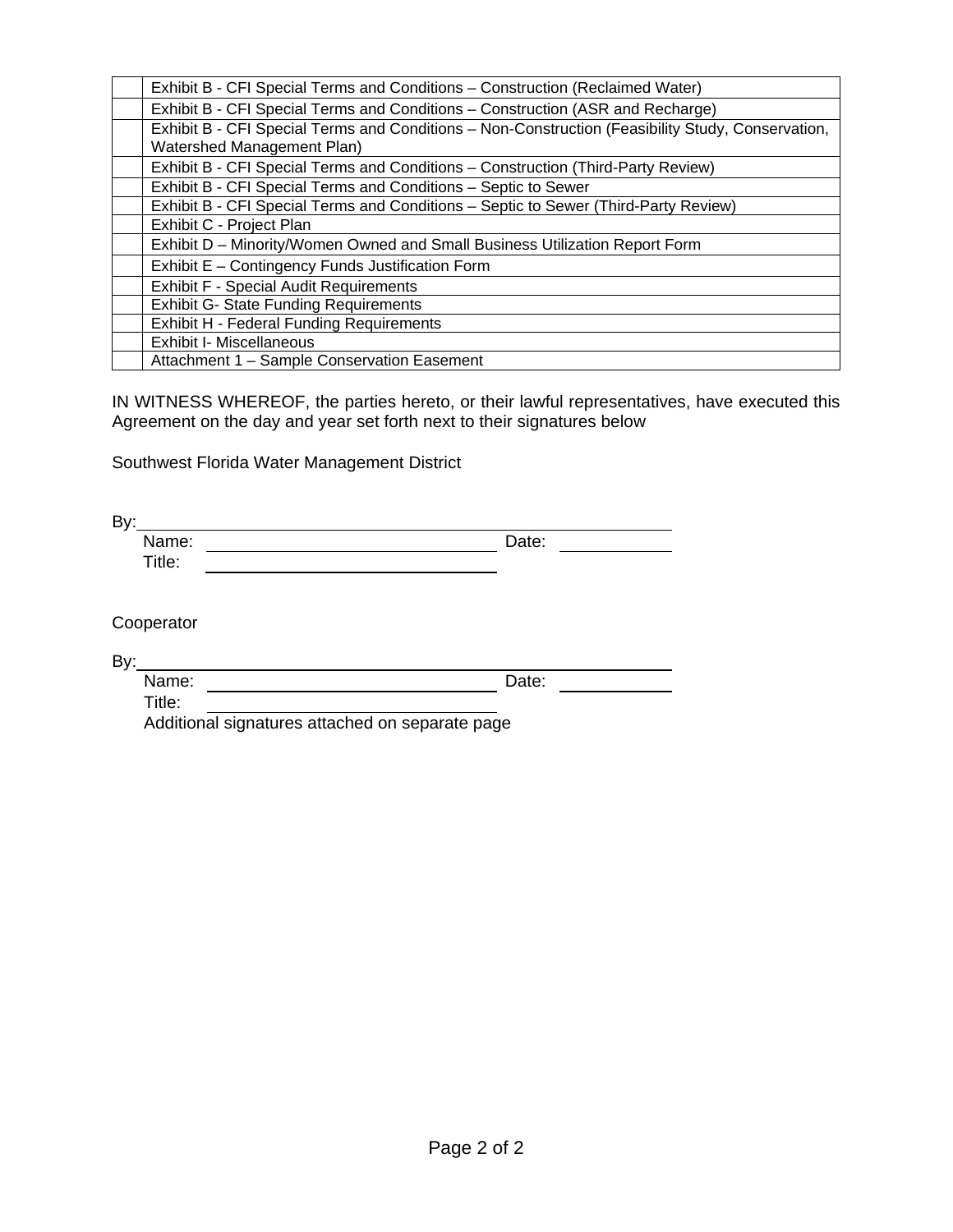#### Exhibit A Southwest Florida Water Management District Standard Terms and Conditions Public Cooperator

### 1. Project Contacts and Notices.

The individuals identified in the CFI Project Agreement are the prime contacts for matters relating to this Agreement. Each party shall provide notice to the other party of any changes to the prime contact information. All notices under this Agreement shall be in writing to the other party's prime contact and shall be sent by email or overnight mail, except for cure and default notices which shall be sent by certified mail. Unless otherwise indicated in this Agreement, reports may be provided by email. Notices and reports are effective upon receipt. Any notice or report delivered by email shall request a receipt thereof confirmed by email or in writing by the recipient and the effective date shall be the date of receipt, provided such receipt has been confirmed by the recipient.

### 2. Contact Authority.

The Cooperator's Project Manager is authorized to affirm the invoice certification required by this Agreement. The District's Contract Manager is authorized to approve requests to extend a Project task deadline or to adjust a line item amount of the Project Budget. The District's Contract Manager is not authorized to approve any time extension that will extend a Project task beyond the expiration date of this Agreement or which will result in a change to the total project cost or the parties' funding shares as identified in the CFI Project Agreement. Changes authorized by this Paragraph do not require a formal written amendment but must be in writing and signed in accordance with each party's signature authority.

### 3. Agreement Term.

The effective date of this Agreement is identified in the CFI Project Agreement. The expiration date is the date identified in the CFI Project Agreement, or upon the satisfactory completion of the Project and subsequent final reimbursement to the Cooperator, whichever occurs first. If Exhibit B requires the Cooperator to operate and maintain the Project after its completion, the operation and maintenance obligation shall survive the above-referenced expiration date for 20 years, beginning on the date provided in Exhibit B. The Cooperator is not eligible for reimbursement for any Project work conducted or costs incurred prior to the effective date of this Agreement.

### 4. Scope of Work.

The Cooperator shall perform the services necessary to complete the Project in accordance with Exhibit C, the Project Plan. The Cooperator shall commence and complete Project tasks in accordance with the Project Schedule, including any properly authorized extensions of time. Time is of the essence in the performance of each obligation under this Agreement. The Cooperator shall promptly advise the District of issues that arise that may impact the successful and timely completion of the Project. The Cooperator shall be solely responsible for managing and controlling the Project and its operation and maintenance, including the engagement and supervision of any consultants or contractors.

### 5. Funding.

- The anticipated total cost of the Project is identified in the CFI Project Agreement. The District's maximum funding share is identified in the CFI Project Agreement, subject to Paragraph 6 below. The Cooperator shall provide all remaining funds necessary for the satisfactory completion of the Project.
- Any state or federal appropriations or grant funds received by the Cooperator for the Project will be applied to reduce each party's share in accordance with their respective funding percentages as described in the CFI Project Agreement. If the District is a recipient of state or federal appropriations or grant funds for the Project, the District's reimbursement obligation of such funding amounts is contingent upon the District's receipt of such funds.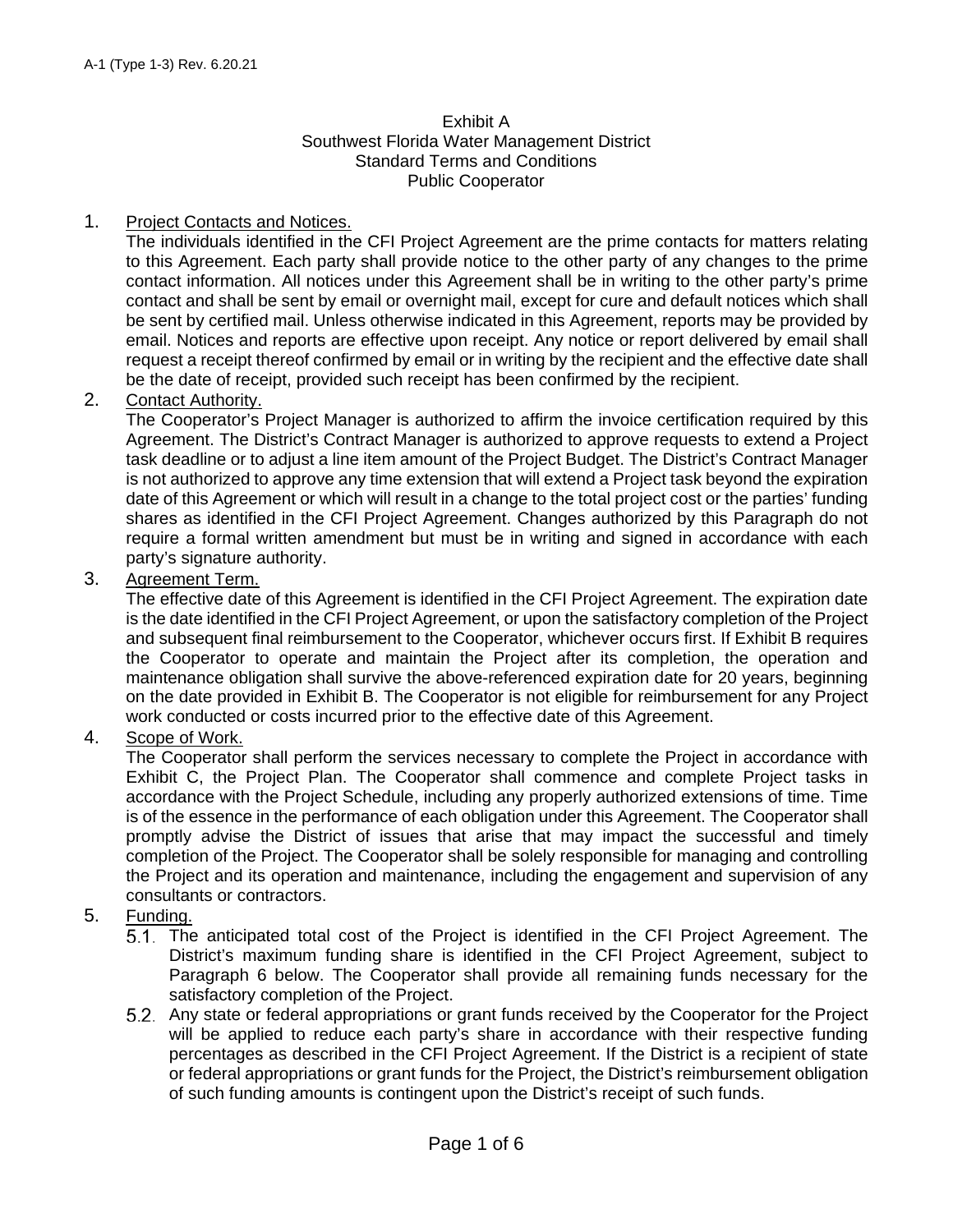- Reimbursement for expenditures of contingency funds is contingent upon the District's approval and determination, in its sole discretion, that the expenditures were necessary to achieve the resource benefit of the Project and were not in excess of what was reasonably necessary to complete the Project. The term "contingency funds" shall include funds that are allocated for unanticipated or extra work needed to the complete the Project. Items not considered for reimbursement include those unrelated to the resource benefit or resulting from design errors and defects in the work. The Cooperator may submit up to 5% of the anticipated total cost of the Project for contingency reimbursement. The District's total reimbursement obligation of contingency expenses is limited to its funding percentage identified in CFI Project Agreement. If an invoice includes expenditures of contingency funds, the Cooperator shall complete and submit the Contingency Funds Justification Form exhibit to explain the basis of each line item expenditure.
- The Cooperator shall evaluate the cost benefit of utilizing owner direct purchases for the Project and shall advise the District as to the reason the Cooperator did or did not choose to utilize owner direct purchase for major Project components.
- Costs associated with in-kind services provided by the Cooperator are not reimbursable by the District and may not be included in the Cooperator's share of Project funding.
- Unless otherwise indicated in this Agreement, the District shall withhold a retainage of 10% of its funding share until all submittals and deliverables required by this Agreement have been provided and the District's Contract Manager verifies their compliance with this Agreement.
- If the Project Plan requires the District to contract with a consultant to perform a third-party review of the 30% design package:
	- 5.7.1. The District shall withhold reimbursement of the costs associated with the 30% design package in an amount equivalent to half the cost of the third-party review.
	- 5.7.2. The District has the right to terminate this Agreement without further payment obligation at the option of the District Governing Board, in its sole discretion, after being presented with the third-party review. If the Board decides to terminate this Agreement, the District shall not be obligated to reimburse the Cooperator for any post-30% design work.

### 6. Funding Contingency.

The District's performance and payment pursuant to this Agreement are contingent upon the District's Governing Board appropriating funds in its approved budget for the Project in each fiscal year of this Agreement. The District's funding percentage is subject to change due to subsequent Governing Board approvals. However, once funds are appropriated for the Project in a given fiscal year and the Cooperator has expended allowable Project costs, the appropriated amount will not be reduced. If the District does not approve additional funds needed for the Project in a future fiscal year, the District is obligated to reimburse its share of Cooperator expenses incurred in the amount of funds the District appropriated as of the date of the District's non-appropriation. In this event, the District and the Cooperator, by mutual agreement, may reduce the Project scope. The Cooperator's performance and payment pursuant to this Agreement are contingent on the Cooperator's governing body or the Florida Legislature, as applicable, lawfully appropriating legally available funds.

- 7. Invoice and Payment.
	- The District shall reimburse the Cooperator for its share of allowable Project costs in accordance with the Project Budget, subject to its right to withhold funds as provided in this Agreement; however, at no point in time will the District's expenditure amounts under this Agreement exceed the District's funding percentage identified in the CFI Project Agreement. 7.2. Each invoice must include the following certification:
		- "I certify that the costs requested for reimbursement and the Cooperator's matching funds are directly related to the performance under the Agreement between the Southwest Florida Water Management District and the Cooperator (Agreement No.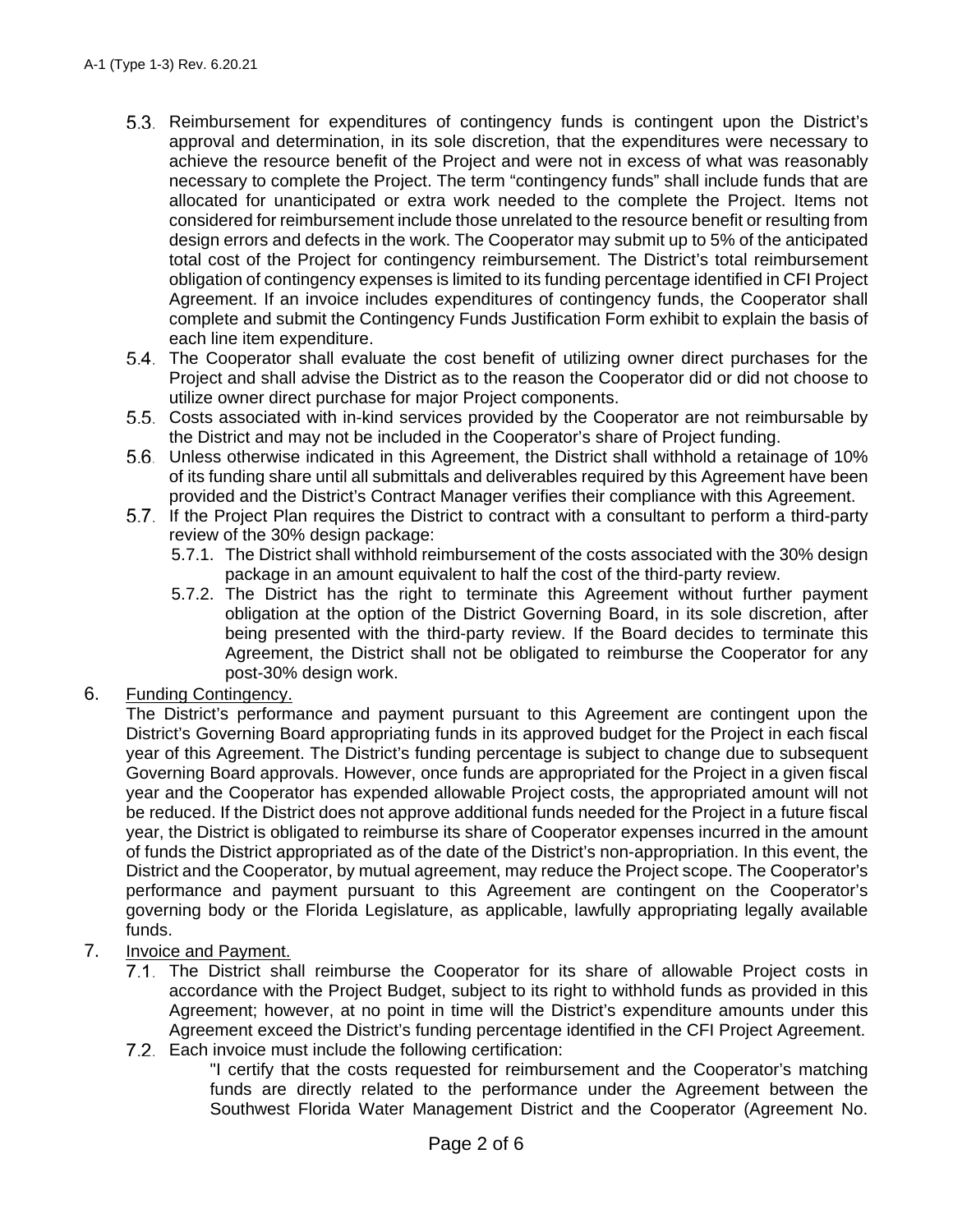), are allowable, allocable, properly documented, and are in accordance with the approved Project Budget. This invoice includes \$\_ of contingency funds expenditures."

If the invoice includes the use of federal or state appropriations or grant funds, the certification must also include the following sentence:

"The Cooperator received a total of \$\_\_ in federal and state appropriations or grant monies for the Project and \$ has been allocated to this invoice, reducing the District's and Cooperator's share of this invoice to \$<sub>/\$</sub> respectively."

- 7.3. With the exception of the payment of contingency funds, the District shall reimburse the Cooperator within 45 days of receipt of an invoice with adequate supporting documentation to satisfy auditing purposes and submitted in the manner prescribed by this Agreement. The District shall reimburse the Cooperator for expenditures of contingency funds within a reasonable time to accommodate the process provided for in Subparagraph 5.3. The Cooperator shall submit original invoices to the District every 3 months electronically at invoices@WaterMatters.org. If the Cooperator does not have the capability to submit invoices electronically, the invoices may be mailed to the Accounts Payable Section, Southwest Florida Water Management District, Post Office Box 15436, Brooksville, Florida 34604-5436. Copies of invoices may also be submitted to the District's Contract Manager to expedite the review process.
- Any travel expenses authorized under this Agreement will be reimbursed in accordance with Section 112.061, Florida Statutes (F.S.), as may be amended from time to time.
- 7.5. Surcharges added to third party invoices are not considered an allowable cost under this Agreement.
- The Cooperator shall comply with applicable procurement laws when procuring consultants and contractors to accomplish the Project. The District shall only be obligated to reimburse the Cooperator for costs incurred under contracts for Project work that is included in the Project Plan and is necessary to achieve the resource benefits of the Project, to be determined by the District in its sole discretion. Additionally, the District shall only be obligated to reimburse the Cooperator for costs that are reasonable, to be determined by the District in its sole discretion. In order for the District to make the above determinations, the Cooperator shall provide all solicitations to the District prior to posting, and contracts prior to execution, unless the solicitation has been posted or contract has been executed before the parties' execution of this Agreement, in which case, the documents must be provided within 30 days of execution of this Agreement. The District shall provide a response to the Cooperator within 21 days of receipt of the solicitation or contract. Upon written District approval, the budget amounts for the Project work set forth in a contract will refine the Project Budget and be incorporated herein by reference. The District shall not reimburse the Cooperator for costs incurred under consultant and contractor contracts until the requirements of this Subparagraph are satisfied.

### 8. Dispute Resolution.

If an issue or dispute arises during the course of the Project, including whether expenses are reimbursable under this Agreement, the Cooperator shall continue to perform the Project work in accordance with the Project Plan. The Cooperator shall seek clarification and resolution of any issue or dispute by providing the details and basis of the issue or dispute to the District's Contract Manager no later than 10 days after the issue or dispute arises. If not resolved by the District's Contract Manager, in consultation with his or her Bureau Chief, within 10 days of receipt of notice, the dispute will be forwarded to the District's Assistant Executive Director. The District's Assistant Executive Director in consultation with the District's Office of General Counsel will issue the District's final determination. The Cooperator's continuation of the Project work as required under this Paragraph will not constitute a waiver of any legal remedy available to the Cooperator concerning the dispute.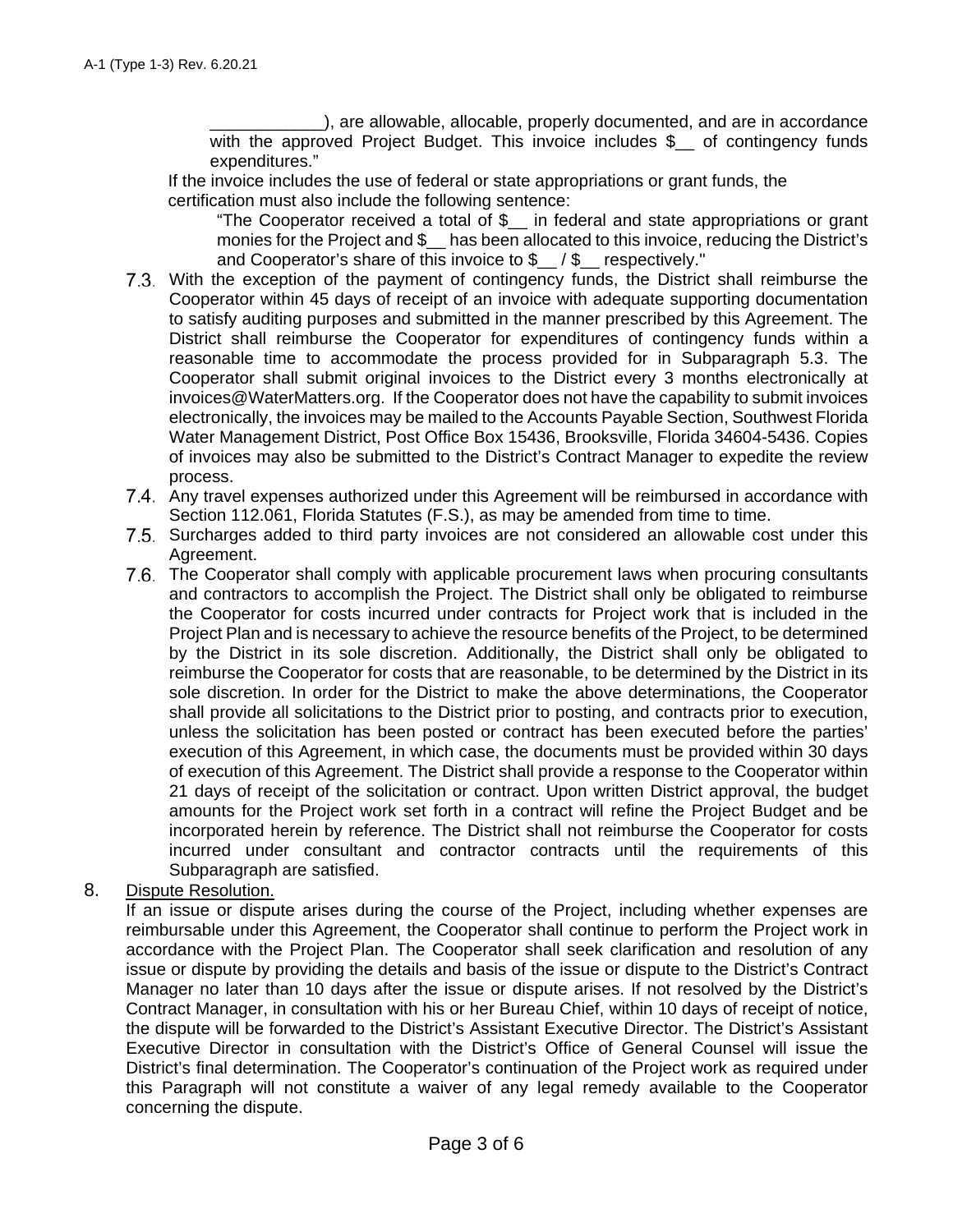### 9. Force Majeure.

In the event of hurricanes, tornados, floods, acts of God, acts of war, or other such catastrophes, or other man-made emergencies such as labor strikes or riots which are beyond the control of the party obligated to perform the work, the party's obligation to meet the timeframes provided in this Agreement shall be suspended for the period of time the condition continues to exist. When the party is able to resume performance of its obligations under this Agreement, in whole or in part, it shall immediately give the other party written notice to that effect and shall resume performance no later than 2 days after the notice is delivered. The suspension of the party's obligations provided for in this Paragraph shall be the party's sole remedy for the delays set forth herein.

10. Project Records and Audit.

The Cooperator, upon request, shall permit the District to examine or audit all Project related records and documents during or following Project completion at no cost to the District. These records shall be available at all reasonable times for inspection, review, or audit. "Reasonable" shall be construed according to circumstances, but ordinarily shall mean normal business hours of 8:00 a.m. to 5:00 p.m., local time, Monday through Friday. The Cooperator shall similarly require its consultants and contractors to maintain and allow access to such records for inspection, review, or audit purposes. Payments made to the Cooperator under this Agreement shall be reduced for amounts found to be not allowable under this Agreement by an audit. If an audit is undertaken by the District, all required records shall be maintained until the audit has been completed and all questions arising from it are resolved. The Cooperator shall maintain all such records and documents for at least 5 years following completion of the Project. If an audit has been initiated and audit findings have not been resolved at the end of the 5 years, the records shall be retained until resolution of the audit findings, which would include an audit follow-up by the inspector general if the findings result from an external auditor, or any litigation. The Cooperator understands and will comply with its duty, pursuant to Section 20.055(5), F.S., to cooperate with the inspector general in any investigation, audit, inspection, review, or hearing. The Cooperator shall similarly require its consultants and contractors to comply with their duty, pursuant to Section 20.055(5), F.S., to cooperate with the inspector general in any investigation, audit, inspection, review or hearing. This Paragraph shall survive the expiration or termination of this Agreement.

# 11. Reports.

- 11.1. The Cooperator shall provide the District with a quarterly report describing the progress of the Project tasks, adherence to the Project Schedule and any developments affecting the Project. Quarterly means the calendar quarters ending March 31, June 30, September 30 and December 31. The Cooperator shall submit quarterly reports to the District's Contract Manager no later than 30 days following the completion of the applicable quarter.
- 11.2. Upon request by the District, the Cooperator shall provide the District with copies of data, reports, models, studies, maps and other documents resulting from the Project. This Subparagraph shall survive the expiration or termination of this Agreement.
- If required in the Project Plan, the Cooperator shall submit all water resource data collected under this Agreement to the District for upload to District databases, and to the Florida Department of Environmental Protection's (FDEP) database for water quality data in accordance with Rule 62-40.540, Florida Administrative Code. This Subparagraph shall survive the expiration or termination of this Agreement.
- 11.4. The Cooperator shall provide the documents referenced in this Paragraph at no cost to the District.
- 12. Risk, Liability, and Indemnity.
	- 12.1. To the extent permitted by Florida law, the Cooperator assumes all risks relating to the Project and shall be solely liable for, and to indemnify and hold the District harmless from all claims, loss, damage and other expenses, including attorneys' fees and costs and attorneys' fees and costs on appeal, arising from the design, construction, operation, maintenance or implementation of the Project; provided, however, that the Cooperator shall not indemnify for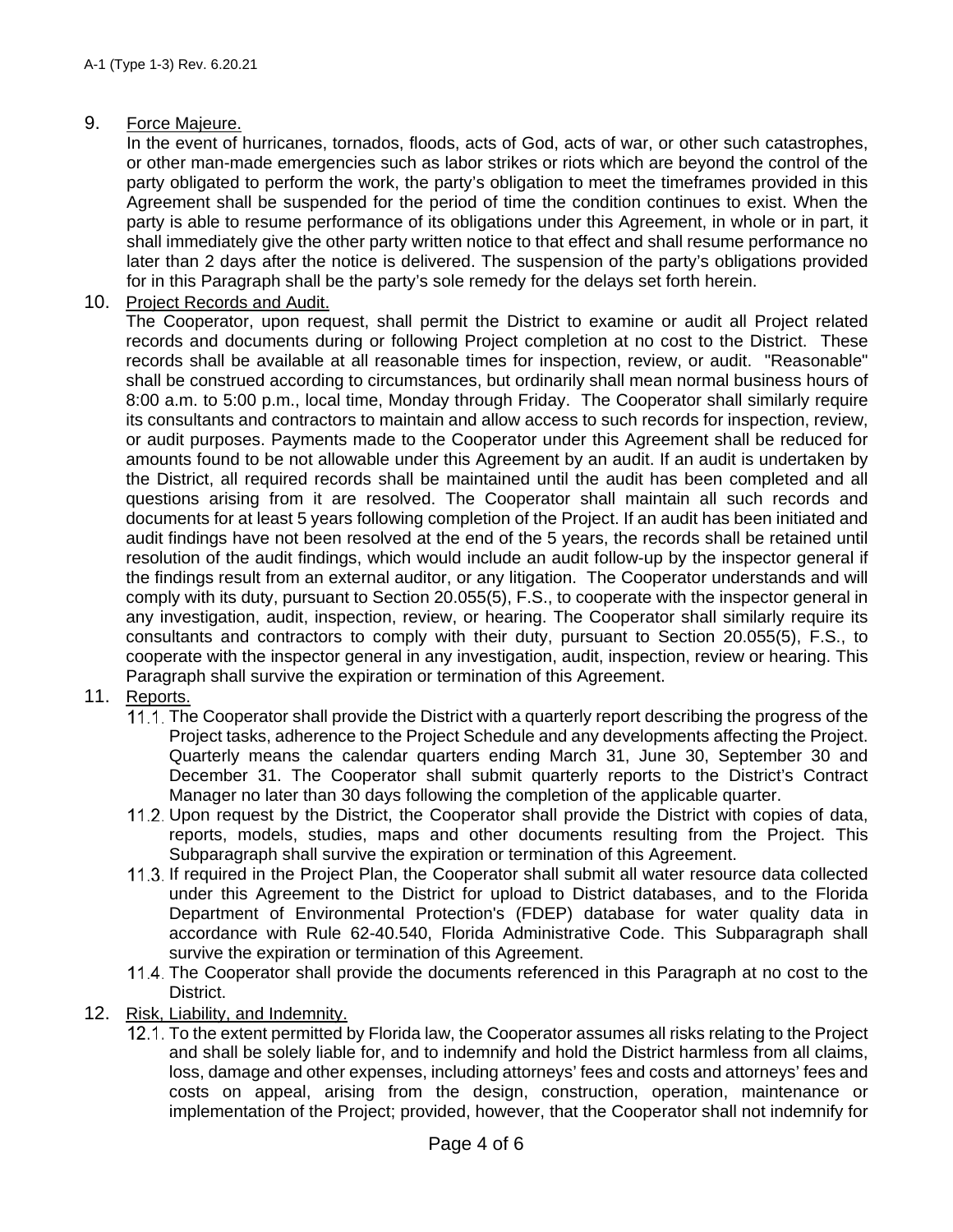that portion of any loss or damages proximately caused by the negligent act or omission of the District's officers, employees, contractors and agents. The acceptance of the District's funding by the Cooperator does not in any way constitute an agency relationship between the District and the Cooperator.

- 12.2. The Cooperator shall indemnify and hold the District harmless, to the extent allowed under Section 768.28, F.S., from all claims, loss, damage and other expenses, including attorneys' fees and costs and attorneys' fees and costs on appeal, arising from the negligent acts or omissions of the Cooperator's officers, employees, contractors and agents related to its performance under this Agreement.
- 12.3. This Paragraph, including all subparagraphs, shall not be construed as a waiver of the Cooperator's sovereign immunity or an extension of the Cooperator's liability beyond the limits established in Section 768.28, F.S. Additionally, this Paragraph, including all subparagraphs, will not be construed to impose contractual liability on the Cooperator for underlying tort claims as described above beyond the limits specified in Section 768.28, F.S., nor be construed as consent by the Cooperator to be sued by third parties in any manner arising out of this Agreement.
- 12.4. Nothing in this Agreement shall be interpreted as a waiver of the District's sovereign immunity or an extension of its liability beyond the limits established in Section 768.28, F.S., nor be construed as consent by the District to be sued by third parties in any manner arising out of this Agreement.
- 12.5. This Paragraph, including all subparagraphs, shall survive the expiration or termination of this Agreement.

### 13. Default.

A party may terminate this Agreement upon another party's failure to comply with any term or condition of this Agreement, provided the terminating party is not in default of this Agreement at the time of termination. The terminating party shall provide the defaulting party with a written notice stating its intent to terminate and describing all terms and conditions with which the defaulting party has failed to comply (Notice of Termination). If the defaulting party has not remedied its default within 30 days after receiving the Notice of Termination, this Agreement shall automatically terminate. If a default cannot reasonably be cured within 30 days, then the cure time may be extended at the terminating party's discretion if the defaulting party is pursuing a cure of the default with reasonable diligence. The rights and remedies in this Paragraph are in addition to any other rights and remedies provided by law or this Agreement.

14. Release of Information.

The parties will not initiate any oral or written media interviews or issue press releases on or about the Project without providing notices or copies to the other party no later than 3 business days prior to the interview or press release. This Paragraph shall not be construed as preventing the parties from complying with the public records disclosure laws set forth in Chapter 119, F.S.

15. District Recognition.

The Cooperator shall recognize District funding in any reports, models, studies, maps or other documents resulting from this Agreement, and the form of said recognition shall be subject to District approval.

16. Permits and Real Property Rights.

The Cooperator shall obtain all permits, local government approvals and all real property rights necessary to complete and operate the Project prior to commencing any construction of the Project. The District shall not reimburse the Cooperator for allowable costs under this Agreement until the Cooperator has obtained all permits, approvals, and property rights necessary to complete the Project. This Paragraph shall survive the expiration or termination of this Agreement.

17. Law Compliance.

The Cooperator shall comply with all applicable federal, state and local laws, rules, regulations and guidelines related to performance under this Agreement.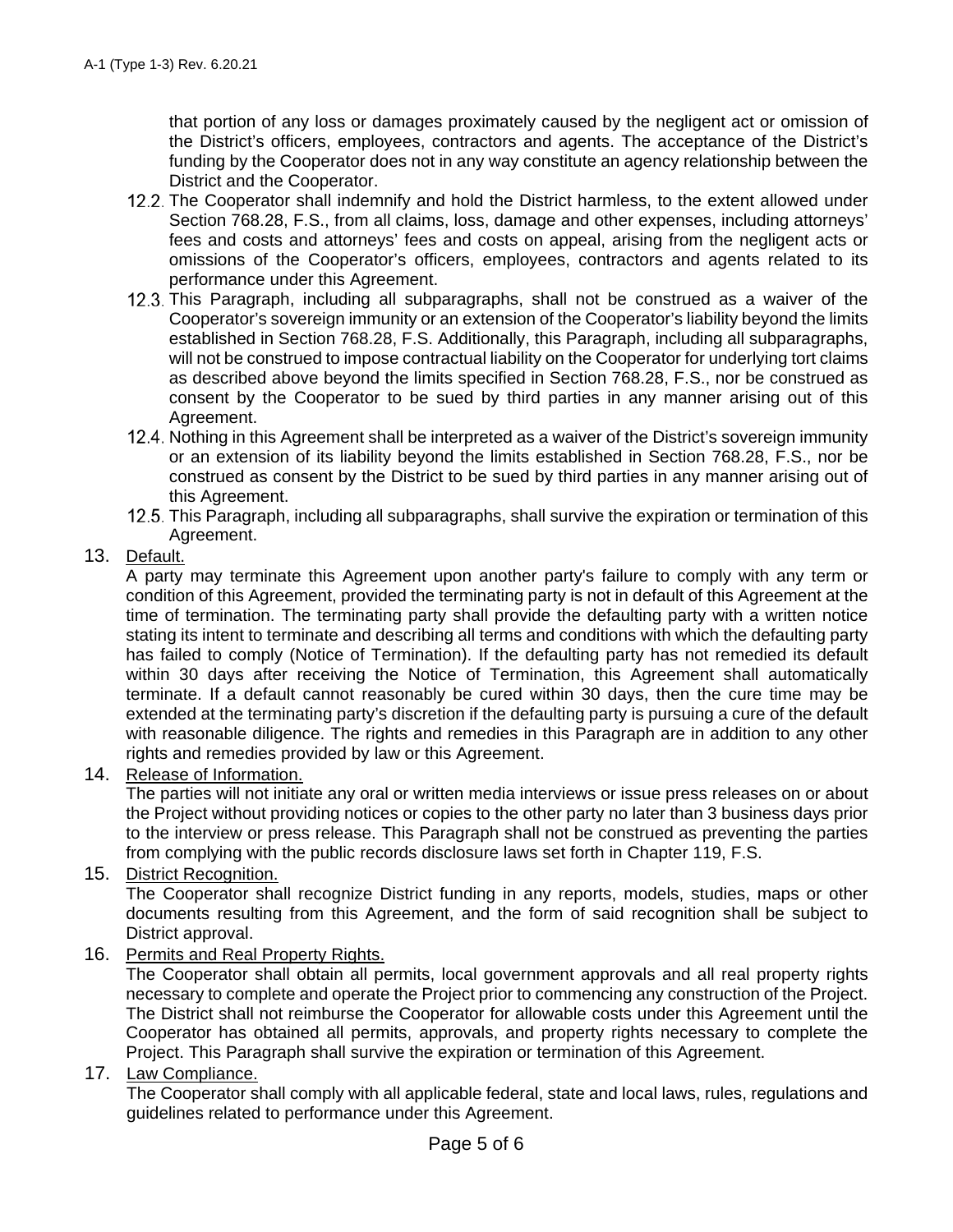### 18. Diversity in Contracting and Subcontracting.

The District is committed to supplier diversity in the performance of all contracts associated with District cooperative funding projects. The Cooperator shall encourage Project participation of minority owned and woman owned and small business enterprises, as prime contractors and subcontractors, in accordance with applicable laws.

- 18.1. If requested, the District shall assist the Cooperator by sharing information to help the Cooperator ensure that minority owned and woman owned and small businesses are afforded an opportunity to participate in the performance of this Agreement.
- If the District's share of Project costs is greater than or equal to \$100,000, the Cooperator shall provide the District with the Minority/Women Owned and Small Business Utilization Report attached as an exhibit, indicating all contractors and subcontractors who performed Project work, the amount paid to each contractor or subcontractor, and to the extent such information is known, whether each contractor or subcontractor was a minority owned or woman owned or small business enterprise. The report is required upon Project completion prior to final payment, or within 30 days of the execution of any amendment that increases the total Project cost, for information up to the date of the amendment and prior to the disbursement of any additional funds by the District.

### 19. Assignment.

No party may assign any of its rights or obligations under this Agreement, including any operation or maintenance obligations, without the prior written consent of the other party. Any attempted assignment in violation of this Paragraph is void. This Paragraph shall survive the expiration or termination of this Agreement.

### 20. Miscellaneous.

Nothing in this Agreement shall be construed or implied to create any relationship between the District and any consultant or contractor of the Cooperator. Nothing in this Agreement shall be construed to benefit any person or entity not a party to this Agreement. This Agreement is governed by Florida law and venue for resolving disputes under this Agreement shall be exclusively in Hillsborough County, Florida. Unless otherwise stated in this Agreement, if a court of competent jurisdiction deems any term or condition of this Agreement to be invalid, illegal, or unenforceable, the remaining terms and conditions are severable and shall remain in full force and effect. This Paragraph shall survive the expiration or termination of this Agreement.

21. Lobbying Prohibition.

Pursuant to Section 216.347, F.S., the Cooperator is prohibited from using funds provided by this Agreement for the purpose of lobbying the Legislature, the judicial branch or a state agency.

### 22. Counterparts and Authority to Sign.

The signatures of all parties need not appear on the same counterpart. Unless otherwise indicated in the CFI Project Agreement, in accordance with the Electronic Signature Act of 1996, electronic signatures, including facsimile transmissions, may be used and shall have the same force and effect as a written signature. Each person signing this Agreement warrants that he or she is duly authorized to do so and to bind the respective party to this Agreement.

### 23. Entire Agreement.

This Agreement, including the attached, referenced, and incorporated exhibit(s), constitutes the entire agreement between the parties and, unless otherwise provided herein, may only be amended through a formal amendment, signed by all parties to this Agreement. In the event of a conflict of contract terminology, priority shall be given first to the CFI Project Agreement; the exhibits, in the order presented in the CFI Project Agreement, except that Exhibit B shall take precedence over Exhibit A, and then the attachments in the order presented in the CFI Project Agreement.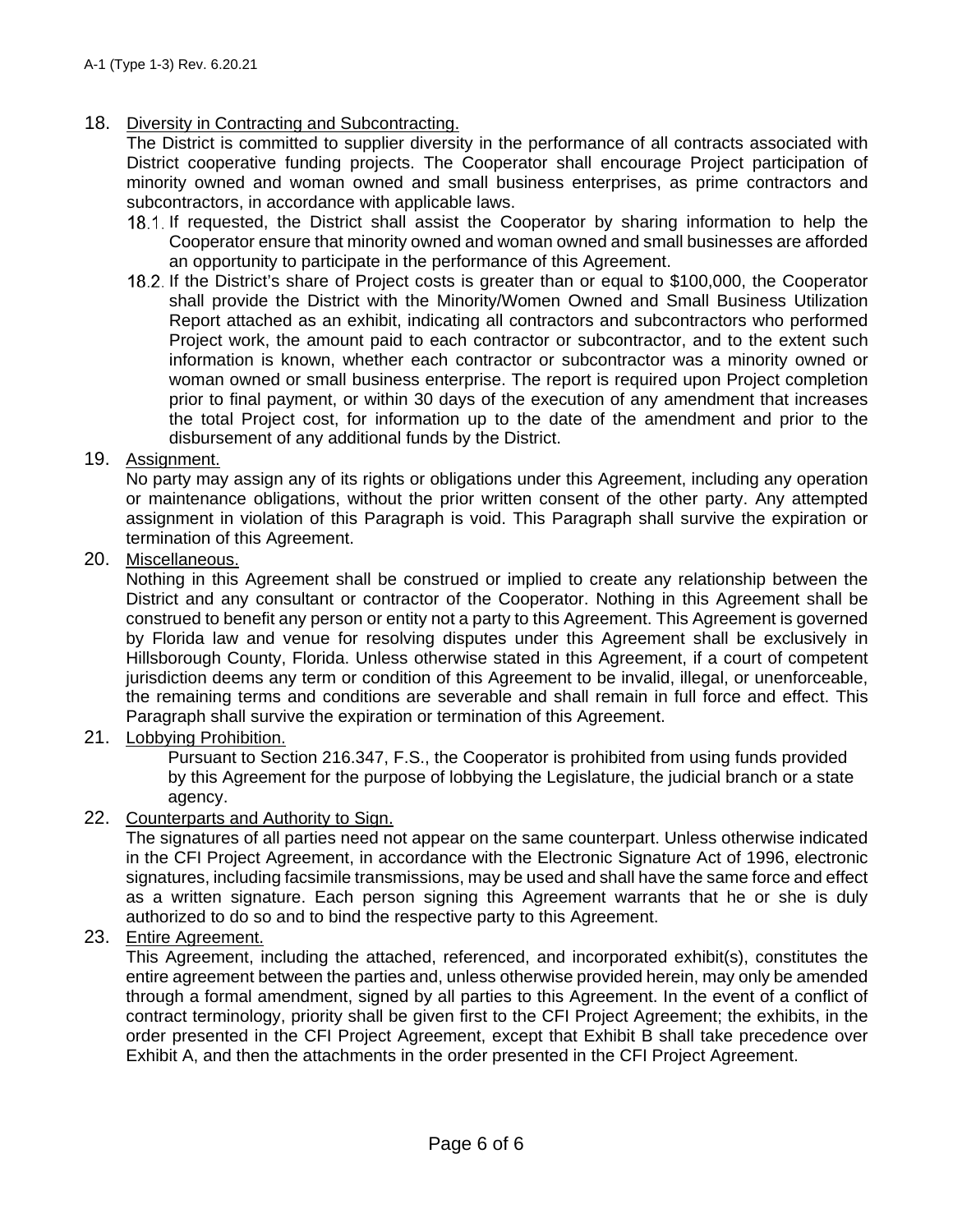#### Exhibit A Southwest Florida Water Management District Standard Terms and Conditions Private Cooperator

### 1. Project Contacts and Notices.

The individuals identified in the CFI Project Agreement are the prime contacts for matters relating to this Agreement. Each party shall provide notice to the other party of any changes to the prime contact information. All notices under this Agreement shall be in writing to the other party's prime contact and shall be sent by email or overnight mail, except for cure and default notices which shall be sent by certified mail. Unless otherwise indicated in this Agreement, reports may be provided by email. Notices and reports are effective upon receipt. Any notice or report delivered by email shall request a receipt thereof confirmed by email or in writing by the recipient and the effective date shall be the date of receipt, provided such receipt has been confirmed by the recipient.

### 2. Contact Authority.

The Cooperator's Project Manager is authorized to affirm the invoice certification required by this Agreement. The District's Contract Manager is authorized to approve requests to extend a Project task deadline or to adjust a line item amount of the Project Budget. The District's Contract Manager is not authorized to approve any time extension that will extend a Project task beyond the expiration date of this Agreement or which will result in a change to the total project cost or the parties' funding shares as identified in the CFI Project Agreement. Changes authorized by this Paragraph do not require a formal written amendment but must be in writing and signed in accordance with each party's signature authority.

### 3. Agreement Term.

The effective date of this Agreement is identified in the CFI Project Agreement. The expiration date is the date identified in the CFI Project Agreement, or upon the satisfactory completion of the Project and subsequent final reimbursement to the Cooperator, whichever occurs first. If Exhibit B requires the Cooperator to operate and maintain the Project after its completion, the operation and maintenance obligation shall survive the above-referenced expiration date for 20 years, beginning on the date provided in Exhibit B. The Cooperator is not eligible for reimbursement for any Project work conducted or costs incurred prior to the effective date of this Agreement.

### 4. Scope of Work.

The Cooperator shall perform the services necessary to complete the Project in accordance with Exhibit C, the Project Plan. The Cooperator shall commence and complete Project tasks in accordance with the Project Schedule, including any properly authorized extensions of time. Time is of the essence in the performance of each obligation under this Agreement. The Cooperator shall promptly advise the District of issues that arise that may impact the successful and timely completion of the Project. The Cooperator shall be solely responsible for managing and controlling the Project and its operation and maintenance, including the engagement and supervision of any consultants or contractors.

### 5. Funding.

- The anticipated total cost of the Project is identified in the CFI Project Agreement. The District's maximum funding share is identified in the CFI Project Agreement, subject to Paragraph 6 below. The Cooperator shall provide all remaining funds necessary for the satisfactory completion of the Project.
- Any state or federal appropriations or grant funds received by the Cooperator for the Project will be applied to reduce each party's share in accordance with their respective funding percentages as described in the CFI Project Agreement. If the District is a recipient of state or federal appropriations or grant funds for the Project, the District's reimbursement obligation of such funding amounts is contingent upon the District's receipt of such funds.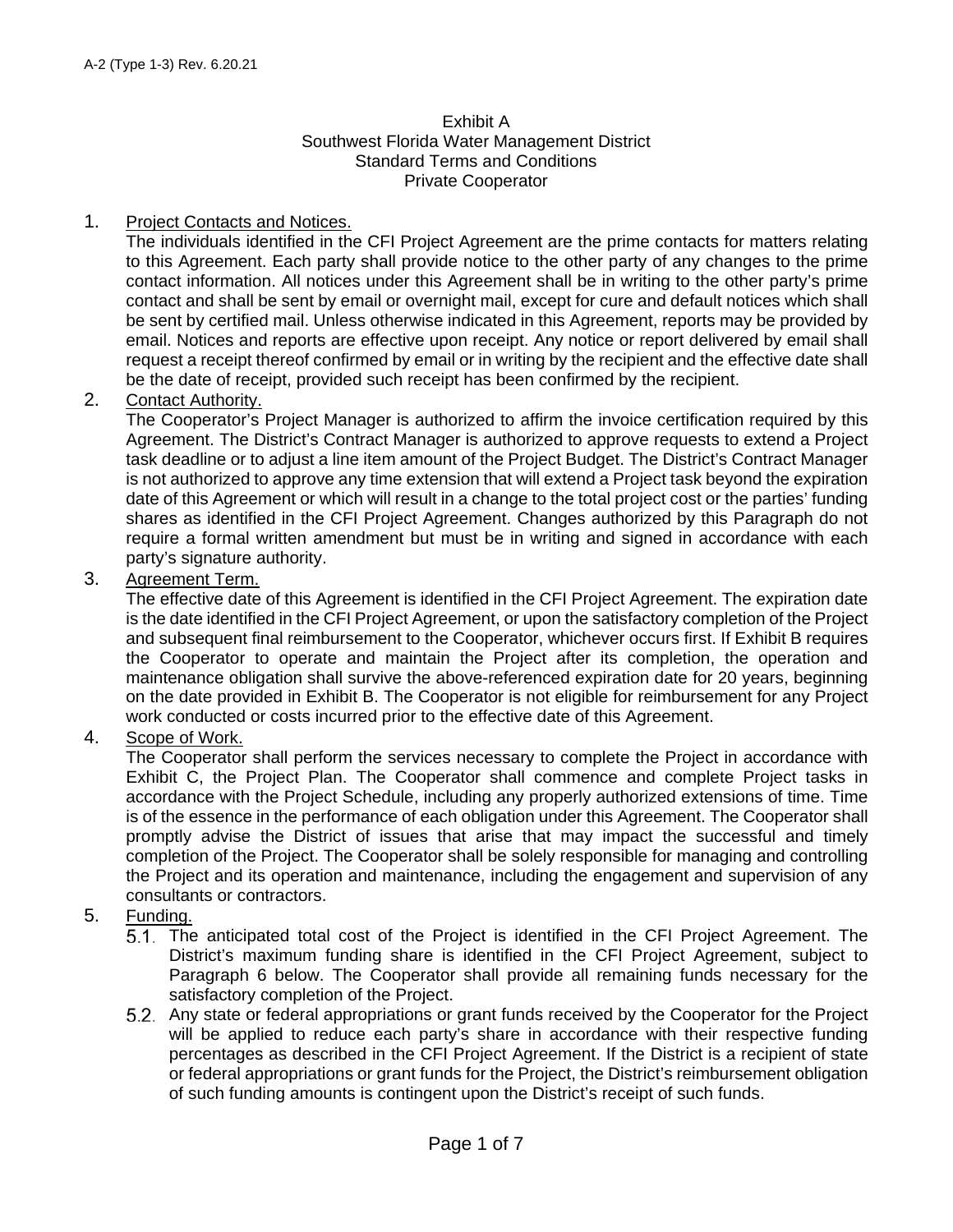- Reimbursement for expenditures of contingency funds is contingent upon the District's approval and determination, in its sole discretion, that the expenditures were necessary to achieve the resource benefit of the Project and were not in excess of what was reasonably necessary to complete the Project. The term "contingency funds" shall include funds that are allocated for unanticipated or extra work needed to the complete the Project. Items not considered for reimbursement include those unrelated to the resource benefit or resulting from design errors and defects in the work. The Cooperator may submit up to 5% of the anticipated total cost of the Project for contingency reimbursement. The District's total reimbursement obligation of contingency expenses is limited to its funding percentage identified in CFI Project Agreement. If an invoice includes expenditures of contingency funds, the Cooperator shall complete and submit the Contingency Funds Justification Form exhibit to explain the basis of each line item expenditure.
- Costs associated with in-kind services provided by the Cooperator are not reimbursable by the District and may not be included in the Cooperator's share of Project funding.
- Unless otherwise indicated in this Agreement, the District shall withhold a retainage of 10% of its funding share until all submittals and deliverables required by this Agreement have been provided and the District's Contract Manager verifies their compliance with this Agreement.
- 5.6. If the Project Plan requires the District to contract with a consultant to perform a third-party review of the 30% design package:
	- 5.6.1. The District shall withhold reimbursement of the costs associated with the 30% design package in an amount equivalent to half the cost of the third-party review.
	- 5.6.2. The District has the right to terminate this Agreement without further payment obligation at the option of the District Governing Board, in its sole discretion, after being presented with the third-party review. If the Board decides to terminate this Agreement, the District shall not be obligated to reimburse the Cooperator for any post-30% design work.
- 6. Funding Contingency.

The District's performance and payment pursuant to this Agreement are contingent upon the District's Governing Board appropriating funds in its approved budget for the Project in each fiscal year of this Agreement. The District's funding percentage is subject to change due to subsequent Governing Board approvals. However, once funds are appropriated for the Project in a given fiscal year and the Cooperator has expended allowable Project costs, the appropriated amount will not be reduced. If the District does not approve additional funds needed for the Project in a future fiscal year, the District is obligated to reimburse its share of Cooperator expenses incurred in the amount of funds the District appropriated as of the date of the District's non-appropriation. In this event, the District and the Cooperator, by mutual agreement, may reduce the Project scope.

- 7. Invoice and Payment.
	- The District shall reimburse the Cooperator for its share of allowable Project costs in accordance with the Project Budget, subject to its right to withhold funds as provided in this Agreement; however, at no point in time will the District's expenditure amounts under this Agreement exceed the District's funding percentage identified in the CFI Project Agreement.
	- 7.2. Each invoice must include the following certification:

"I certify that the costs requested for reimbursement and the Cooperator's matching funds are directly related to the performance under the Agreement between the Southwest Florida Water Management District and the Cooperator (Agreement No. ), are allowable, allocable, properly documented, and are in accordance with the approved Project Budget. This invoice includes \$ of contingency funds expenditures."

If the invoice includes the use of federal or state appropriations or grant funds, the certification must also include the following sentence: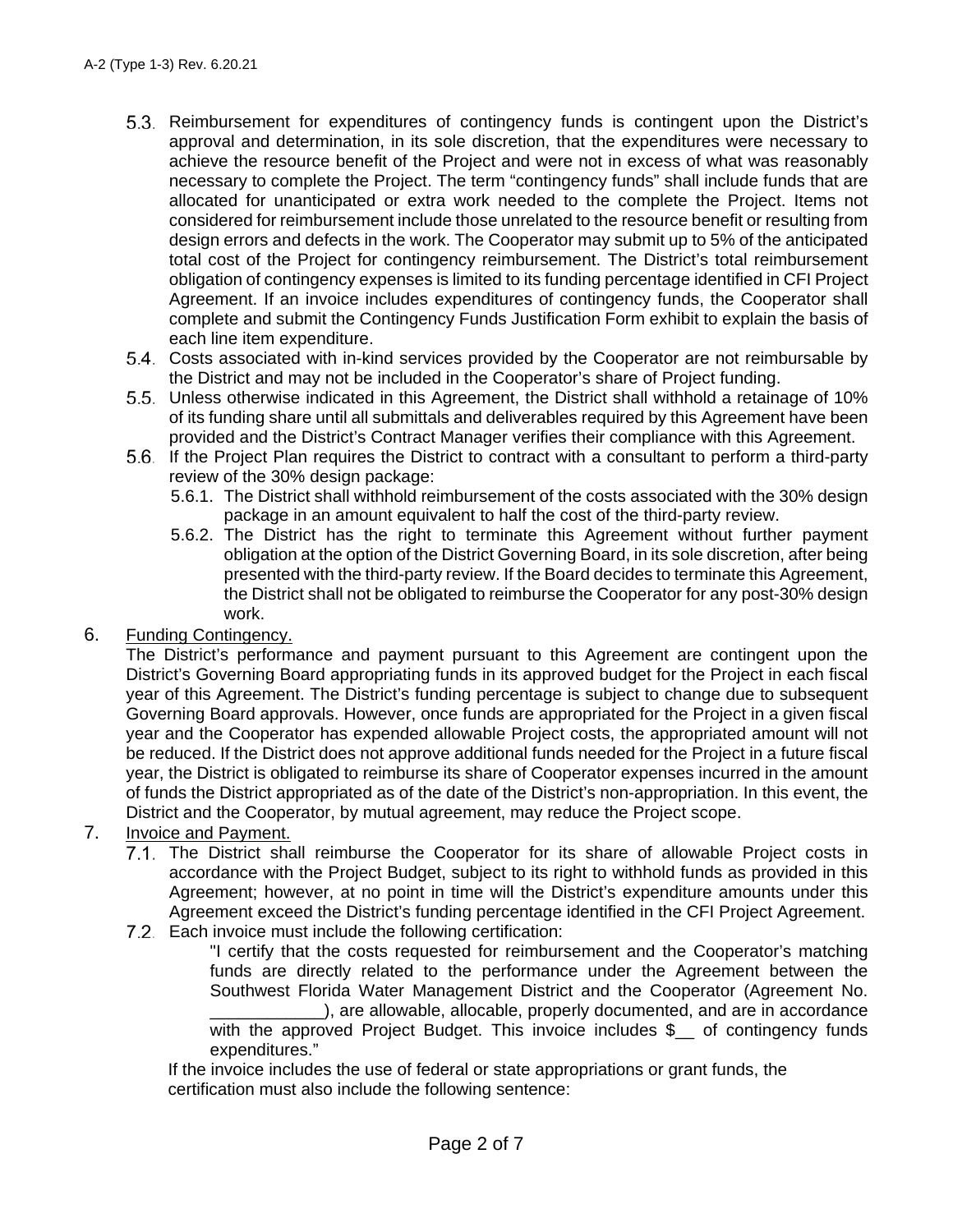"The Cooperator received a total of \$\_\_ in federal and state appropriations or grant monies for the Project and \$\_\_ has been allocated to this invoice, reducing the District's and Cooperator's share of this invoice to \$\_\_ / \$\_\_ respectively."

- With the exception of the payment of contingency funds, the District shall reimburse the Cooperator within 45 days of receipt of an invoice with adequate supporting documentation to satisfy auditing purposes and submitted in the manner prescribed by this Agreement. The District shall reimburse the Cooperator for expenditures of contingency funds within a reasonable time to accommodate the process provided for in Subparagraph 5.3. The Cooperator shall submit original invoices to the District every 3 months electronically at invoices@WaterMatters.org. If the Cooperator does not have the capability to submit invoices electronically, the invoices may be mailed to the Accounts Payable Section, Southwest Florida Water Management District, Post Office Box 15436, Brooksville, Florida 34604-5436. Copies of invoices may also be submitted to the District's Contract Manager to expedite the review process.
- Any travel expenses authorized under this Agreement will be reimbursed in accordance with Section 112.061, Florida Statutes (F.S.), as may be amended from time to time.
- 7.5. Surcharges added to third party invoices are not considered an allowable cost under this Agreement.
- The District shall only be obligated to reimburse the Cooperator for costs incurred under contracts for Project work that is included in the Project Plan and is necessary to achieve the resource benefits of the Project, to be determined by the District in its sole discretion. Additionally, the District shall only be obligated to reimburse the Cooperator for costs that are reasonable, to be determined by the District in its sole discretion. In order for the District to make the above determinations, the Cooperator shall provide all solicitations to the District prior to posting, and contracts prior to execution, unless the solicitation has been posted or contract has been executed before the parties' execution of this Agreement, in which case, the documents must be provided within 30 days of execution of this Agreement. The District shall provide a response to the Cooperator within 21 days of receipt of the solicitation or contract. Upon written District approval, the budget amounts for the Project work set forth in a contract will refine the Project Budget and be incorporated herein by reference. The District shall not reimburse the Cooperator for costs incurred under consultant and .0contractor contracts until the requirements of this Subparagraph are satisfied.

### 8. Procurement Standards.

Reimbursement for products and services associated with the Project must be procured in accordance with the following competitive standards:

- a. Up to \$10,000 Minimum 1 written quote or best source catalog
- b. \$10,001 \$25,000 Minimum 2 written quotes
- c. Over \$25,001 Minimum 3 written quotes

### 9. Dispute Resolution.

If an issue or dispute arises during the course of the Project, including whether expenses are reimbursable under this Agreement, the Cooperator shall continue to perform the Project work in accordance with the Project Plan. The Cooperator shall seek clarification and resolution of any issue or dispute by providing the details and basis of the issue or dispute to the District's Contract Manager no later than 10 days after the issue or dispute arises. If not resolved by the District's Contract Manager, in consultation with his or her Bureau Chief, within 10 days of receipt of notice, the dispute will be forwarded to the District's Assistant Executive Director. The District's Assistant Executive Director in consultation with the District's Office of General Counsel will issue the District's final determination. The Cooperator's continuation of the Project work as required under this Paragraph will not constitute a waiver of any legal remedy available to the Cooperator concerning the dispute.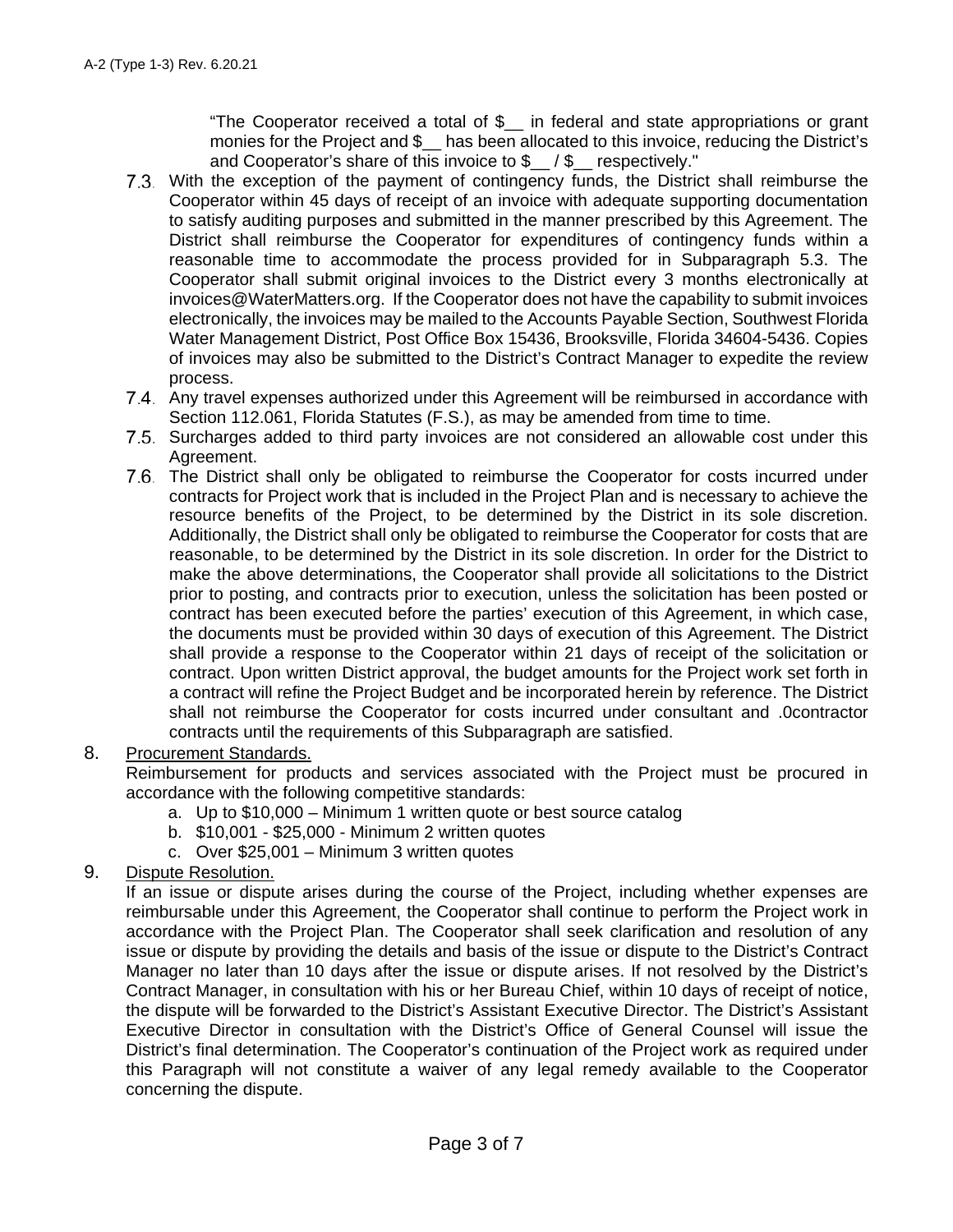### 10. Force Majeure.

In the event of hurricanes, tornados, floods, acts of God, acts of war, or other such catastrophes, or other man-made emergencies such as labor strikes or riots which are beyond the control of the party obligated to perform the work, the party's obligation to meet the timeframes provided in this Agreement shall be suspended for the period of time the condition continues to exist. When the party is able to resume performance of its obligations under this Agreement, in whole or in part, it shall immediately give the other party written notice to that effect and shall resume performance no later than 2 days after the notice is delivered. The suspension of the party's obligations provided for in this Paragraph shall be the party's sole remedy for the delays set forth herein.

11. Project Records and Audit.

The Cooperator, upon request, shall permit the District to examine or audit all Project related records and documents during or following Project completion at no cost to the District. These records shall be available at all reasonable times for inspection, review, or audit. "Reasonable" shall be construed according to circumstances, but ordinarily shall mean normal business hours of 8:00 a.m. to 5:00 p.m., local time, Monday through Friday. The Cooperator shall similarly require its consultants and contractors to maintain and allow access to such records for inspection, review, or audit purposes. Payments made to the Cooperator under this Agreement shall be reduced for amounts found to be not allowable under this Agreement by an audit. If an audit is undertaken by the District, all required records shall be maintained until the audit has been completed and all questions arising from it are resolved. The Cooperator shall maintain all such records and documents for at least 5 years following completion of the Project. If an audit has been initiated and audit findings have not been resolved at the end of the 5 years, the records shall be retained until resolution of the audit findings, which would include an audit follow-up by the inspector general if the findings result from an external auditor, or any litigation. The Cooperator understands and will comply with its duty, pursuant to Section 20.055(5), F.S., to cooperate with the inspector general in any investigation, audit, inspection, review, or hearing. The Cooperator shall similarly require its consultants and contractors to comply with their duty, pursuant to Section 20.055(5), F.S., to cooperate with the inspector general in any investigation, audit, inspection, review or hearing. This Paragraph shall survive the expiration or termination of this Agreement.

# 12. Reports.

- 12.1. The Cooperator shall provide the District with a quarterly report describing the progress of the Project tasks, adherence to the Project Schedule and any developments affecting the Project. Quarterly means the calendar quarters ending March 31, June 30, September 30 and December 31. The Cooperator shall submit quarterly reports to the District's Contract Manager no later than 30 days following the completion of the applicable quarter.
- 12.2. Upon request by the District, the Cooperator shall provide the District with copies of data, reports, models, studies, maps and other documents resulting from the Project. This Subparagraph shall survive the expiration or termination of this Agreement.
- 12.3. If required in the Project Plan, the Cooperator shall submit all water resource data collected under this Agreement to the District for upload to District databases, and to the Florida Department of Environmental Protection's (FDEP) database for water quality data in accordance with Rule 62-40.540, Florida Administrative Code. This Subparagraph shall survive the expiration or termination of this Agreement.
- 12.4. The Cooperator shall provide the documents referenced in this Paragraph at no cost to the District.
- 13. Risk, Liability, and Indemnity.
	- 13.1. The Cooperator assumes all risks relating to the Project and shall be solely liable for, and to indemnify and hold the District harmless from all claims, loss, damage and other expenses, including attorneys' fees and costs and attorneys' fees and costs on appeal, arising from the design, construction, operation, maintenance or implementation of the Project; provided,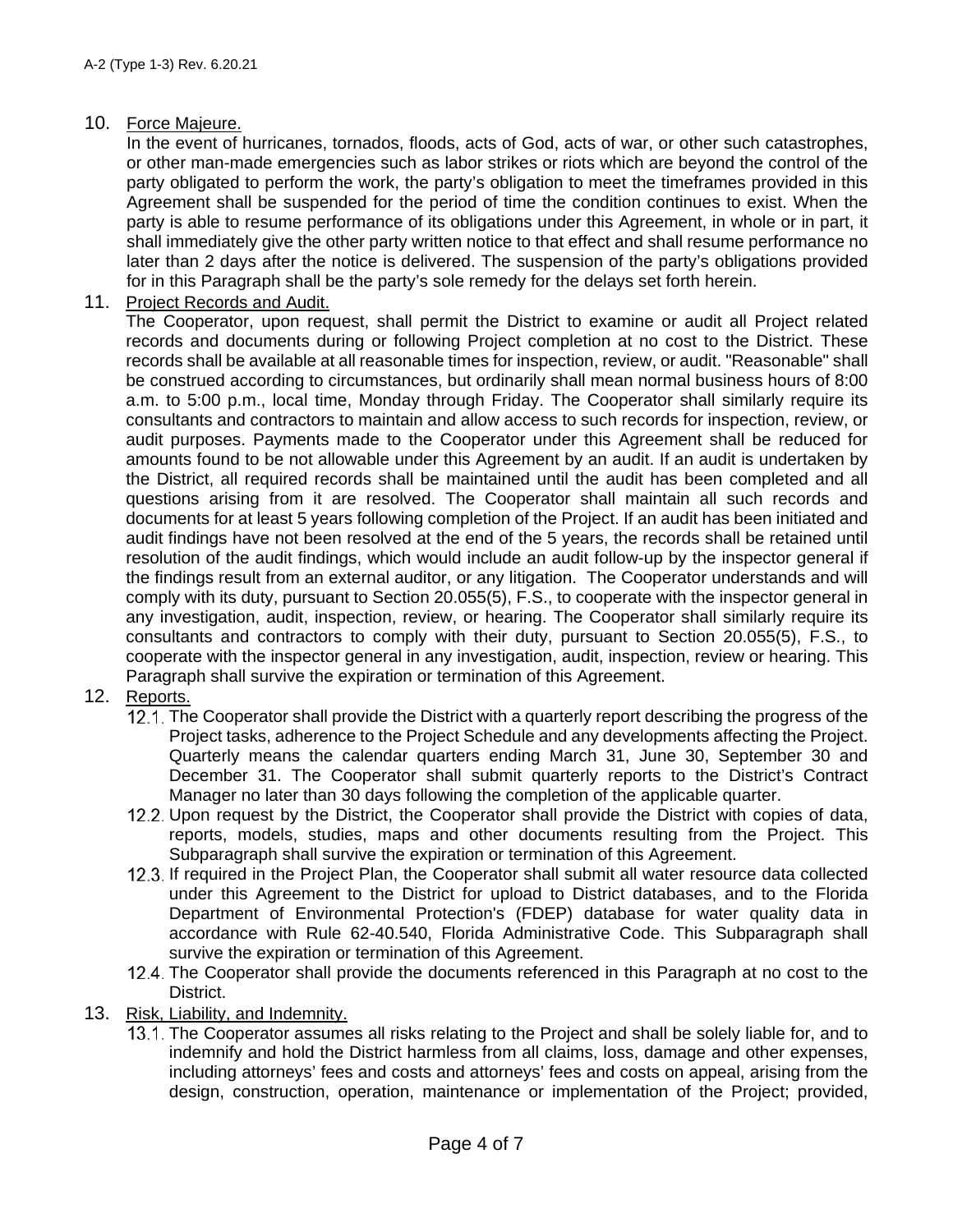however, that the Cooperator shall not indemnify for that portion of any loss or damages proximately caused by the negligent act or omission of the District's officers, employees, contractors and agents. The acceptance of the District's funding by the Cooperator does not in any way constitute an agency relationship between the District and the Cooperator.

- 13.2. The Cooperator shall defend, indemnify and hold the District harmless and all District agents, employees and officers from and against all liabilities, claims, damages, expenses or actions, either at law or equity, including attorneys' fees and costs and attorneys' fees and costs on appeal, caused or incurred, in whole or in part, as a result of any act or omission by the Cooperator, its agents, employees, contractors, assigns, heirs or anyone for whose acts or omissions any of these persons or entities may be liable during the Cooperator's performance under this Agreement.
- This Paragraph, including all subparagraphs, shall survive the expiration or termination of this Agreement.

### 14. Default.

A party may terminate this Agreement upon another party's failure to comply with any term or condition of this Agreement, provided the terminating party is not in default of this Agreement at the time of termination. The terminating party shall provide the defaulting party with a written notice stating its intent to terminate and describing all terms and conditions with which the defaulting party has failed to comply (Notice of Termination). If the defaulting party has not remedied its default within 30 days after receiving the Notice of Termination, this Agreement shall automatically terminate. If a default cannot reasonably be cured within 30 days, then the cure time may be extended at the terminating party's discretion if the defaulting party is pursuing a cure of the default with reasonable diligence. The rights and remedies in this Paragraph are in addition to any other rights and remedies provided by law or this Agreement.

#### 15. Insurance.

The Cooperator must maintain, during the entire term of this Agreement, insurance in the following kinds and amounts or limits with a company or companies authorized to do business in the State of Florida and will not commence work under this Agreement until the District has received an acceptable certificate of insurance showing evidence of such coverage. Certificates of insurance must reference the District Agreement Number and Contract Manager.

- Liability insurance on forms no more restrictive than the latest edition of the Commercial General Liability policy (CG 00 01) of the Insurance Services Office without restrictive endorsements, or equivalent, with the following minimum limits and coverage: Per Occurrence \$1,000,000
- 15.2. Vehicle liability insurance, including owned, non-owned and hired autos with the following minimum limits and coverage:

| Bodily Injury Liability per Person     | \$100,000 |
|----------------------------------------|-----------|
|                                        | \$300,000 |
| Bodily Injury Liability per Occurrence |           |
| <b>Property Damage Liability</b>       | \$100,000 |
| Ωr                                     |           |
| <b>Combined Single Limit</b>           | \$500,000 |

- 15.3. The District and its employees, agents, and officers must be named as additional insureds on the general liability and vehicle liability policies to the extent of the District's interests arising from this Agreement.
- 15.4. The Cooperator must carry workers' compensation insurance in accordance with Chapter 440, F.S. If the Cooperator does not carry workers' compensation coverage, the Cooperator must submit to the District both an affidavit stating that the Cooperator meets the requirements of an independent contractor as stated in Chapter 440, F.S. and a certificate of exemption from workers' compensation coverage.
- 15.5. The Cooperator must notify the District in writing of the cancellation or material change to any insurance coverage required by this Agreement. Such notification must be provided to the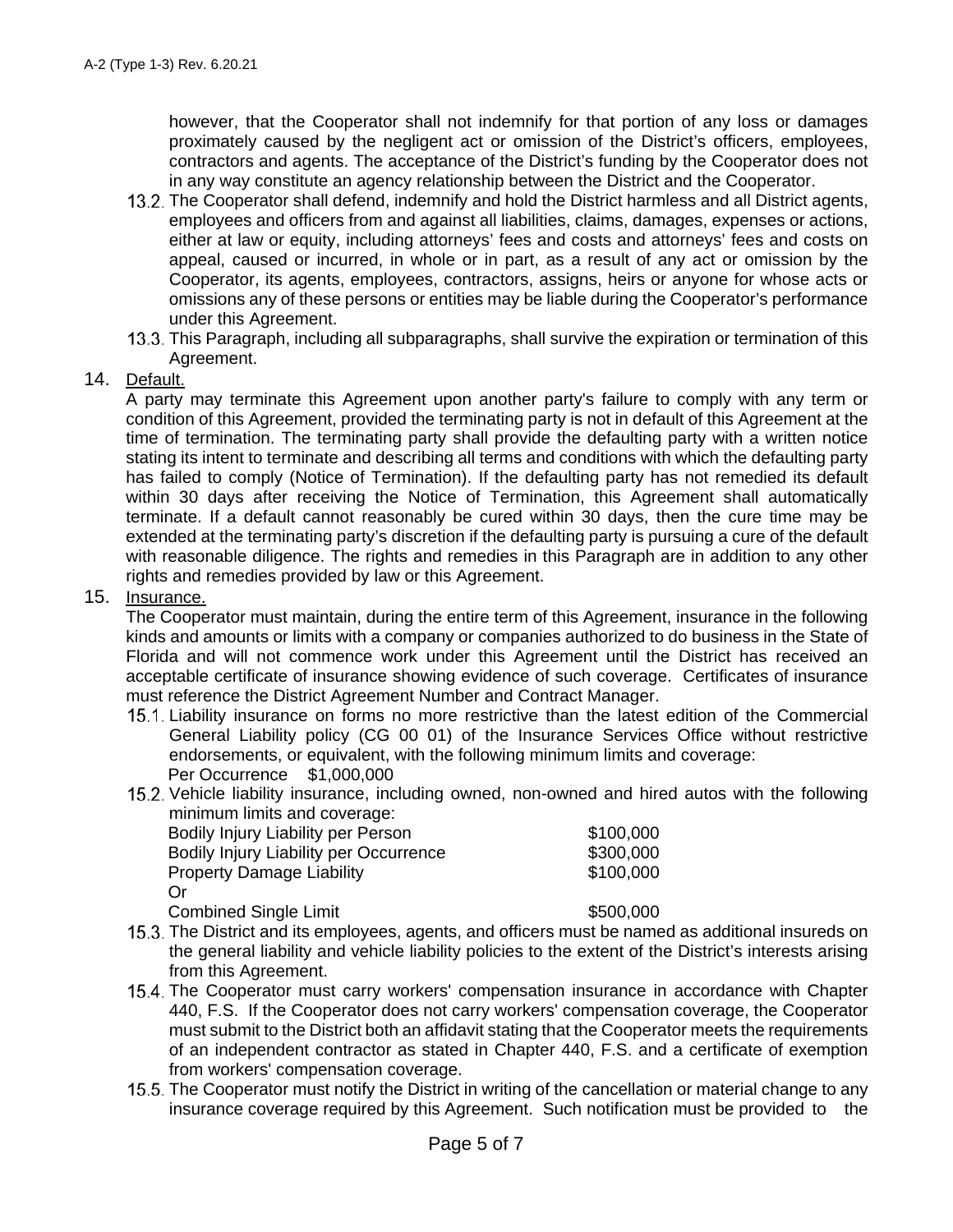District within five (5) business days of the Cooperator's notice of such cancellation or change from its insurance carrier.

The Cooperator must obtain certificates of insurance from any subcontractor otherwise the Cooperator must provide evidence satisfactory to the District that coverage is afforded to the subcontractor by the Cooperator's insurance policies.

### 16. Non-Profit Through Sale.

The Cooperator shall pay the District an amount equal to District funding, minus accumulated straight line depreciation, for all or any portion of the Project from the sale price if, at any time in the future, the Cooperator divests itself of assets encompassing all or any portion of the Project. The expected life of the Project, or any portion of the Project, shall be 20 years unless otherwise mutually agreed upon in writing by the parties. This Paragraph shall survive the expiration or termination of this Agreement.

17. Release of Information.

The parties will not initiate any oral or written media interviews or issue press releases on or about the Project without providing notices or copies to the other party no later than 3 business days prior to the interview or press release. This Paragraph shall not be construed as preventing the parties from complying with the public records disclosure laws set forth in Chapter 119, F.S.

18. District Recognition.

The Cooperator shall recognize District funding in any reports, models, studies, maps or other documents resulting from this Agreement, and the form of said recognition shall be subject to District approval.

19. Permits and Real Property Rights.

The Cooperator shall obtain all permits, local government approvals and all real property rights necessary to complete and operate the Project prior to commencing any construction of the Project. The District shall not reimburse the Cooperator for allowable costs under this Agreement until the Cooperator has obtained all permits, approvals, and property rights necessary to complete the Project. This Paragraph shall survive the expiration or termination of this Agreement.

20. Law Compliance.

The Cooperator shall comply with all applicable federal, state and local laws, rules, regulations and guidelines related to performance under this Agreement.

21. Diversity in Contracting and Subcontracting.

The District is committed to supplier diversity in the performance of all contracts associated with District cooperative funding projects. The Cooperator shall encourage Project participation of minority owned and woman owned and small business enterprises, as prime contractors and subcontractors, in accordance with applicable laws.

- 21.1. If requested, the District shall assist the Cooperator by sharing information to help the Cooperator ensure that minority owned and woman owned and small businesses are afforded an opportunity to participate in the performance of this Agreement.
- 21.2. If the District's share of Project costs is greater than or equal to \$100,000, the Cooperator shall provide the District with the Minority/Women Owned and Small Business Utilization Report attached as an exhibit, indicating all contractors and subcontractors who performed Project work, the amount paid to each contractor or subcontractor, and to the extent such information is known, whether each contractor or subcontractor was a minority owned or woman owned or small business enterprise. The report is required upon Project completion prior to final payment, or within 30 days of the execution of any amendment that increases the total Project cost, for information up to the date of the amendment and prior to the disbursement of any additional funds by the District.
- 22. Assignment.

No party may assign any of its rights or obligations under this Agreement, including any operation or maintenance obligations, without the prior written consent of the other party. Any attempted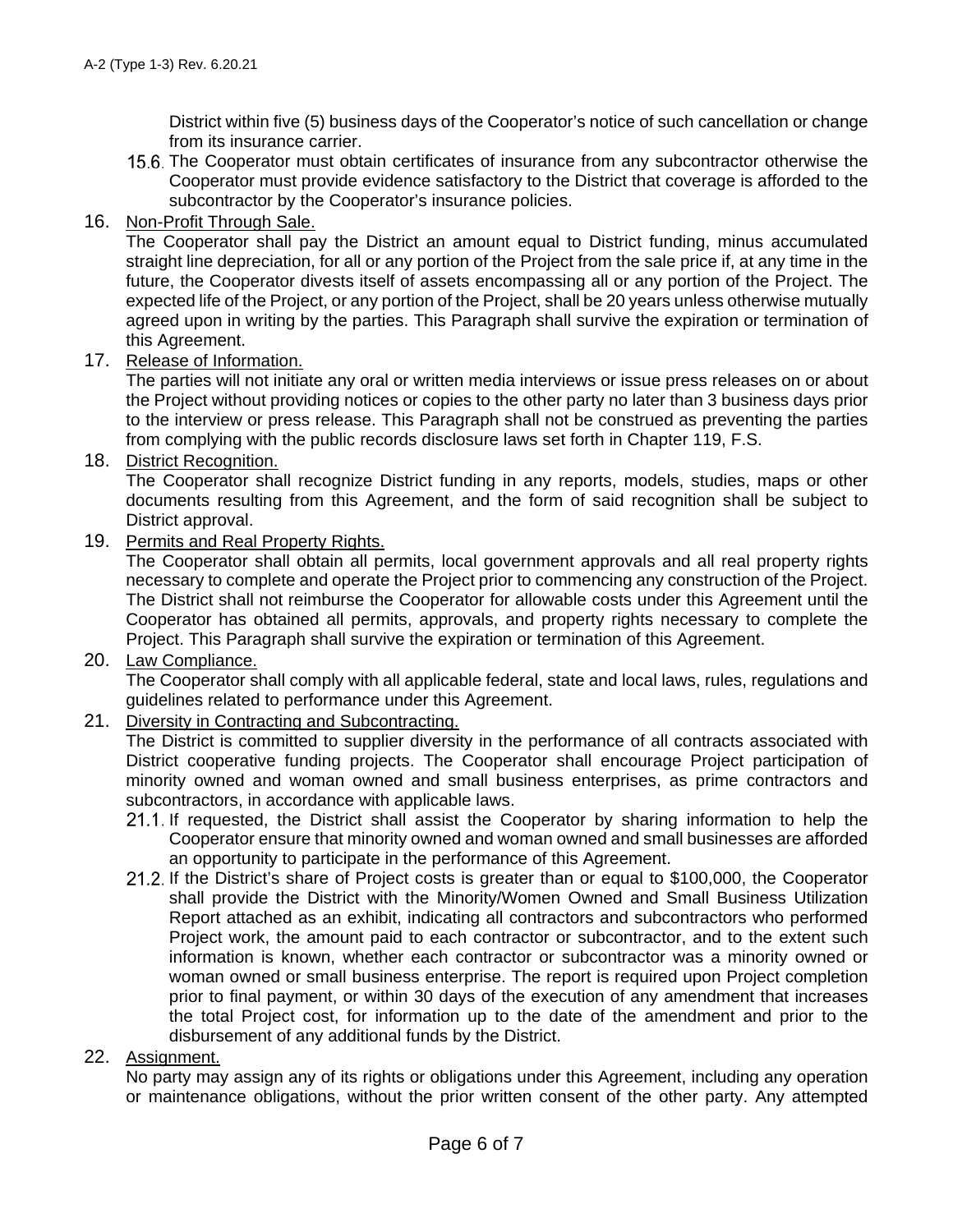assignment in violation of this Paragraph is void. This Paragraph shall survive the expiration or termination of this Agreement.

23. Miscellaneous.

Nothing in this Agreement shall be construed or implied to create any relationship between the District and any consultant or contractor of the Cooperator. Nothing in this Agreement shall be construed to benefit any person or entity not a party to this Agreement. This Agreement is governed by Florida law and venue for resolving disputes under this Agreement shall be exclusively in Hillsborough County, Florida. Unless otherwise stated in this Agreement, if a court of competent jurisdiction deems any term or condition of this Agreement to be invalid, illegal, or unenforceable, the remaining terms and conditions are severable and shall remain in full force and effect. This Paragraph shall survive the expiration or termination of this Agreement.

### 24. Lobbying Prohibition.

Pursuant to Section 216.347, F.S., the Cooperator is prohibited from using funds provided by this Agreement for the purpose of lobbying the Legislature, the judicial branch or a state agency.

### 25. Counterparts and Authority to Sign.

The signatures of all parties need not appear on the same counterpart. Unless otherwise indicated in the CFI Project Agreement, in accordance with the Electronic Signature Act of 1996, electronic signatures, including facsimile transmissions, may be used and shall have the same force and effect as a written signature. Each person signing this Agreement warrants that he or she is duly authorized to do so and to bind the respective party to this Agreement.

### 26. Entire Agreement.

This Agreement, including the attached, referenced, and incorporated exhibit(s), constitutes the entire agreement between the parties and, unless otherwise provided herein, may only be amended through a formal amendment, signed by all parties to this Agreement. In the event of a conflict of contract terminology, priority shall be given first to the CFI Project Agreement; the exhibits, in the order presented in the CFI Project Agreement, except that Exhibit B shall take precedence over Exhibit A, and then the attachments in the order presented in the CFI Project Agreement.

The remainder of this page intentionally left blank.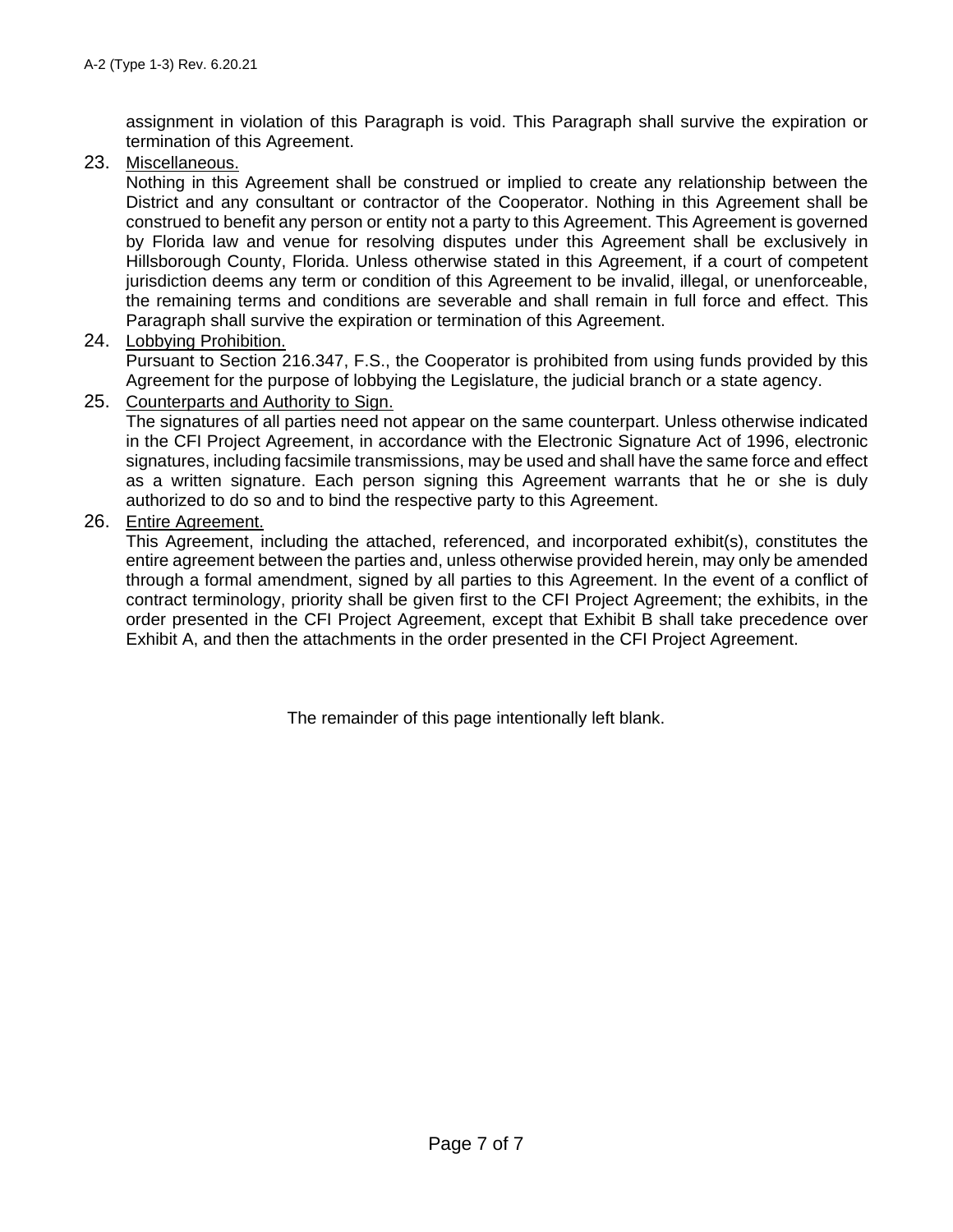### Exhibit B Southwest Florida Water Management District Special Terms and Conditions Construction – Aquifer Storage and Recovery

### 1. Project Funding.

- The District Governing Board approved the funding of the Project based upon the expectation that the Measurable Benefit as provided in the Project Plan would be achieved. The Cooperator is solely responsible for implementing the Project in such a manner that the Measurable Benefit is achieved. If at any point during the progression of the Project, the District determines that it is likely that the Measurable Benefit will not be achieved, the District shall provide the Cooperator with 15 days advance written notice that the District will withhold payments to the Cooperator until such time as the Cooperator demonstrates that the Project will achieve the Measurable Benefit.
- 1.2. The District shall not reimburse the Cooperator for any costs under this Agreement until the notice to proceed with construction has been issued to the Cooperator's contractor; unless the Project Plan requires the District to perform a third-party review, in which case the District shall reimburse the Cooperator for the 30% design package costs subject to Subparagraph 5.7 in Exhibit A, and shall not reimburse the Cooperator for any post-30% design work until the notice to proceed with construction has been issued.

### 2. Repayment.

- 2.1. The Cooperator shall repay the District all funds the District paid to the Cooperator under this Agreement, except for the 30% design package costs if a third-party review was performed by the District, if: a) the Cooperator fails to complete the Project in accordance with the terms and conditions of this Agreement; b) the District determines, in its sole discretion, that the Cooperator has failed to maintain scheduled progress of the Project thereby endangering the timely completion of the Project; c) if the Cooperator is a public entity, the Cooperator fails to appropriate sufficient funds to meet the Project task deadlines; d) the District determines, in its sole discretion, that a permit, approval, or property right legal challenge has caused an unreasonable delay or cancellation of the Project; e) the Project is used for compensatory water quality treatment or mitigation or water use permitting withdrawal credits in violation of this Agreement; or f) any contractual requirement or expectation of the resource benefits resulting from the Project, including any requirement applicable to reclaimed water projects, is held to be invalid, illegal or unenforceable during the term of this Agreement, including the O&M Period. Should any of the above conditions exist that require the Cooperator to repay the District, this Agreement shall terminate in accordance with the procedure set forth in the Default Paragraph.
- 2.2. Notwithstanding the above, if the Project fails to achieve the Measurable Benefit, the Cooperator may request the District Governing Board waive the repayment obligation, in whole or in part.
- 2.3. If the Cooperator is obligated to repay the District, the Cooperator shall repay the District within a reasonable time, as determined by the District in its sole discretion.
- The Cooperator shall pay attorneys' fees and costs incurred by the District, including appeals, resulting from the Cooperator's failure to repay the District as required by this Agreement.
- 2.5. This Paragraph, including all subparagraphs, shall survive the expiration or termination of this Agreement.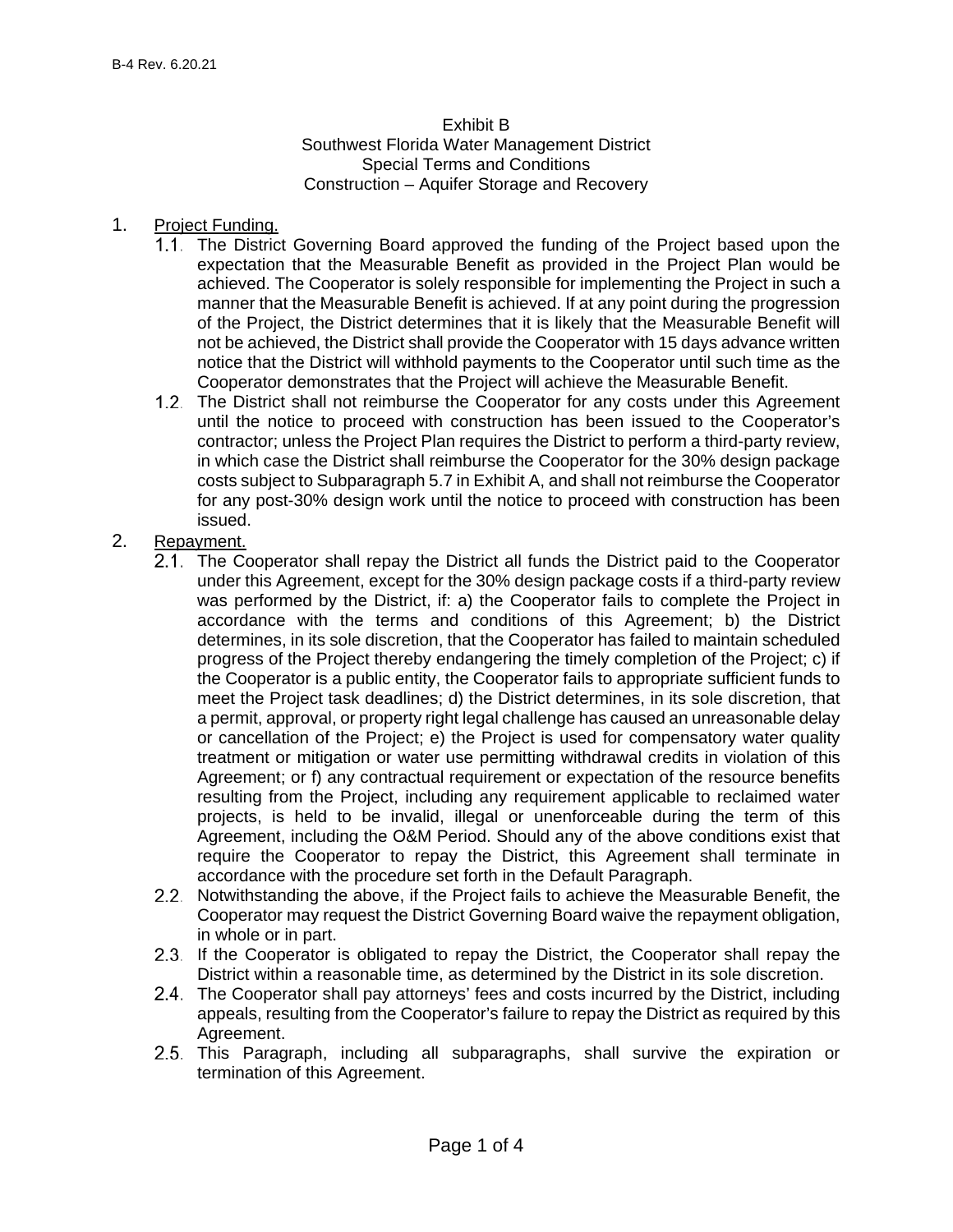3. Operation and Maintenance.

If the Department of Environmental Protection (FDEP) issues an operation permit for the Project, the Cooperator shall operate and maintain the Project for at least 20 consecutive years (O&M Period) beginning at Project completion in such a manner that the Project's resource benefits are achieved, except during adverse short-term conditions beyond the control of the Cooperator, as determined by the District in its sole discretion. The Cooperator shall provide written notice to the District of the existence of adverse short-term conditions and the Cooperator's plan of action to overcome the conditions. The District's Contract Manager will evaluate and determine the Cooperator's compliance with this Paragraph as part of the District required "Annual Reclaimed Water Supplier Report" evaluation. If the Project is not operated and maintained in such a manner that the Project's resource benefits are achieved, the Cooperator shall repay the District the percentage of District monies contributed to the Project equivalent to the percentage of Project benefits not utilized, as determined by the District in its sole discretion. If the Cooperator ceases to operate and maintain the Project, the Cooperator shall repay the District, a pro-rated payment equivalent to the percentage of the total District monies contributed to the Project for the Project benefits not achieved. The rights and remedies in this Paragraph are in addition to any other rights and remedies provided by law or this Agreement.

- Within 30 days of the FDEP cycle testing completion, or as extended by the District in writing, the Cooperator shall provide the District with construction record drawings, signed and sealed by a professional engineer, certifying the Measurable Benefit is achievable based on the FDEP cycle test results. The Cooperator shall provide the District with an operation and maintenance plan that provides reasonable assurance that the Project will be operated and maintained as required by this Agreement. Every 2 years during the O&M Period, the Cooperator shall generate a report describing the operation and maintenance activities that took place during the reporting period and certifying that the required resource benefits have been achieved. The Cooperator's obligation to generate and maintain such reports shall continue throughout the O&M Period.
- The District retains the right to audit any certification and, if requested by the District, the Cooperator shall provide documentation to support its certification that the required resource benefits have been achieved.
- 3.3. This Paragraph, including all subparagraphs, shall survive the expiration or termination of this Agreement
- 4. Design Submittal. *Checked paragraph applies.*
	- The Cooperator shall provide the District with the final design drawings, signed and sealed by a professional engineer, including supporting documentation. The District shall provide written notice to the Cooperator within 15 days of receipt of the design submittal advising if it appears to meet the requirements of this Agreement. The District's acceptance of the design submittal shall not be construed as an approval of the design, or the architectural, engineering, mechanical, electrical, or other components of the construction bid documents, or that such documents are in compliance with applicable rules, regulations or law, including the District's.
	- $\Box$  The Cooperator must ensure that the design of the Project maximizes the resource benefits to the greatest extent practicable. The Cooperator shall provide the District with the 30%, 60%, 90% and final design drawings, including supporting documentation. A professional engineer shall, at a minimum, sign and seal the final design drawings. The District shall provide written notice to the Cooperator within 15 days of receipt of each design submittal, advising if it appears to meet the requirements of this Agreement. The District's acceptance of any design submittal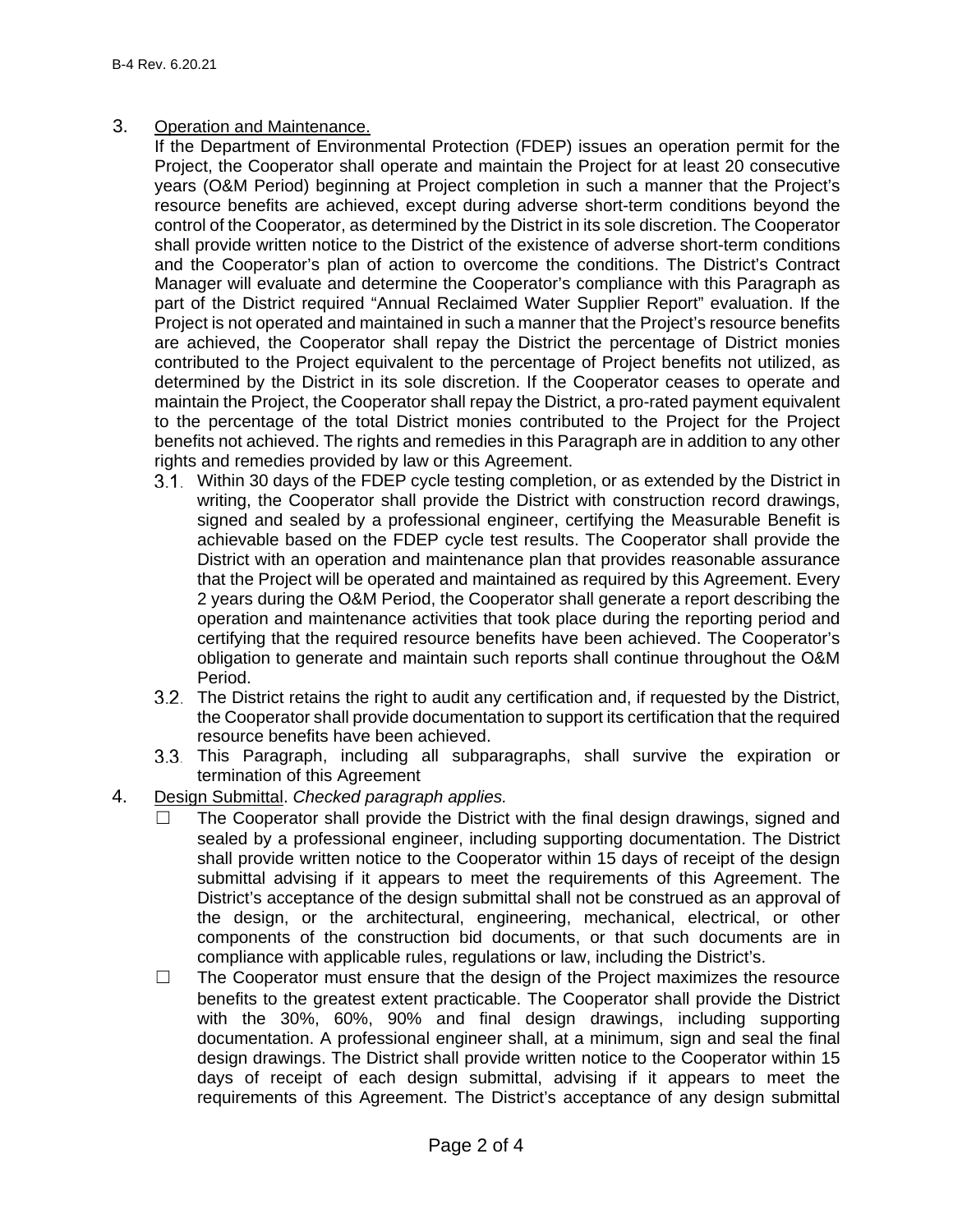shall not be construed as an approval of the design, or the architectural, engineering, mechanical, electrical, or other components of the construction bid documents, or that such documents are in compliance with applicable rules, regulations or law, including the District's.

### 5. Supplier Report.

- If reclaimed water is used for the Project, the Cooperator shall provide the District with an "*Annual Reclaimed Water Supplier Report*" showing the reuse flow and customer information for the Cooperator's entire reclaimed water system. The reporting period shall be October 1st through September 30th and the report must be submitted by April 1st of the calendar year following the fiscal year period. The Annual Reclaimed Water Supplier Report form is available from the District's Contract Manager. The Cooperator shall obtain the District's approval of the report before the report is finalized. The District will not unreasonably withhold its approval. Annual submission of this report will eliminate the requirement for the Reclaimed Water Offset Report by the Cooperator from any ongoing or previously completed reclaimed water projects with the District. This Subparagraph shall survive the expiration or termination of this Agreement.
- Reclaimed water infrastructure and facility information shall be delivered to the District as one ESRI Geodatabase that contains the three feature classes and characteristics identified in the District's Reclaimed Water GIS Standards, which is available from the District's Contract Manager. The Cooperator shall obtain the District's approval of the GIS submission before the submission is finalized, and the District will not unreasonably withhold its approval.
- 6. Compensatory Treatment Mitigation.

The Project shall not be used by the Cooperator or any other entity as compensatory water quality treatment or wetland mitigation, or any other required mitigation due to impacts for any projects. The Project shall not be used for water use permitting withdrawal credits. The Project can be used for self-mitigation due to impacts specifically associated with the construction of the Project. This Paragraph shall survive the expiration or termination of this Agreement.

- 7. Additional Clauses. *Checked paragraphs apply.*
	- ☐ Signage.

The Cooperator shall provide signage at the Project site that recognizes the District's funding for the Project. All signage must receive the District's written approval as to form, content and location, and must be in accordance with local sign ordinances.

☐ Project Deliverables.

The Cooperator shall provide the District with each deliverable set forth under the Deliverables for District Comments section in the Project Plan, including any supporting documentation. The District shall provide a written response to the Cooperator within:

- $\Box$  15 days of receipt.
- $\Box$  30 days of receipt.

The Cooperator shall provide a written response to the District's questions and concerns within:

- $\Box$  10 days of receipt.
- $\Box$  20 days of receipt.
- ☐ Florida Single Audit Act.

Funding for this Agreement includes state financial assistance and is therefore subject to the Florida Single Audit Act (FSAA), Section 215.97, F.S. The Cooperator is a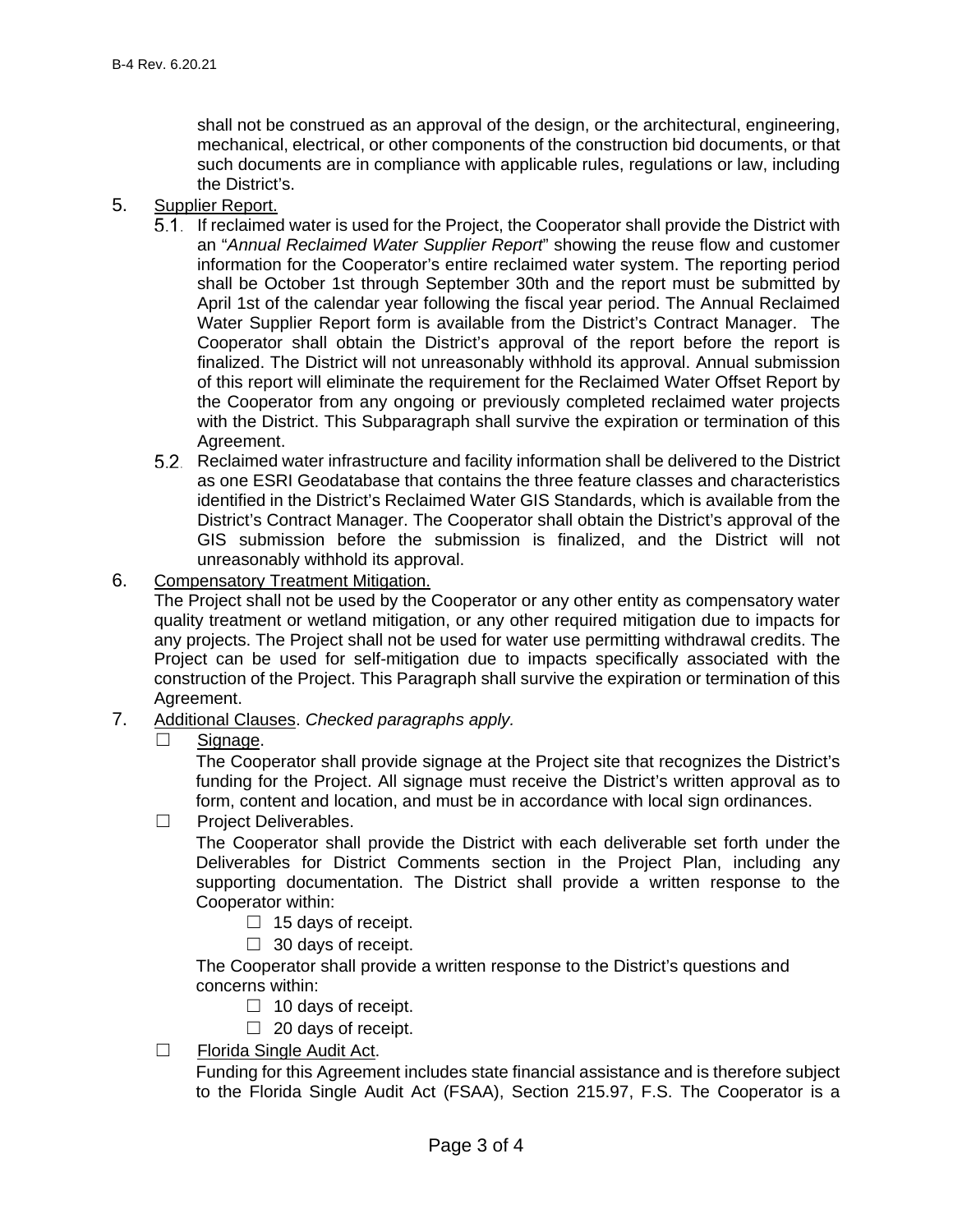subrecipient of state financial assistance under this Agreement and therefore may be subject to audits and monitoring as described in the Special Audit Requirements exhibit. The Cooperator must also use the attached Florida Single Audit Act Checklist for Non-State Organizations – Recipient/Subrecipient vs. Vendor Determination to evaluate the applicability of the FSAA to non-state organizations to which the Cooperator provides State resources to assist in carrying out activities related to this Agreement. If the Cooperator has a question related to the grant or subgrant of State funding, contact the individual identified below:

Patricia Williams, Sr. Revenue Compliance Coordinator Southwest Florida Water Management District 2379 Broad Street, Brooksville, FL 34604 Phone: (352) 796-7211, Ext. 4114 patricia.williams@swfwmd.state.fl.us

The Cooperator shall provide the District with its grant contact information within 30 days of execution of this Agreement.

The remainder of this page intentionally left blank.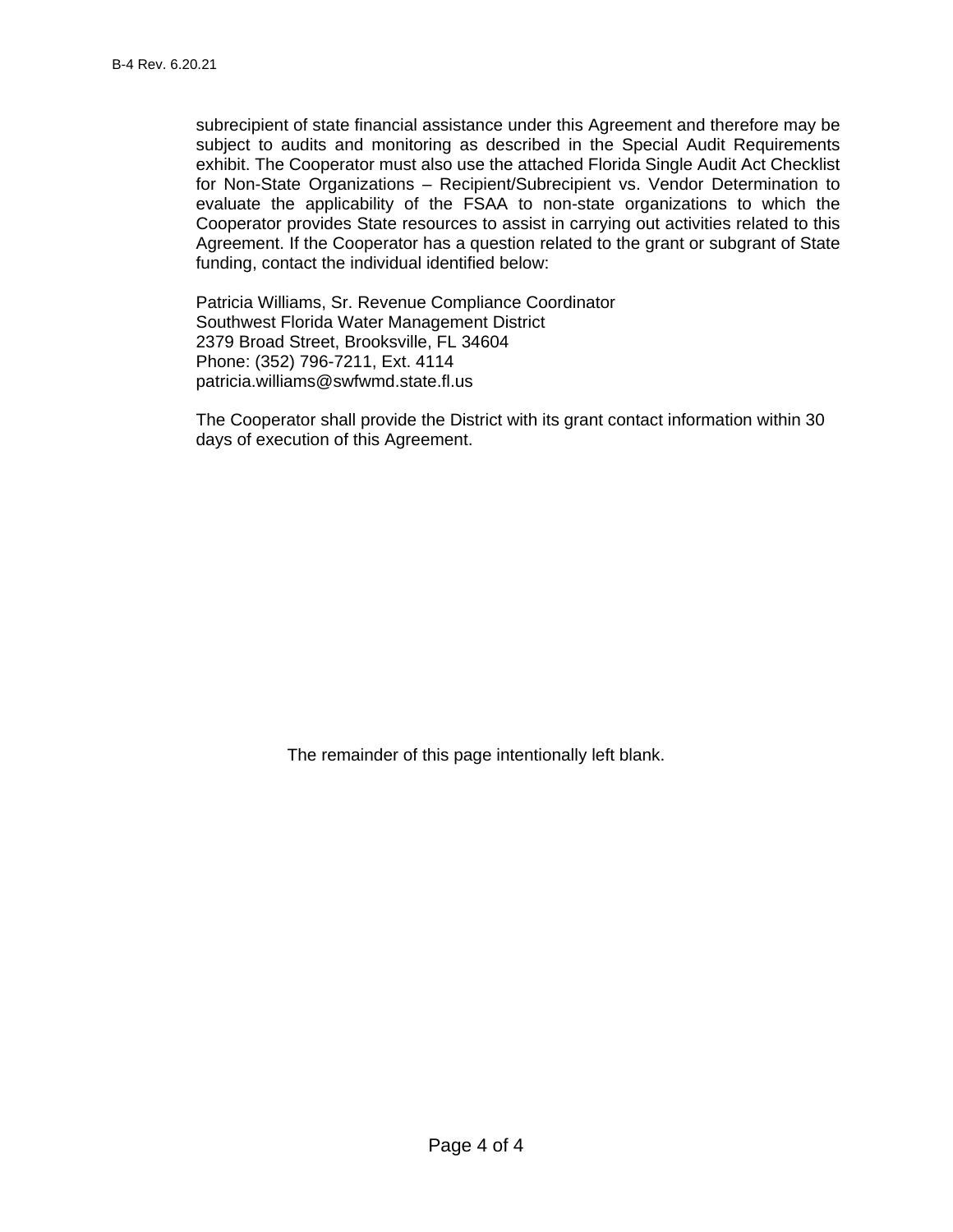#### Exhibit B Southwest Florida Water Management District

# Special Terms and Conditions Construction – Water Quality or Flood Protection

#### 1. Project Funding.

- The District Governing Board approved the funding of the Project based upon the expectation that the Resource Benefit as provided in the Project Plan would be achieved. Construction of the Project in accordance with the Measurable Benefit as provided in the Project Plan is expected to result in the Resource Benefit. The Cooperator is solely responsible for implementing the Project in such a manner that the Measurable Benefit is achieved. If at any point during the progression of the Project, the District determines that it is likely that the Measurable Benefit will not be achieved, the District shall provide the Cooperator with 15 days advance written notice that the District will withhold payments until such time as the Cooperator demonstrates that the Project will achieve the Measurable Benefit.
- 1.2. Furthermore, if at any point during the progression of the Project, it is determined by the District, in its sole discretion, that the Resource Benefit may not be achieved, the District may terminate this Agreement without any payment obligation. Such termination shall be effective 10 days following the Cooperator's receipt of written notice from the District.
- The District shall not reimburse the Cooperator for any costs under this Agreement until the notice to proceed with construction has been issued to the Cooperator's contractor; unless the Project Plan requires the District to perform a third-party review, in which case the District shall reimburse the Cooperator for the 30% design package costs subject to Subparagraph 5.7 in Exhibit A, and shall not reimburse the Cooperator for any post-30% design work until the notice to proceed with construction has been issued.

### 2. Repayment.

- 2.1. The Cooperator shall repay the District all funds the District paid to the Cooperator under this Agreement, except for the 30% design package costs if a third-party review was performed by the District, if: a) the Cooperator fails to complete the Project in accordance with the terms and conditions of this Agreement; b) the District determines, in its sole discretion, that the Cooperator has failed to maintain scheduled progress of the Project thereby endangering the timely completion of the Project; c) if the Cooperator is a public entity, the Cooperator fails to appropriate sufficient funds to meet the Project task deadlines; d) the District determines, in its sole discretion, that a permit, approval, or property right legal challenge has caused an unreasonable delay or cancellation of the Project; e) the Project is used for compensatory water quality treatment or mitigation or water use permitting withdrawal credits in violation of this Agreement; or f) any contractual requirement or expectation of the resource benefits resulting from the Project, including any requirement applicable to reclaimed water projects, is held to be invalid, illegal or unenforceable during the term of this Agreement, including the O&M Period. Should any of the above conditions exist that require the Cooperator to repay the District, this Agreement shall terminate in accordance with the procedure set forth in the Default Paragraph.
- 2.2. Notwithstanding the above, if the Project fails to achieve the Measurable Benefit, the Cooperator may request the District Governing Board waive the repayment obligation, in whole or in part.
- 2.3. If the Cooperator is obligated to repay the District, the Cooperator shall repay the District within a reasonable time, as determined by the District in its sole discretion.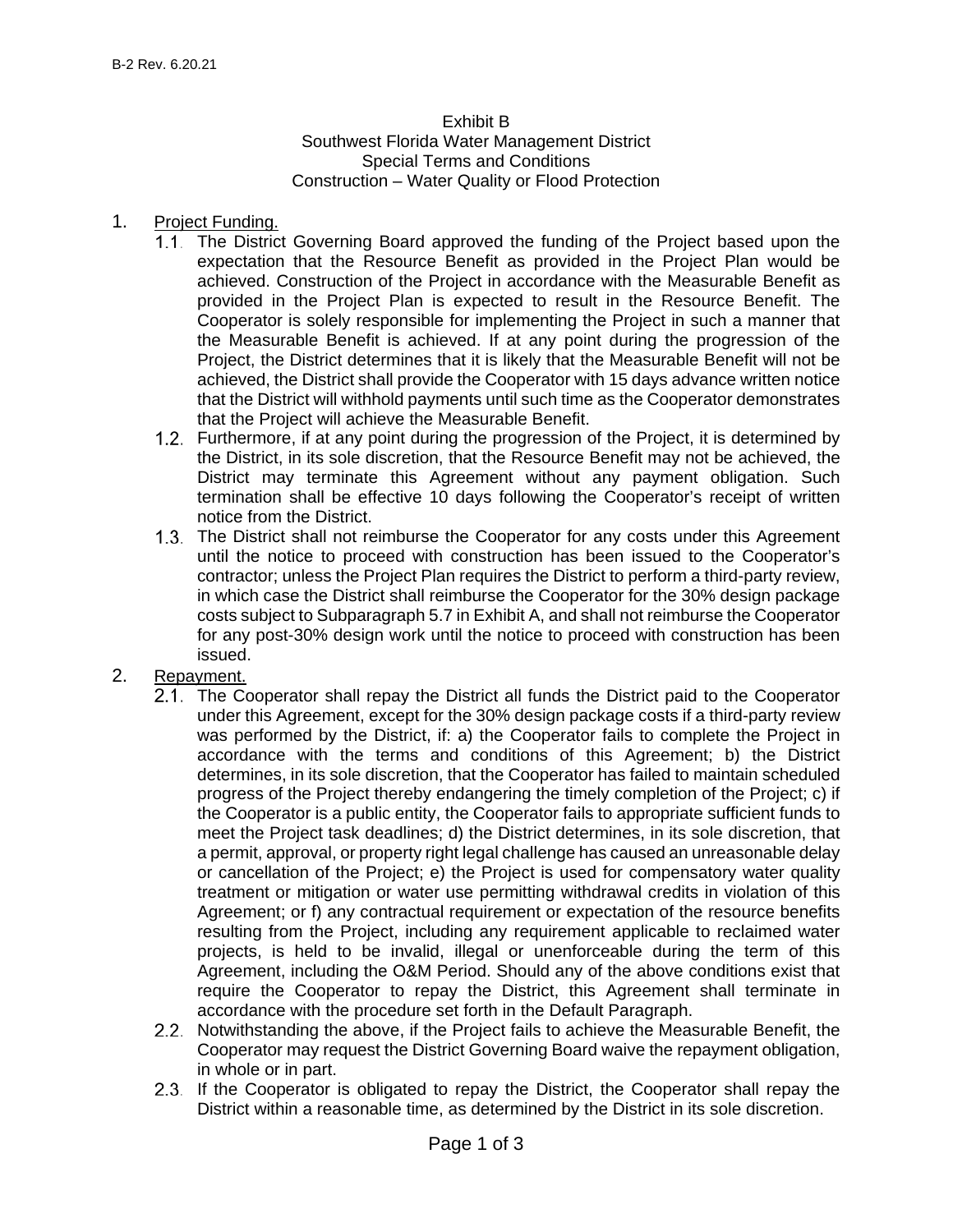- The Cooperator shall pay attorneys' fees and costs incurred by the District, including appeals, resulting from the Cooperator's failure to repay the District as required by this Agreement.
- 2.5. This Paragraph, including all subparagraphs, shall survive the expiration or termination of this Agreement.
- 3. Operation and Maintenance.

The Cooperator shall operate and maintain the Project for at least 20 consecutive years (O&M Period) beginning at Project completion in such a manner that the Project's resource benefits are achieved. If the Cooperator ceases to operate and maintain the Project, the Cooperator shall repay the District 5% of total District monies contributed to the Project for each year or a fraction of a year in which the Project is not operated and maintained. The rights and remedies in this Paragraph are in addition to any other rights and remedies provided by law or this Agreement.

- Within 30 days of Project completion, or as extended by the District in writing, the Cooperator shall provide the District with construction record drawings, including Resource Benefit calculations and methodology, signed and sealed by a professional engineer, certifying that the Measurable Benefit has been achieved. If required in the Project Plan, the Cooperator shall provide the District with an operation and maintenance plan that provides reasonable assurance that the Project will be operated and maintained as required by this Agreement. Every 2 years during the O&M Period, the Cooperator shall generate a report certifying that the Project has been maintained in accordance with all permit requirements. The Cooperator's obligation to generate and maintain such reports shall continue throughout the O&M Period.
- The District retains the right to audit any certification and, if requested by the District, the Cooperator shall provide documentation to support its certification that the required resource benefits have been achieved.
- This Paragraph, including all subparagraphs, shall survive the expiration or termination of this Agreement.
- 4. Design Submittal. *Checked paragraph applies*.
	- The Cooperator shall provide the District with the final design drawings and Resource Benefit calculations and methodology, signed and sealed by a professional engineer, including supporting documentation. The District shall provide written notice to the Cooperator within 15 days of receipt of the design submittal advising if it appears to meet the requirements of this Agreement. The District's acceptance of the design submittal shall not be construed as an approval of the design, or a representation or warranty that the District has verified the architectural, engineering, mechanical, electrical, or other components of the construction bid documents or that such documents are in compliance with applicable rules, regulations or law, including the District's.
	- $\Box$  The Cooperator must ensure that the design of the Project maximizes the resource benefits to the greatest extent practicable. The Cooperator shall provide the District with the 30%, 60%, 90% and final design drawings and Resource Benefit calculations and methodology, including supporting documentation. A professional engineer shall sign and seal the final design drawings and Resource Benefit calculations and methodology. The District shall provide written notice to the Cooperator within 15 days of receipt of each design submittal, advising if it appears to meet the requirements of this Agreement. The District's acceptance of any design submittal shall not constitute an approval of the design, or a representation or warranty that the District has verified the architectural, engineering, mechanical, electrical, or other components of the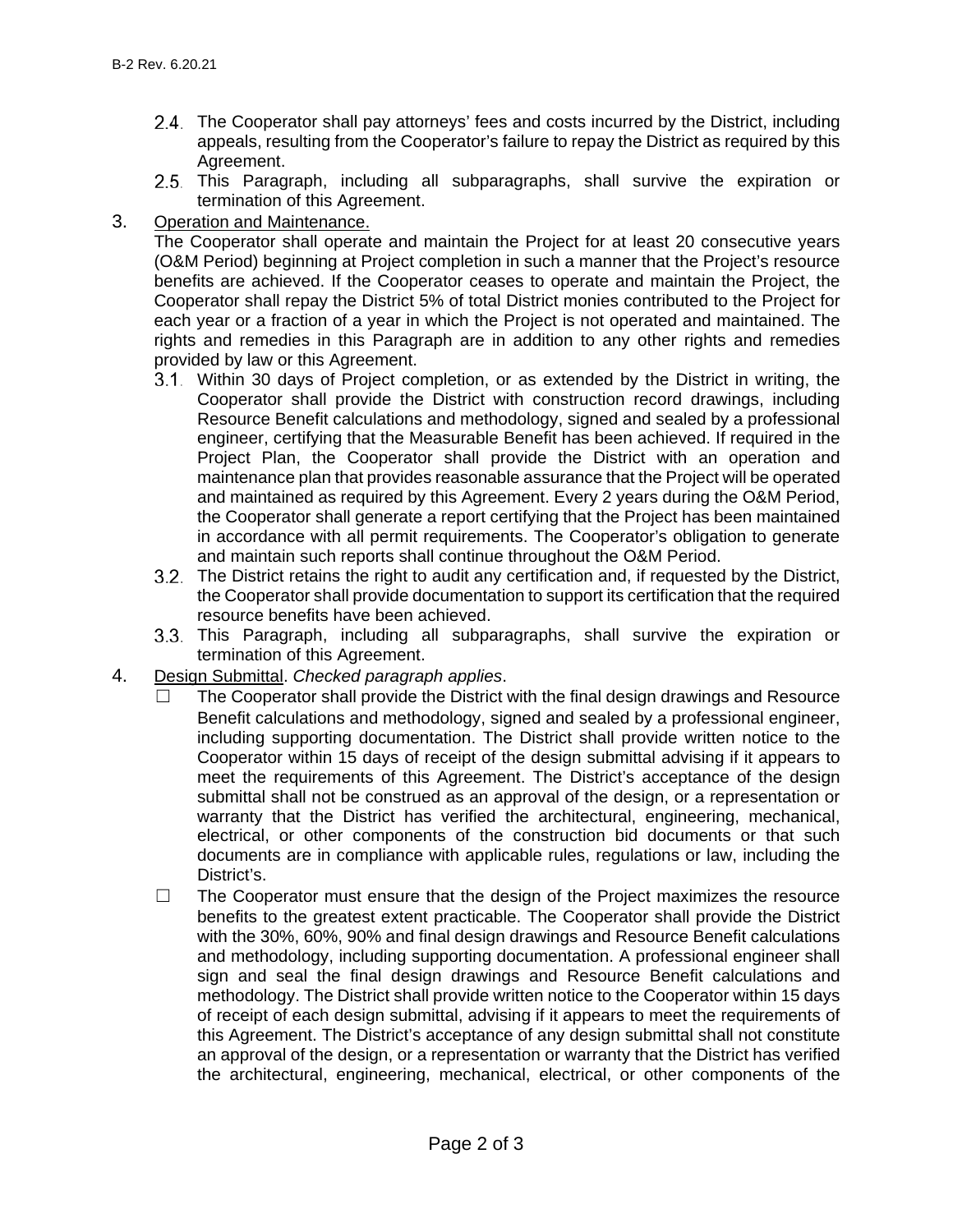construction bid documents or that such documents are in compliance with applicable rules, regulations or law, including the District's.

5. Compensatory Treatment Mitigation.

The Project shall not be used by the Cooperator or any other entity as compensatory water quality treatment or wetland mitigation, or any other required mitigation due to impacts for any projects. The Project shall not be used for water use permitting withdrawal credits. The Project can be used for self-mitigation due to impacts specifically associated with the construction of the Project. This Paragraph shall survive the expiration or termination of this Agreement.

- 6. Additional Clauses. *Checked paragraphs apply*.
	- ☐ Signage.

The Cooperator shall provide signage at the Project site that recognizes the District's funding for the Project. All signage must receive the District's written approval as to form, content and location, and must be in accordance with local sign ordinances.

☐ Florida Single Audit Act.

Funding for this Agreement includes state financial assistance and is therefore subject to the Florida Single Audit Act (FSAA), Section 215.97, F.S. The Cooperator is a subrecipient of state financial assistance under this Agreement and therefore may be subject to audits and monitoring as described in the Special Audit Requirements exhibit. The Cooperator must also use the attached Florida Single Audit Act Checklist for Non-State Organizations – Recipient/Subrecipient vs. Vendor Determination to evaluate the applicability of the FSAA to non-state organizations to which the Cooperator provides State resources to assist in carrying out activities related to this Agreement. If the Cooperator has a question related to the grant or subgrant of State funding, contact the individual identified below:

Patricia Williams, Sr. Revenue Compliance Coordinator Southwest Florida Water Management District 2379 Broad Street, Brooksville, FL 34604 Phone: (352) 796-7211, Ext. 4114 patricia.williams@swfwmd.state.fl.us

The Cooperator shall provide the District with its grant contact information within 30 days of execution of this Agreement.

The remainder of this page intentionally left blank.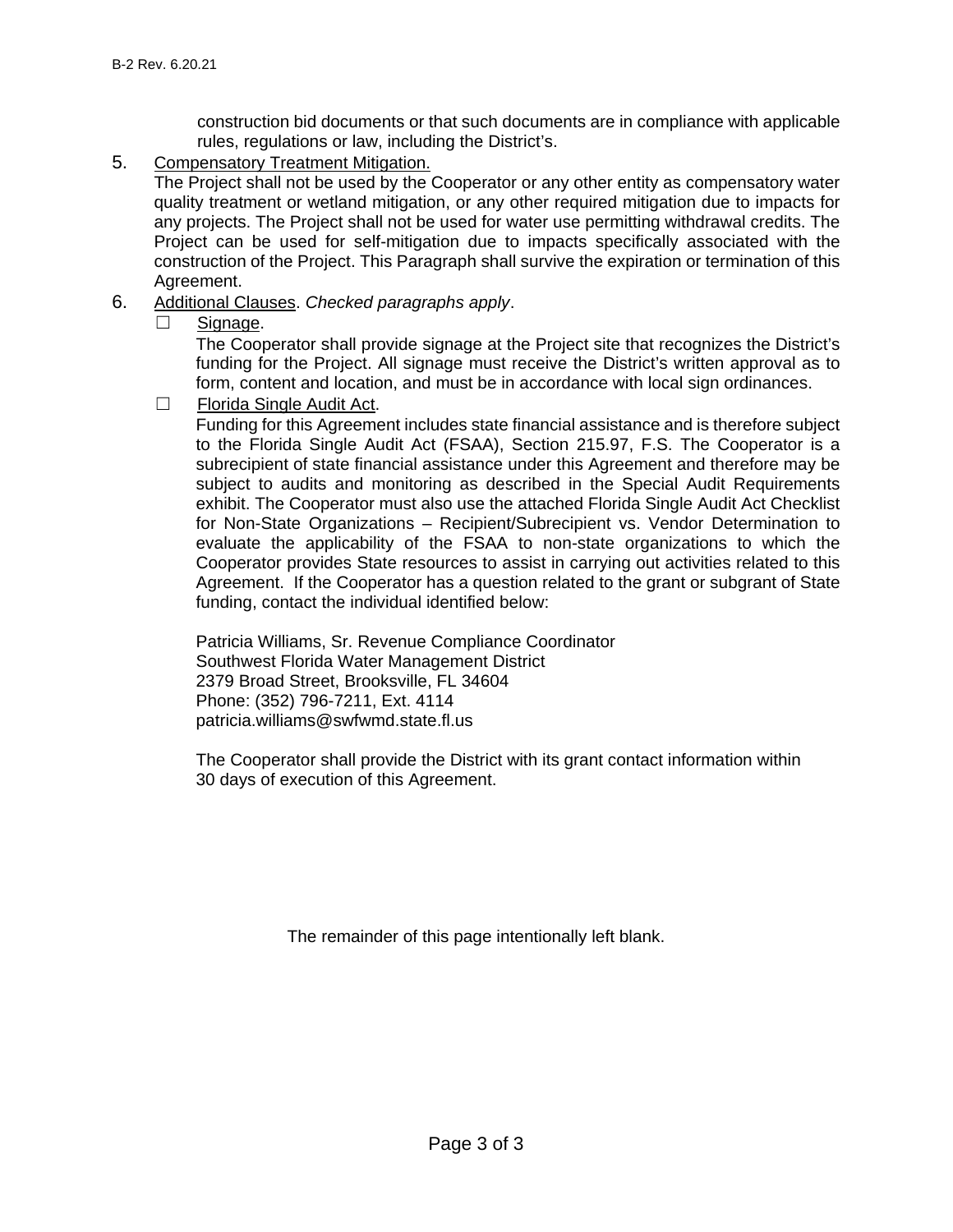### Exhibit B Southwest Florida Water Management District Special Terms and Conditions Construction – Reclaimed Water

#### 1. Project Funding.

- The District Governing Board approved the funding of the Project based upon the expectation that the Measurable Benefit as provided in the Project Plan would be achieved. The Cooperator is solely responsible for implementing the Project in such a manner that the Measurable Benefit is achieved. If at any point during the progression of the Project, the District determines that it is likely that the Measurable Benefit will not be achieved, the District shall provide the Cooperator with 15 days advance written notice that the District will withhold payments to the Cooperator until such time as the Cooperator demonstrates that the Project will achieve the Measurable Benefit.
- The District shall not reimburse the Cooperator for any costs under this Agreement until a) the notice to proceed with construction has been issued to the Cooperator's contractor; unless the Project Plan requires the District to perform a third-party review, in which case the District shall reimburse the Cooperator for the 30% design package costs subject to Subparagraph 5.7 in Exhibit A, and shall not reimburse the Cooperator for any post-30% design work until the notice to proceed with construction has been issued; and b) the related wastewater treatment facility is constructed and operational and, if the proposed user of the reclaimed water is a newly proposed development, until the development is fully permitted and under construction.

### 2. Repayment.

- 2.1. The Cooperator shall repay the District all funds the District paid to the Cooperator under this Agreement, except for the 30% design package costs if a third-party review was performed by the District, if: a) the Cooperator fails to complete the Project in accordance with the terms and conditions of this Agreement; b) the District determines, in its sole discretion, that the Cooperator has failed to maintain scheduled progress of the Project thereby endangering the timely completion of the Project; c) if the Cooperator is a public entity, the Cooperator fails to appropriate sufficient funds to meet the Project task deadlines; d) the District determines, in its sole discretion, that a permit, approval, or property right legal challenge has caused an unreasonable delay or cancellation of the Project; e) the Project is used for compensatory water quality treatment or mitigation or water use permitting withdrawal credits in violation of this Agreement; or f) any contractual requirement or expectation of the resource benefits resulting from the Project, including any requirement applicable to reclaimed water projects, is held to be invalid, illegal or unenforceable during the term of this Agreement, including the O&M Period. Should any of the above conditions exist that require the Cooperator to repay the District, this Agreement shall terminate in accordance with the procedure set forth in the Default Paragraph.
- 2.2. Notwithstanding the above, if the Project fails to achieve the Measurable Benefit, the Cooperator may request the District Governing Board waive the repayment obligation, in whole or in part.
- 2.3. If the Cooperator is obligated to repay the District, the Cooperator shall repay the District within a reasonable time, as determined by the District in its sole discretion.
- 2.4. The Cooperator shall pay attorneys' fees and costs incurred by the District, including appeals, resulting from the Cooperator's failure to repay the District as required by this Agreement.
- 2.5. This Paragraph, including all subparagraphs, shall survive the expiration or termination of this Agreement.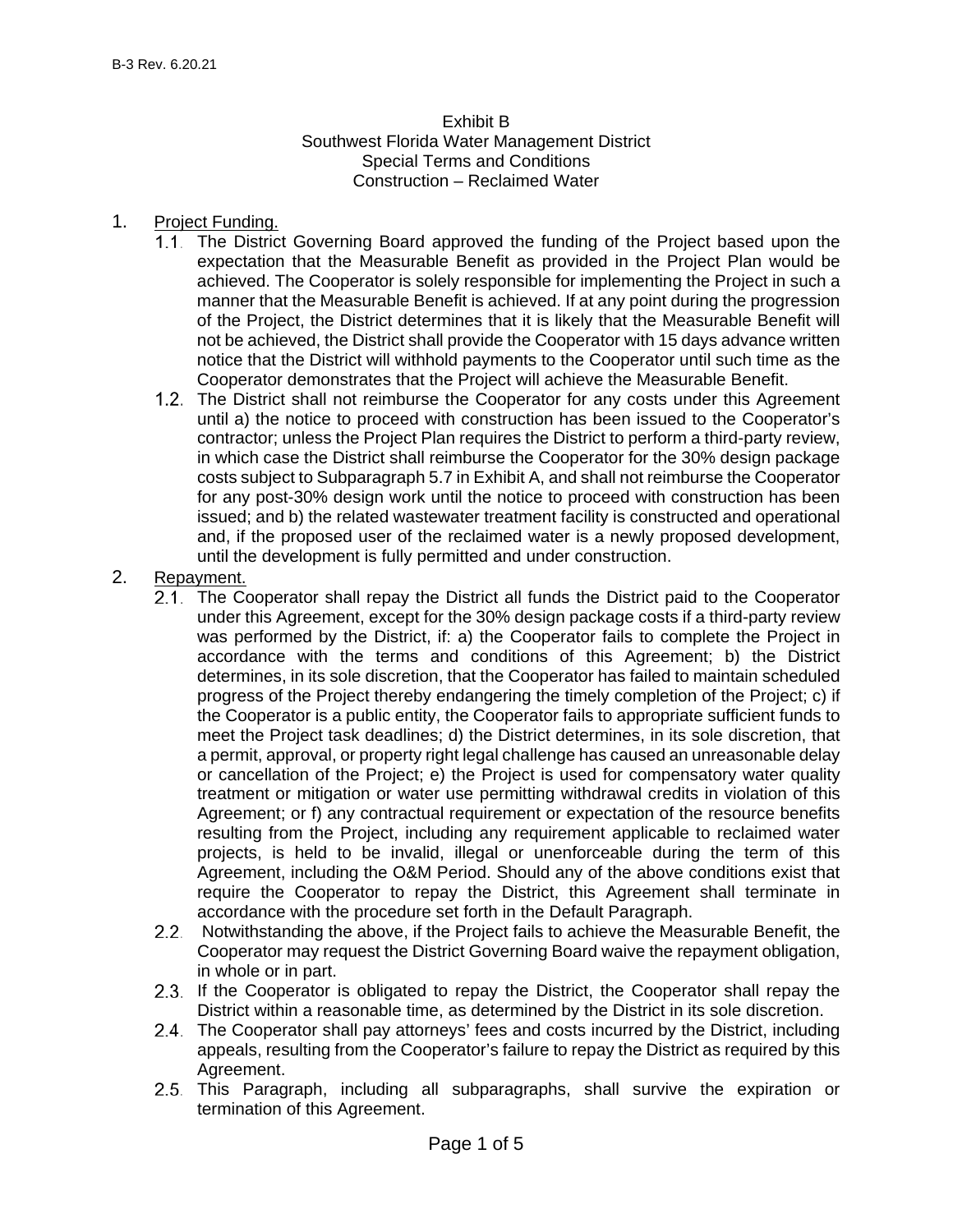### 3. Operation and Maintenance.

The Cooperator shall operate and maintain the reclaimed water infrastructure related to the Project for at least 20 consecutive years (O&M Period) beginning 5 years after Project completion in such a manner that the Project's resource benefits are achieved, except for adverse short-term conditions beyond the control of the Cooperator, as determined by the District in its sole discretion. The Cooperator shall provide written notice to the District of the existence of adverse short-term conditions and the Cooperator's plan of action to overcome the conditions. The District's Contract Manager will evaluate and determine the Cooperator's compliance with this Paragraph as part of the District required "Annual Reclaimed Water Supplier Report" evaluation. If the Project is not operated and maintained in such a manner that the Project's resource benefits are achieved, the Cooperator shall repay the District the percentage of District monies contributed to the Project equivalent to the percentage of the Project benefits not utilized, as determined by the District in its sole discretion. If the Cooperator ceases to operate and maintain the Project, the Cooperator shall repay the District, a pro-rated payment equivalent to the percentage of the total District monies contributed to the Project for the Project benefits not achieved. The rights and remedies in this Paragraph are in addition to any other rights and remedies provided by law or this Agreement.

- Within 30 days of Project completion, or as extended by the District in writing, the Cooperator shall provide the District with construction record drawings, signed and sealed by a professional engineer, certifying the Measurable Benefit is capable of being achieved within the timeframe required by this Agreement. The Cooperator shall provide the District with an operation and maintenance plan that provides reasonable assurance that the Project will be operated and maintained as required by this Agreement. Every 2 years during the O&M Period, the Cooperator shall generate a report describing the operation and maintenance activities that took place during the reporting period and certifying that the required resource benefits have been achieved. The Cooperator's obligation to generate and maintain such reports throughout the O&M Period.
- The District retains the right to audit any certification and, if requested by the District, the Cooperator shall provide documentation to support its certification that the required resource benefits have been achieved.
- 3.3. This Paragraph, including all subparagraphs, shall survive the expiration or termination of this Agreement.
- 4. Design Submittal. *Checked paragraph applies.*
	- ☐ The Cooperator shall provide the District with the final design drawings, signed and sealed by a professional engineer, including supporting documentation. The District shall provide written notice to the Cooperator within 30 days of receipt of the design submittal advising if it appears to meet the requirements of this Agreement. The District's acceptance of the design submittal shall not be construed as an approval of the design, or the architectural, engineering, mechanical, electrical, or other components of the construction bid documents, or that such documents are in compliance with applicable rules, regulations or law, including the District's.
	- ☐ The Cooperator shall provide the District with the final design drawings, signed and sealed by a professional engineer, including supporting documentation. The District shall provide written notice to the Cooperator within 30 days of receipt of the design submittal advising if it appears to meet the requirements of this Agreement. The District's acceptance of the design submittal shall not be construed as an approval of the design, or the architectural, engineering, mechanical, electrical, or other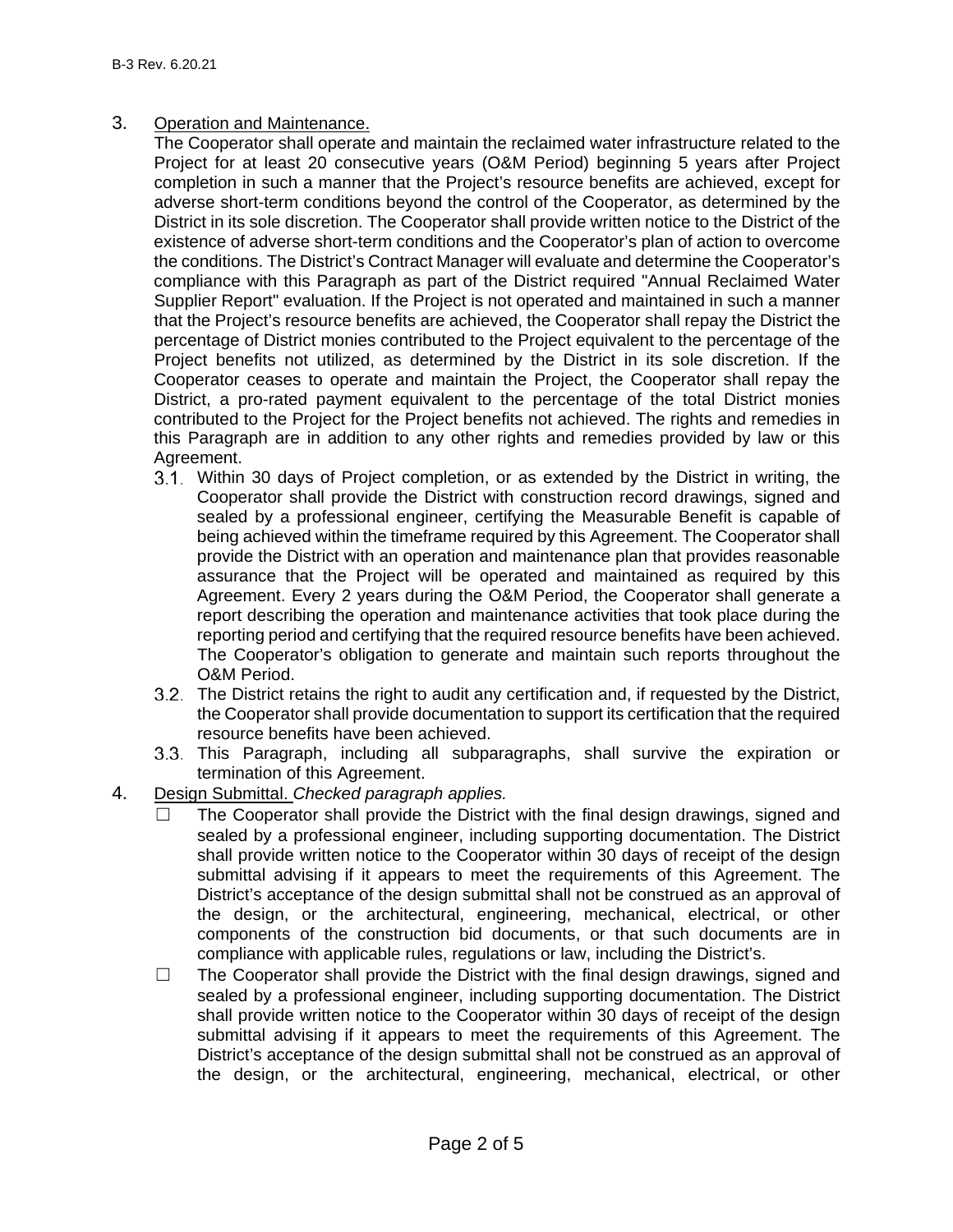components of the construction bid documents, or that such documents are in compliance with applicable rules, regulations or law, including the District's.

- 5. Supplier Report.
	- The Cooperator shall provide the District with an "Annual Reclaimed Water Supplier Report" showing the reuse flow and customer information for the Cooperator's entire reclaimed water system. The reporting period will be October 1st through September 30th and the report shall be submitted by April 1st of the calendar year following the fiscal year period. The Annual Reclaimed Water Supplier Report form is available from the District's Contract Manager. The Cooperator shall obtain the District's approval of the report before the report is finalized. The District will not unreasonably withhold its approval. This Subparagraph shall survive the expiration or termination of this Agreement.
	- 5.2. Reclaimed water infrastructure and facility location information shall be delivered to the District as one ESRI Geodatabase that contains the three feature classes and characteristics identified in the District's Reclaimed Water GIS Standards, which is available from the District's Contract Manager. The Cooperator shall obtain the District's approval of the GIS submission before the submission is finalized, and the District will not unreasonably withhold its approval.
- 6. Compensatory Treatment Mitigation.

The Project shall not be used by the Cooperator or any other entity as compensatory water quality treatment or wetland mitigation, or any other required mitigation due to impacts for any projects. The Project shall not be used for water use permitting withdrawal credits. The Project can be used for self-mitigation due to impacts specifically associated with the construction of the Project. This Paragraph shall survive the expiration or termination of this Agreement.

- 7. Additional Clauses. *Checked paragraphs apply*.
	- Signage.

The Cooperator shall provide signage at the Project site that recognizes the District's funding for the Project. All signage must receive the District's written approval as to form, content and location, and must be in accordance with local sign ordinances.

☐ Water Rate Structures.

The Cooperator shall adopt rate structures for water customers in the Cooperator's service area that will promote the conservation of water and the use of alternative water supplies. The Cooperator shall provide a copy of such rate structures to the District prior to the submission of the Cooperator's first invoice. The Cooperator shall implement the rate structures within 1 year of Project completion. This Paragraph shall survive the expiration or termination of this Agreement.

- ☐ Single-Family Residential Requirements. Prior to the submission of the Cooperator's first invoice, the Cooperator shall provide written documentation that evidences the following:
	- a. Adoption of an ordinance requiring dual distribution (potable and reclaimed) lines in new developments within its reclaimed water service area, and provide for the necessary enforcement.
	- b. Adoption of an ordinance requiring residential reclaimed water customers to meter their reclaimed water use and to take measures to promote the efficient use of reclaimed water for aesthetic landscape irrigation, and provide for the necessary enforcement. A minimum of a subdivision level master meter is required. The ordinance must result in at least a 50% offset efficiency of groundwater, surface water, and/or potable water supplies used for irrigation.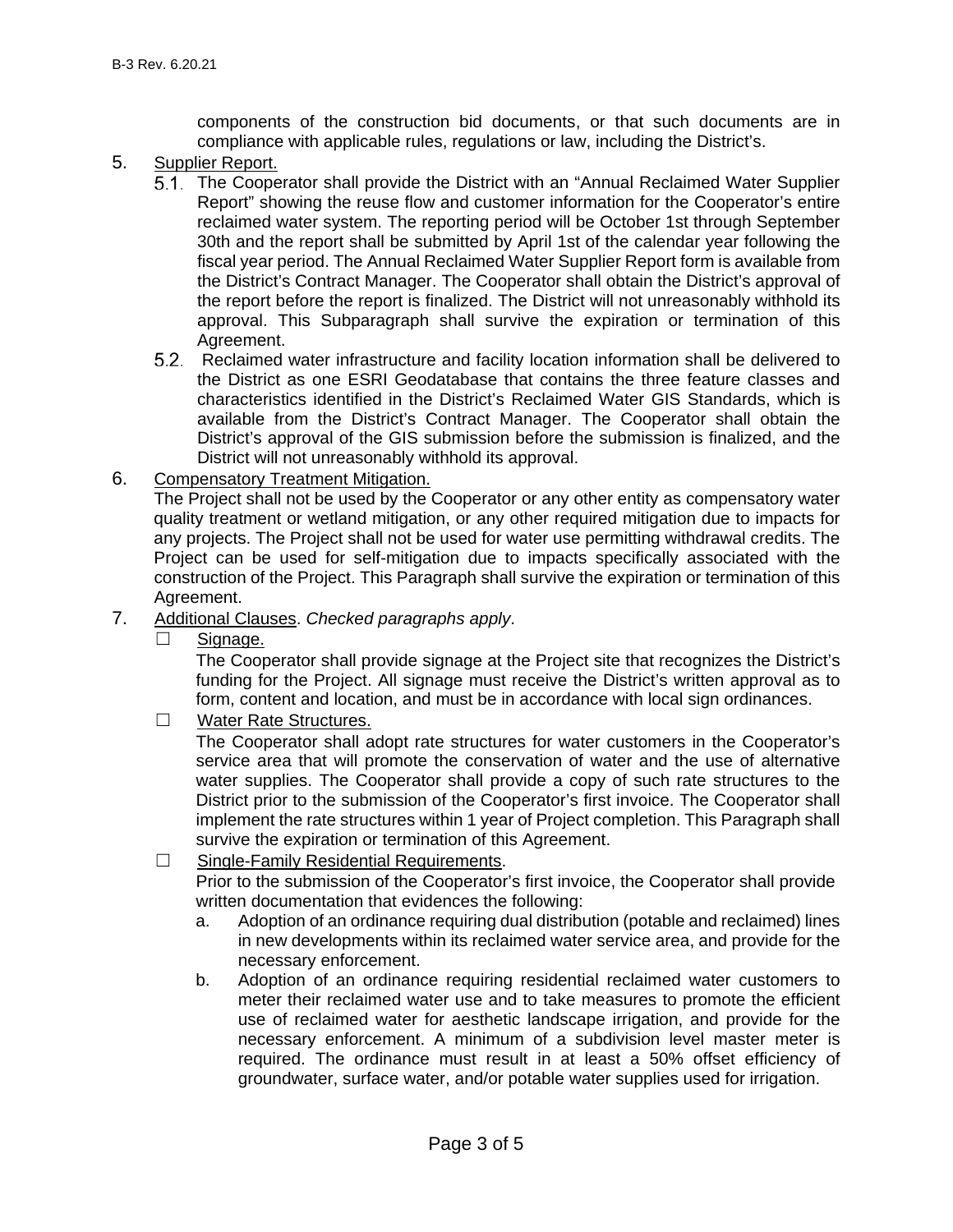- c. Adoption of a policy guaranteeing full connection of the customer accounts in the Project's service area to the reclaimed water system within 5 years of Project completion. Additionally, the policy must guarantee a rate of connection of at least 50% of the customer accounts in the Project's service area to the reclaimed water system within 1 year of Project completion for existing homes or within 3 years for developments under construction.
- d. The initiation of installation of reclaimed water meters for customers within the Project's service area. A minimum of 1 master meter per subdivision is required. The Cooperator shall maintain the meter(s) and record reclaimed water usage through the meter(s) throughout the O&M Period.
- e. This Paragraph, including all subparagraphs, shall survive the expiration or termination of this Agreement.
- ☐ Non-Residential/Commercial Requirements.

Prior to the submission of the Cooperator's first invoice, the Cooperator shall provide written documentation that evidences the initiation of installation of reclaimed water meters for the non-residential/commercial customers identified in the Project Plan. The Cooperator shall maintain the meters and record reclaimed water usage through the meters throughout the O&M Period. This Paragraph shall survive the expiration or termination of this Agreement.

- 8. Education Program. *Checked paragraph applies.*
	- The Cooperator shall continue its previously approved customer education program promoting the efficient use and conservation of reclaimed water. The Cooperator must obtain the District's approval of any modifications to the education program material prior to implementing the modified program. The District will not unreasonably withhold its approval.
	- $\Box$  The Cooperator shall implement its customer education program promoting the efficient use and conservation of reclaimed water. The Cooperator must obtain the District's approval of the education program material prior to program implementation. The District will not unreasonably withhold its approval. The District shall not reimburse the Cooperator until the Cooperator's education program is implemented.
- 9. 20-Year Customer Commitment Agreement*. Checked paragraphs apply.*
	- The Cooperator shall obtain written agreements with the single-family residential reclaimed water customers in the Project's service area that results in at least 50% of the Project benefits, under normal operating conditions, being achieved within 1 year of Project completion for existing homes or within 3 years for developments under construction. The Cooperator shall not initiate construction of the Project until it provides written notice to the District that the agreements have been secured. The agreements must include, at a minimum, the term of agreement, quantities to be supplied, rates, fees and seasonal availability. For developments under construction such agreements may be with the development owner. This Paragraph shall survive the expiration or termination of this Agreement.
	- $\Box$  The Cooperator shall secure written agreements with non-residential/commercial customers in the Project's service area that ensures the Project benefits are achieved throughout the O&M Period. The Cooperator shall ensure said customers will provide the Project's proposed benefits to existing or planned, potable, groundwater or surface water withdrawals, under normal operating conditions. The Cooperator shall not initiate construction of the Project until it provides written notice to the District that the agreements have been secured and shall be provided to the District's Contract Manager prior to initiating construction of the Project. This Paragraph shall survive the expiration or termination of this Agreement.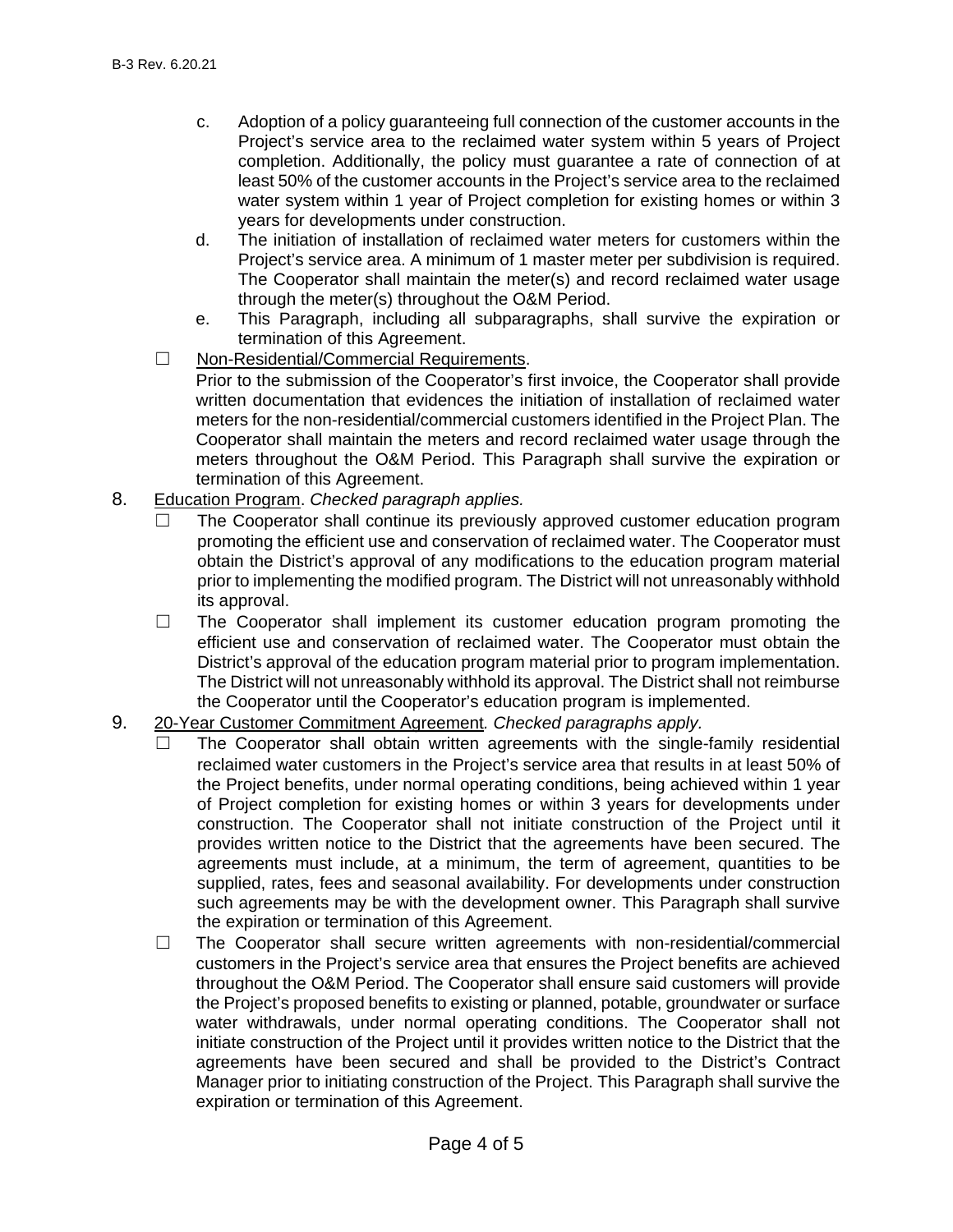☐ Project Deliverables.

The Cooperator shall provide the District with each deliverable set forth under the Deliverables for District Comments section in the Project Plan, including any supporting documentation. The District shall provide a written response to the Cooperator within:

- $\Box$  15 days of receipt.
- $\Box$  30 days of receipt.

The Cooperator shall provide a written response to the District's questions and concerns within:

- $\Box$  10 days of receipt.
- $\Box$  20 days of receipt.
- ☐ Florida Single Audit Act.

Funding for this Agreement includes state financial assistance and is therefore subject to the Florida Single Audit Act (FSAA), Section 215.97, F.S. The Cooperator is a subrecipient of state financial assistance under this Agreement and therefore may be subject to audits and monitoring as described in the Special Audit Requirements exhibit. The Cooperator must also use the attached Florida Single Audit Act Checklist for Non-State Organizations – Recipient/Subrecipient vs. Vendor Determination to evaluate the applicability of the FSAA to non-state organizations to which the Cooperator provides State resources to assist in carrying out activities related to this Agreement. If the Cooperator has a question related to the grant or subgrant of State funding, contact the individual identified below:

Patricia Williams, Sr. Revenue Compliance Coordinator Southwest Florida Water Management District 2379 Broad Street, Brooksville, FL 34604 Phone: (352) 796-7211, Ext. 4114 [patricia.williams@swfwmd.state.fl.us](mailto:patricia.williams@swfwmd.state.fl.us)

The Cooperator shall provide the District with its grant contact information within 30 days of execution of this Agreement.

The remainder of this page intentionally left blank.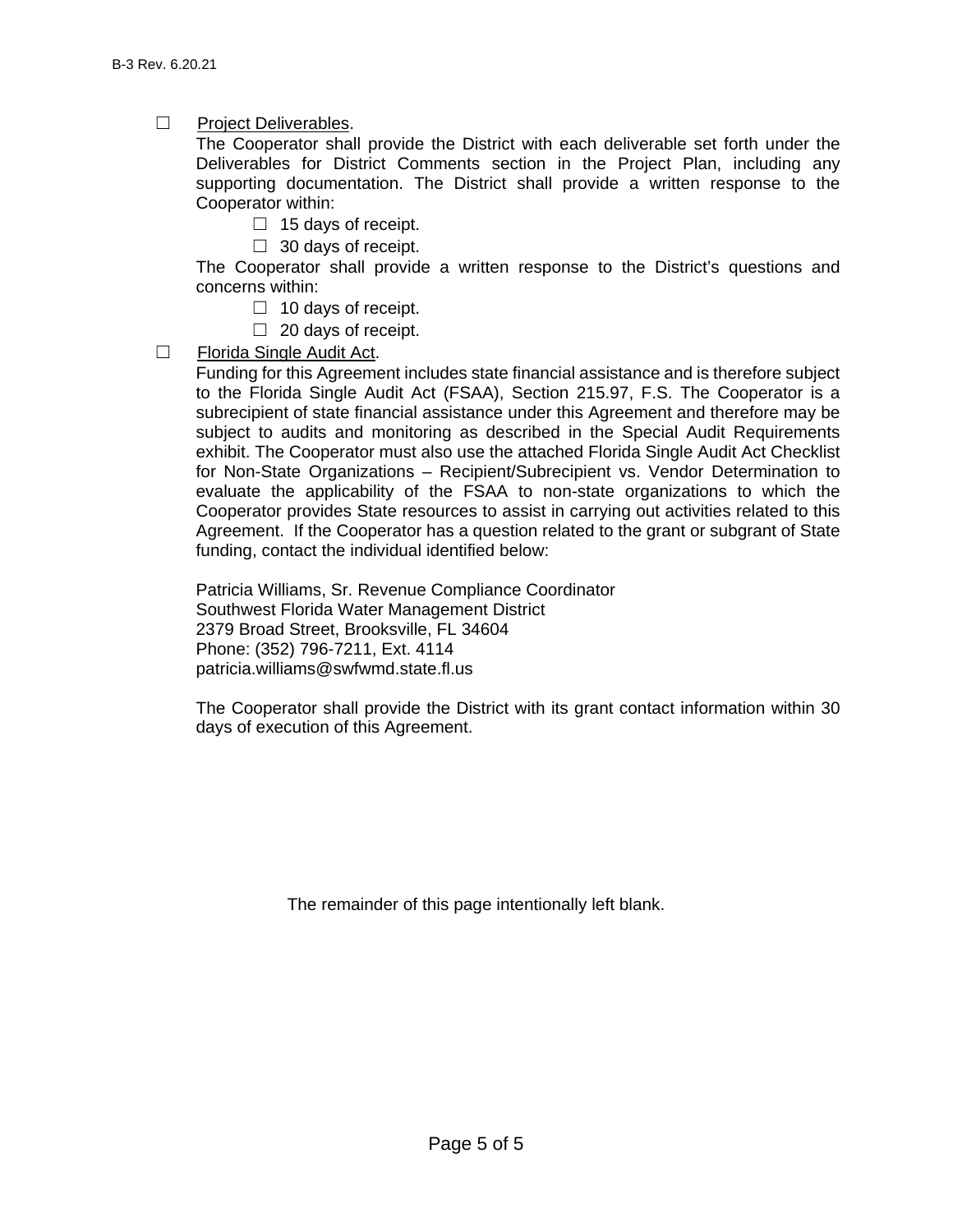#### Exhibit B Southwest Florida Water Management District Special Terms and Conditions Non-Construction Study, Conservation, Watershed Management Plan, or Third-Party Review (design only)

1. Project Funding.

The District Governing Board approved the funding of this Project based upon the expectation that the Measurable Benefit as provided in the Project Plan would be achieved. The Cooperator is solely responsible for implementing the Project in such a manner that the Measurable Benefit is achieved. If at any point during the progression of the Project, the District determines that it is likely that the Measurable Benefit will not be achieved, the District shall provide the Cooperator with 15 days advance written notice that the District will withhold payments to the Cooperator until such time as the Cooperator demonstrates that the Project will achieve the Measurable Benefit.

- 2. Repayment.
	- 2.1. The Cooperator shall repay the District all funds the District paid to the Cooperator under this Agreement if: a) the Cooperator fails to complete the Project in accordance with the terms and conditions of this Agreement; b) the District determines, in its sole discretion, that the Cooperator has failed to maintain scheduled progress of the Project thereby endangering the timely completion of the Project; c) if the Cooperator is a public entity, the Cooperator fails to appropriate sufficient funds to meet the Project task deadlines; d) the District determines, in its sole discretion, that a permit, approval, or property right legal challenge has caused an unreasonable delay or cancellation of the Project; or e) any contractual requirement or expectation of the resource benefits resulting from the Project, including any requirement applicable to reclaimed water projects, is held to be invalid, illegal or unenforceable during the term of this Agreement, including any O&M Period. Should any of the above conditions exist that require the Cooperator to repay the District, this Agreement shall terminate in accordance with the procedure set forth in the Default Paragraph.
	- 2.2. Notwithstanding the above, if the Project fails to achieve the Measurable Benefit, the Cooperator may request the District Governing Board waive the repayment obligation, in whole or in part.
	- 2.3. If the Cooperator is obligated to repay the District under any Paragraph of this Agreement, the Cooperator shall repay the District within a reasonable time, as determined by the District in its sole discretion.
	- The Cooperator shall pay attorneys' fees and costs incurred by the District, including appeals, resulting from the Cooperator's failure to repay the District as required by this Agreement.
	- 2.5. This Paragraph, including all subparagraphs, shall survive the expiration or termination of this Agreement.
- 3. Compensatory Treatment Mitigation. If the Project progresses into the construction phase, the project shall not be used by the Cooperator or any other entity as compensatory water quality treatment or wetland mitigation, or any other required mitigation due to impacts for any projects. The project shall not be used for water use permitting withdrawal credits. The project can be used for selfmitigation due to impacts specifically associated with the construction of the project. This Paragraph shall survive the expiration or termination of this Agreement.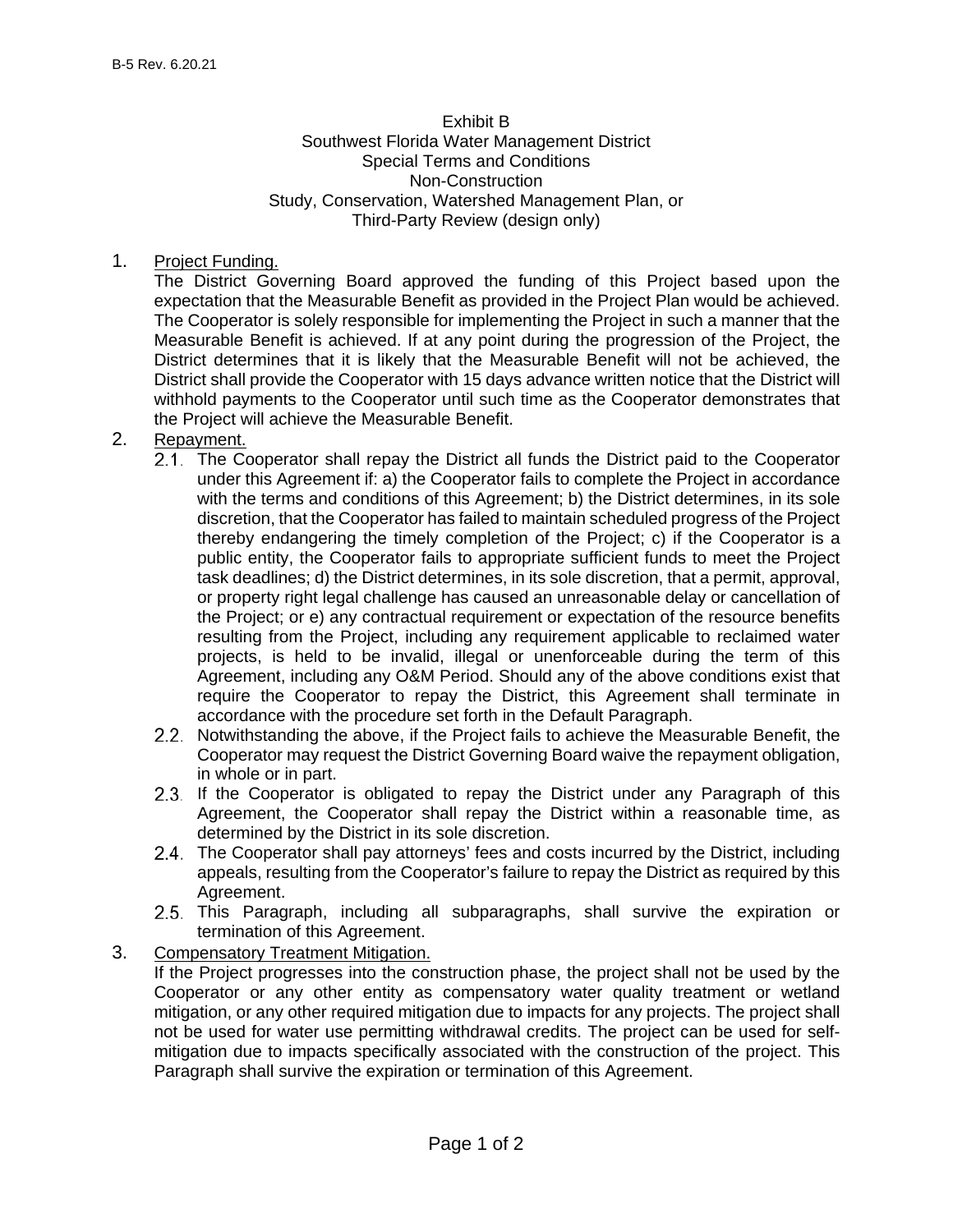- 4. Additional Clauses. *Checked paragraphs apply.*
	- Feasibility Study Alternatives.

The parties acknowledge that the Project is a feasibility study. If, during the course of the Project, an alternative is determined not to be feasible due to cost, water quality, permitability, supply availability, or other pertinent considerations, the Cooperator shall notify the District and cease work on the infeasible alternative. The Cooperator may request reallocating funds to another alternative in accordance with this Agreement. The approval of such request for reallocation of funds shall be in the District's sole discretion.

☐ Ownership of Documents and Other Materials.

All documents and goods or products, including the associated intellectual property rights, developed in connection with this Agreement shall be the property of the District and the Cooperator, jointly. Notwithstanding the above, all Project infrastructure shall be the sole property of the Cooperator. This Paragraph shall survive the expiration or termination of this Agreement.

☐ Project Deliverables.

The Cooperator shall provide the District with each deliverable set forth under the Deliverables for District Comments section in the Project Plan, including any supporting documentation. The District shall provide a written response to the Cooperator within:

- $\Box$  15 days of receipt.
- $\Box$  30 days of receipt.

The Cooperator shall provide a written response to the District's questions and concerns within:

- $\Box$  10 days of receipt.
- $\Box$  20 days of receipt.
- ☐ Florida Single Audit Act.

Funding for this Agreement includes state financial assistance and is therefore subject to the Florida Single Audit Act (FSAA), Section 215.97, F.S. The Cooperator is a subrecipient of state financial assistance under this Agreement and therefore may be subject to audits and monitoring as described in the Special Audit Requirements exhibit. The Cooperator must also use the attached Florida Single Audit Act Checklist for Non-State Organizations – Recipient/Subrecipient vs. Vendor Determination to evaluate the applicability of the FSAA to non-state organizations to which the Cooperator provides State resources to assist in carrying out activities related to this Agreement. If the Cooperator has a question related to the grant or subgrant of State funding, contact the individual identified below:

Patricia Williams, Sr. Revenue Compliance Coordinator Southwest Florida Water Management District 2379 Broad Street, Brooksville, FL 34604 Phone: (352) 796-7211, Ext. 4114 patricia.williams@swfwmd.state.fl.us

The Cooperator shall provide the District with its grant contact information within 30 days of execution of this Agreement.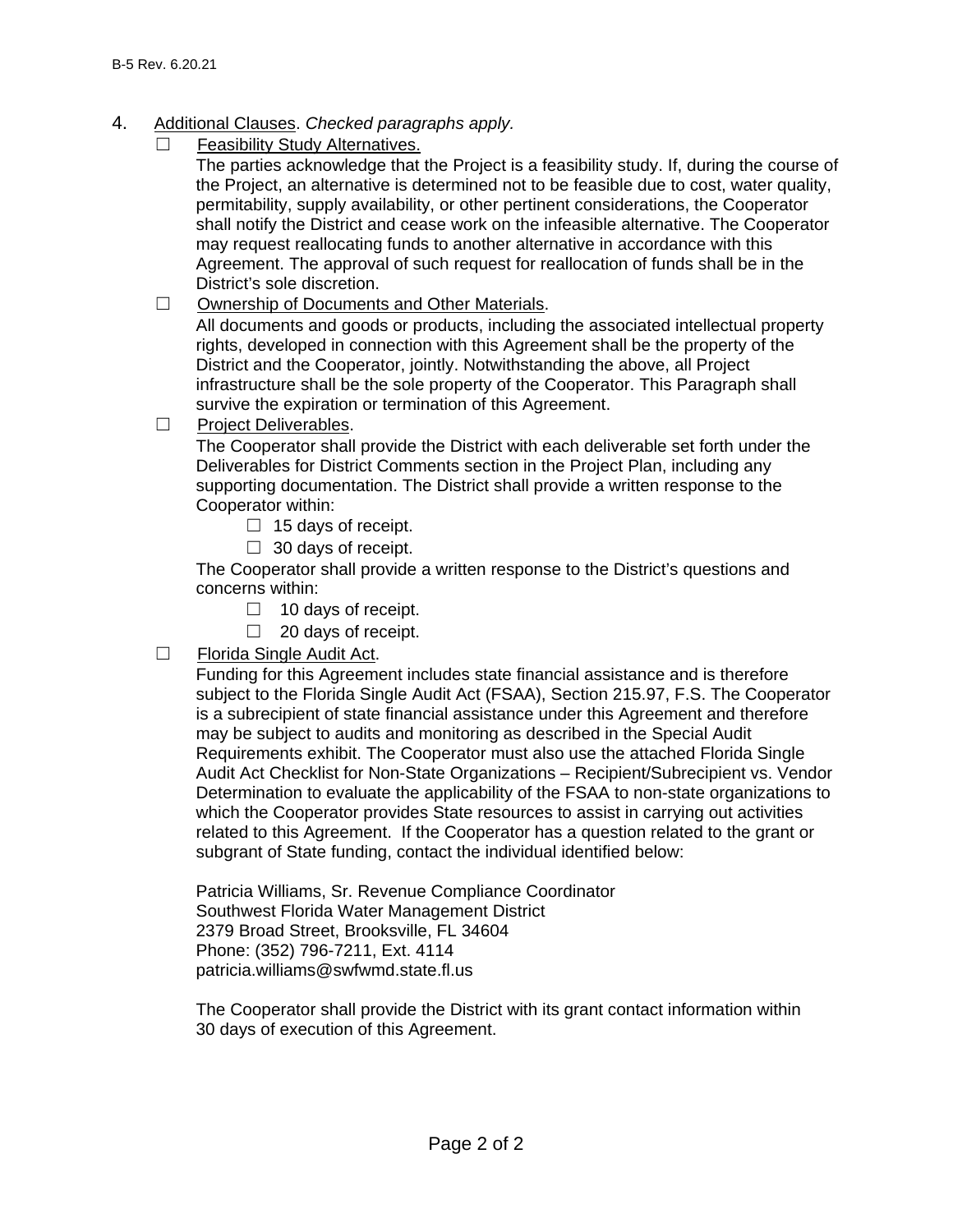### Exhibit B

Southwest Florida Water Management District Special Terms and Conditions Construction/Non-Construction - Septic to Sewer

#### 1. Project Funding.

- The District Governing Board approved the funding of the Project based upon the expectation that the Measurable Benefit as provided in the Project Plan would be achieved. The Cooperator is solely responsible for implementing the Project in such a manner that the Measurable Benefit is achieved. If at any point during the progression of the Project, the District determines that it is likely that the Measurable Benefit will not be achieved, the District shall provide the Cooperator with 15 days advance written notice that the District will withhold payments to the Cooperator until such time as the Cooperator demonstrates that the Project will achieve the Measurable Benefit.
- The District shall not reimburse the Cooperator for any costs under this Agreement until the notice to proceed with construction has been issued to the Cooperator's contractor; unless the Project Plan requires the District to perform a third-party review, in which case the District shall reimburse the Cooperator for the 30% design package costs subject to Subparagraph 5.7 in Exhibit A, and shall not reimburse the Cooperator for any post-30% design work until the notice to proceed with construction has been issued.
- The District's payment obligation is contingent upon the Cooperator's adoption of an ordinance in accordance with Paragraph 3 below.
- 2. Repayment.
	- 2.1. The Cooperator shall repay the District all funds the District paid to the Cooperator under this Agreement, except for the 30% design package costs if a third-party review was performed by the District, if: a) the Cooperator fails to complete the Project in accordance with the terms and conditions of this Agreement; b) the District determines, in its sole discretion, that the Cooperator has failed to maintain scheduled progress of the Project thereby endangering the timely completion of the Project; c) if the Cooperator is a public entity, the Cooperator fails to appropriate sufficient funds to meet the Project task deadlines; d) the District determines, in its sole discretion, that a permit, approval, or property right legal challenge has caused an unreasonable delay or cancellation of the Project; e) the Project is used for compensatory water quality treatment or mitigation or water use permitting withdrawal credits in violation of this Agreement; or f) any contractual requirement or expectation of the resource benefits resulting from the Project, including any requirement applicable to reclaimed water projects, is held to be invalid, illegal or unenforceable during the term of this Agreement, including the O&M Period. Should any of the above conditions exist that require the Cooperator to repay the District, this Agreement shall terminate in accordance with the procedure set forth in the Default Paragraph.
	- 2.2. Notwithstanding the above, if the Project fails to achieve the Measurable Benefit, the Cooperator may request that the District Governing Board waive the repayment obligation, in whole or in part.
	- 2.3. If the Cooperator is obligated to repay the District, the Cooperator shall repay the District within a reasonable time, as determined by the District in its sole discretion.
	- 2.4. The Cooperator shall pay attorneys' fees and costs incurred by the District, including appeals, resulting from the Cooperator's failure to repay the District as required by this Agreement.
	- 2.5. This Paragraph, including all subparagraphs, shall survive the expiration or termination of this Agreement.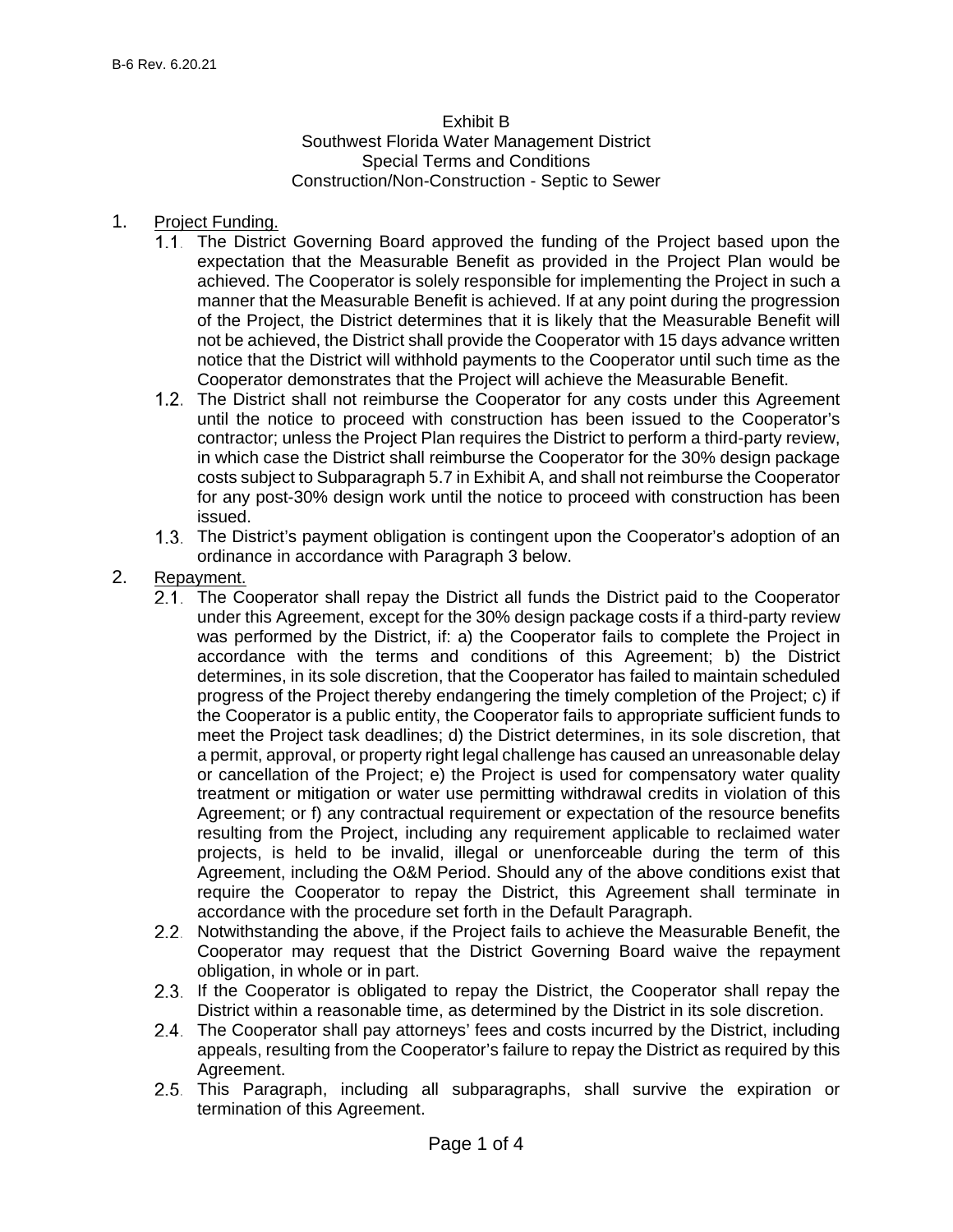- 3. Ordinance, Connection Rates, Repayment.
	- The Cooperator's adoption of an ordinance in accordance with the requirements of this Paragraph, as determined by the District in its sole judgment and discretion, is a condition to the District's funding obligation under this Agreement. It is recommended the Cooperator provide its proposed ordinance to the District prior to its adoption to verify compliance with this Paragraph. If the Cooperator has not adopted the ordinance within the timeframe provided in the Project Plan, including any time extensions approved in accordance with Subparagraph 1 of the Project Contacts and Notices Paragraph, the District may terminate this Agreement without any payment obligation. Such termination shall be effective 10 days following the Cooperator's receipt of written notice from the District. The Cooperator may adopt one or more ordinances to satisfy the requirements of this Paragraph.
		- The ordinance shall: a) require owners of onsite sewage treatment and disposal systems to connect to an available publicly owned or investor-owned sewerage system (as defined by Section 381.0065(2)(a), F.S., or any successor statute), within one (1) year in accordance with Section 381.00655(1)(a), F.S., or any successor statute, and abandon their systems in accordance with all applicable laws, rules and regulations, including enforcement measures; and b) prohibit the activities described in Section 373.811(2), F.S., or any successor statute, within the Priority Focus Area (PFA) delineated in the Basin Management Action Plan dated June 2018 applicable to this Project prevent new onsite sewage treatment and disposal systems from being constructed on lots less than one acre unless the new system includes enhanced treatment of nitrogen as approved by the necessary agency as described in Chapter 64E-6, Florida Administrative Code (FAC), or any successor administrative rule, or the Cooperator demonstrates a sewerage system will become available within 5 years. The Cooperator agrees to maintain the effectiveness of the ordinance and to conduct enforcement activities pursuant thereto during the term of this Agreement including the O&M Period.
		- If the minimum number of properties with existing septic tanks as described in the Project Plan are not connected to the constructed sewerage system within 210 days following the one-year connection deadline, the Cooperator shall repay the District on a pro rata basis of total District monies contributed to the Project for those properties not connected. The Cooperator shall provide a report to the District within 240 days following the one-year connection deadline certifying the number of properties connected to the sewerage system within 210 days following the one-year connection deadline.
		- The District retains the right to audit the certifications required by this Paragraph and the Cooperator shall provide documentation as requested by the District to support its certifications.
		- 3.4. This Paragraph, including all subparagraphs, shall survive the expiration or termination of this Agreement.

### 4. Operation and Maintenance.

The Cooperator shall operate and maintain the Project for at least 20 consecutive years (O&M Period) beginning at Project completion in such a manner that the Measurable Benefit required under this Agreement is maintained. If the Cooperator ceases to operate and maintain the Project, the Cooperator shall repay the District 5% of total District monies contributed to the Project for each year or a fraction of a year in which the Project is not operated and maintained. The rights and remedies in this Paragraph are in addition to any other rights and remedies provided by law or this Agreement.

Within 30 days of Project completion, or as extended by the District in writing, the Cooperator shall provide the District with construction record drawings, signed and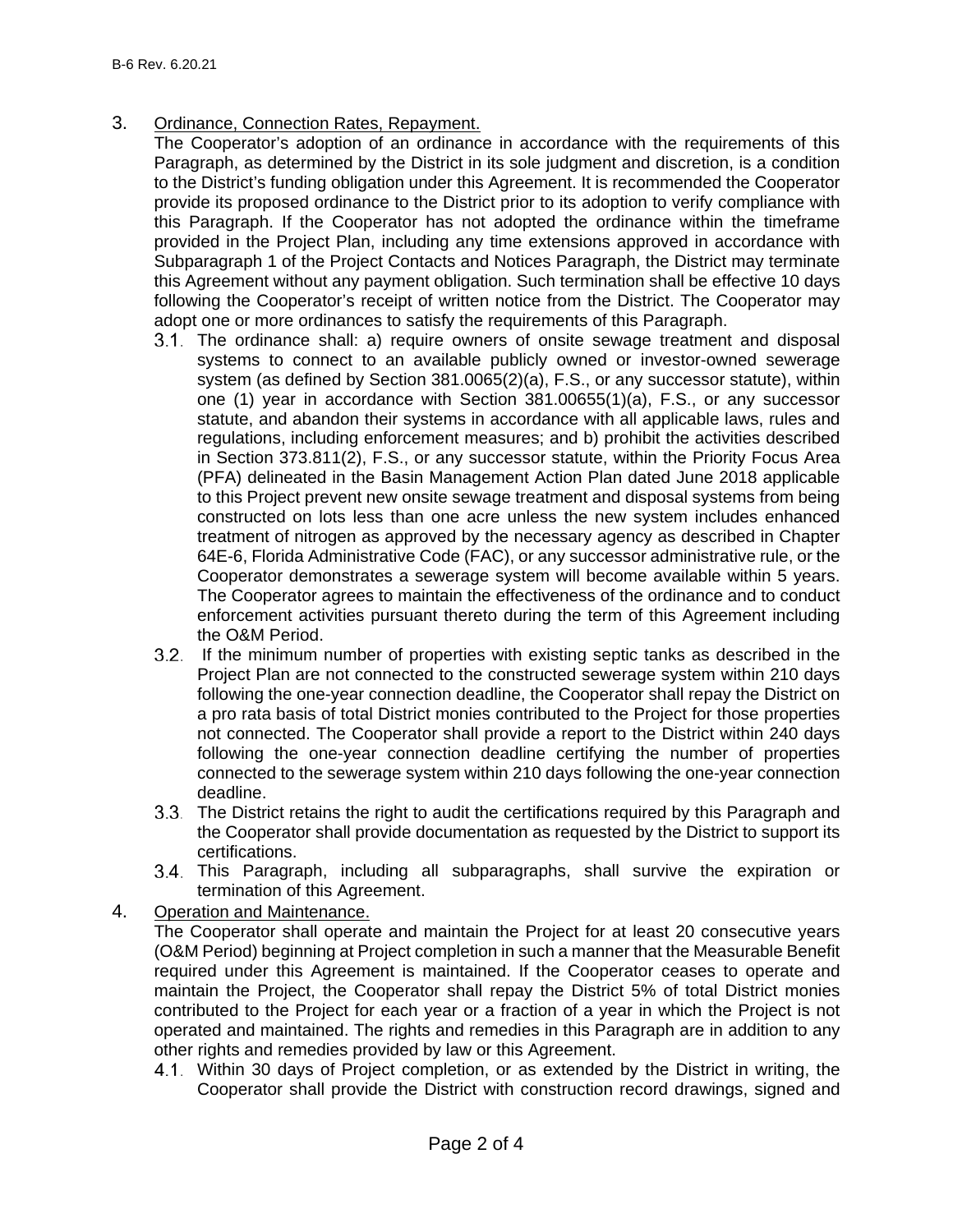sealed by a professional engineer, certifying that the Measurable Benefit has been achieved.

- The District retains the right to audit any certification and, if requested by the District, the Cooperator shall provide documentation to support its certification that the required resource benefits have been achieved.
- This Paragraph, including all subparagraphs, shall survive the expiration or termination of this Agreement.
- 5. Design Submittal. *Checked paragraphs apply*.
	- The Cooperator shall provide the District with the final design drawings, signed and sealed by a professional engineer, including supporting documentation. The District shall provide written notice to the Cooperator within 15 days of receipt of the design submittal advising if it appears to meet the requirements of this Agreement. The District's acceptance of the design submittal shall not be construed as an approval of the design, or the architectural, engineering, mechanical, electrical, or other components of the construction bid documents, or that such documents are in compliance with applicable rules, regulations or law, including the District's.
	- $\Box$  The Cooperator must ensure that the design of the Project maximizes the resource benefits to the greatest extent practicable. The Cooperator shall provide the District with the 30%, 60%, 90% and final design drawings, including supporting documentation. A professional engineer shall, at a minimum, sign and seal the final design drawings. The District shall provide written notice to the Cooperator within 15 days of receipt of each design submittal, advising if it appears to meet the requirements of this Agreement. The District's acceptance of any design submittal shall not be construed as an approval of the design, or the architectural, engineering, mechanical, electrical, or other components of the construction bid documents, or that such documents are in compliance with applicable rules, regulations or law, including the District's.
- 6. Compensatory Treatment Mitigation.

The Project shall not be used by the Cooperator or any other entity as compensatory water quality treatment or wetland mitigation, or any other required mitigation due to impacts for any projects. The Project shall not be used for water use permitting withdrawal credits. The Project may be used for self-mitigation due to impacts specifically associated with the construction of the Project. This Paragraph shall survive the expiration or termination of this Agreement.

- 7. Additional Clauses. *Checked paragraphs apply*.
	- ☐ Florida Single Audit Act.

Funding for this Agreement includes state financial assistance and is therefore subject to the Florida Single Audit Act (FSAA), Section 215.97, F.S. The Cooperator is a subrecipient of state financial assistance under this Agreement and therefore may be subject to audits and monitoring as described in the Special Audit Requirements exhibit. The Cooperator must also use the attached Florida Single Audit Act Checklist for Non-State Organizations – Recipient/Subrecipient vs. Vendor Determination to evaluate the applicability of the FSAA to non-state organizations to which the Cooperator provides State resources to assist in carrying out activities related to this Agreement. If the Cooperator has a question related to the grant or subgrant of State funding, contact the individual identified below: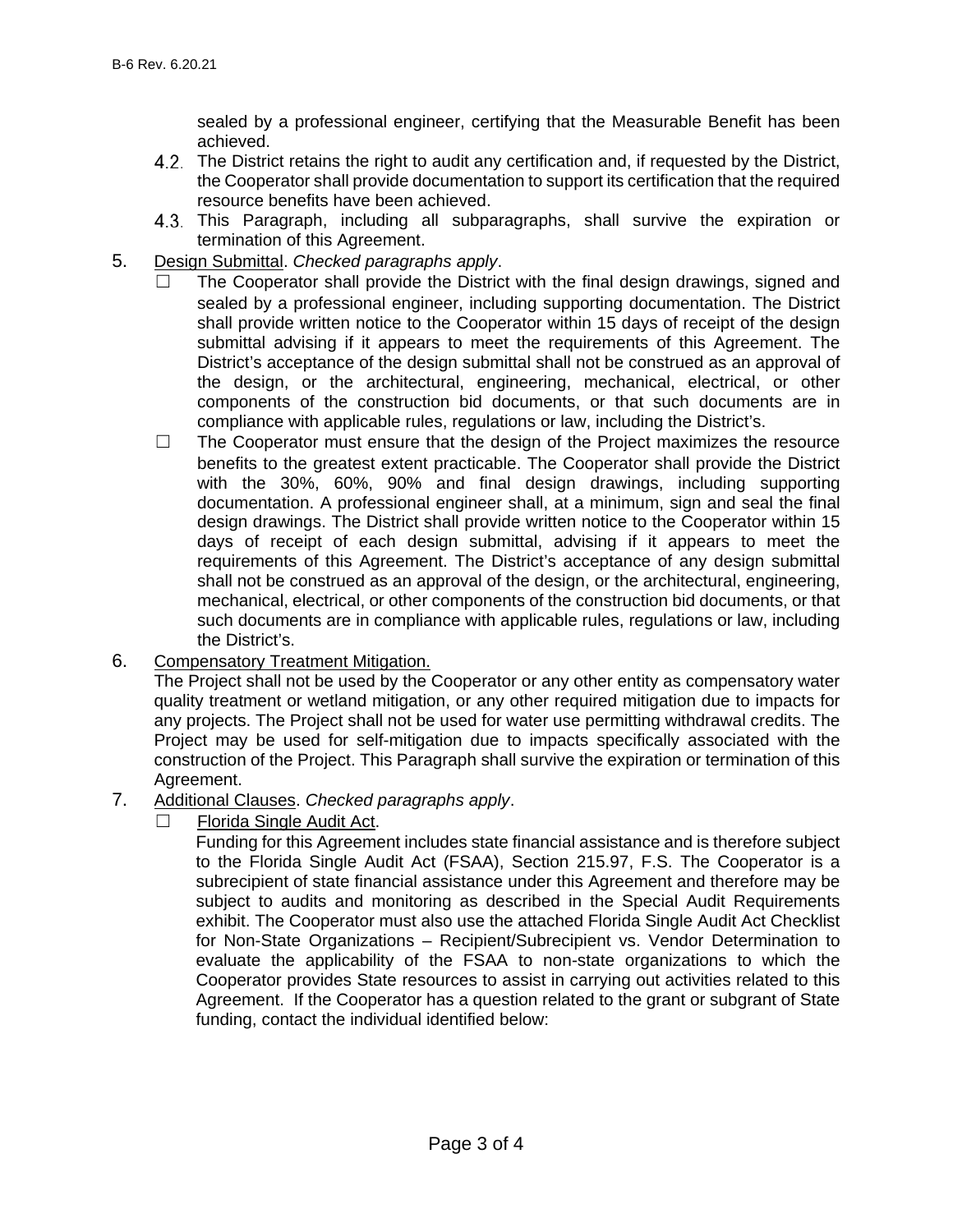Patricia Williams, Sr. Revenue Compliance Coordinator Southwest Florida Water Management District 2379 Broad Street, Brooksville, FL 34604 Phone: (352) 796-7211, Ext. 4114 patricia.williams@swfwmd.state.fl.us

The Cooperator shall provide the District with its grant contact information within 30 days of execution of this Agreement.

The remainder of this page intentionally left blank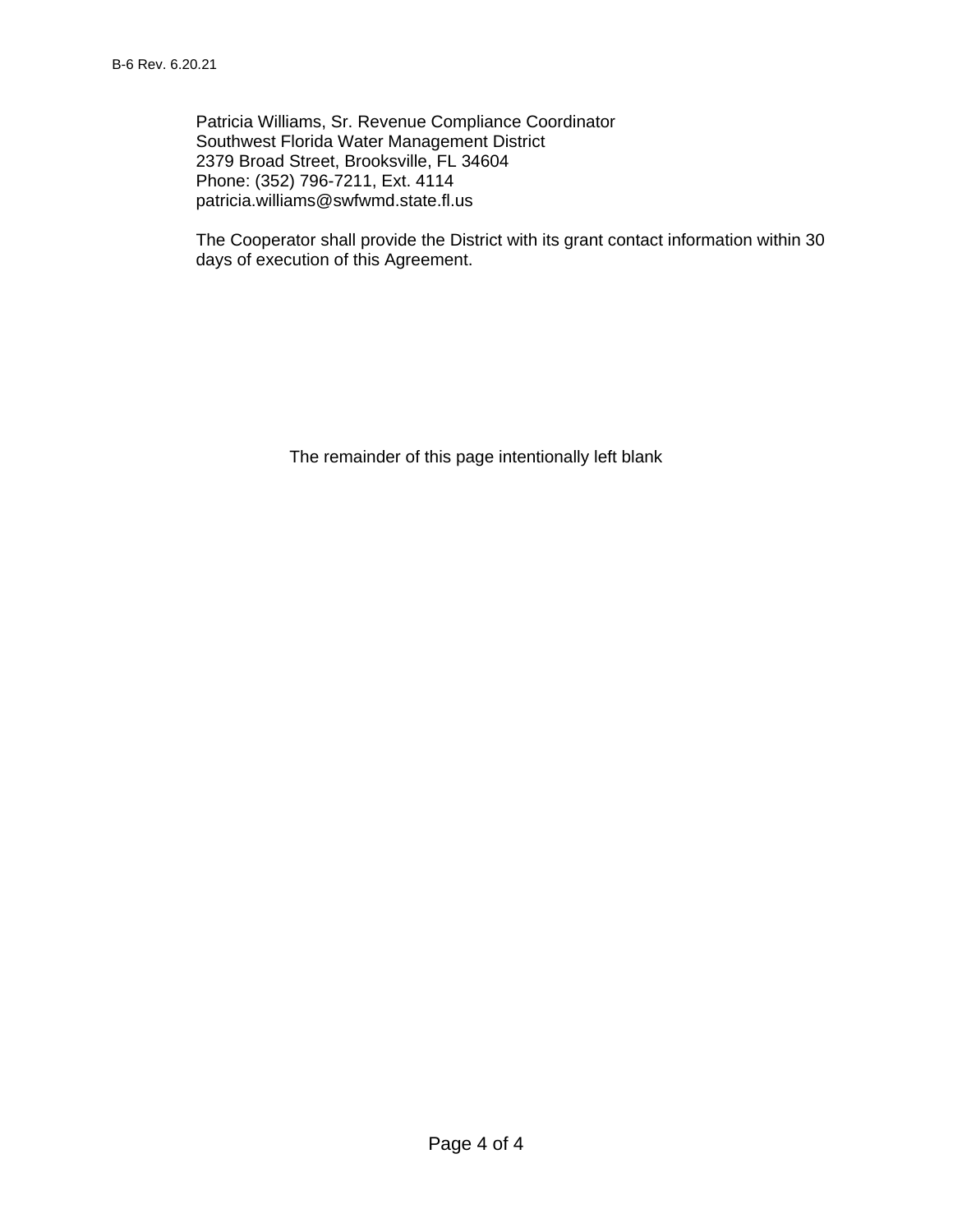#### Exhibit B

#### Southwest Florida Water Management District Special Terms and Conditions Standard Construction, Restoration, or Conservation with Construction

#### 1. Project Funding.

- The District Governing Board approved the funding of the Project based upon the expectation that the Measurable Benefit as provided in the Project Plan would be achieved. The Cooperator is solely responsible for implementing the Project in such a manner that the Measurable Benefit is achieved. If at any point during the progression of the Project, the District determines that it is likely that the Measurable Benefit will not be achieved, the District shall provide the Cooperator with 15 days advance written notice that the District will withhold payments to the Cooperator until such time as the Cooperator demonstrates that the Project will achieve the Measurable Benefit.
- 1.2. The District shall not reimburse the Cooperator for any costs under this Agreement until the notice to proceed with construction has been issued to the Cooperator's contractor; unless the Project Plan requires the District to perform a third-party review, in which case the District shall reimburse the Cooperator for the 30% design package costs subject to Subparagraph 5.7 in Exhibit A, and shall not reimburse the Cooperator for any post-30% design work until the notice to proceed with construction has been issued.

### 2. Repayment.

- 2.1. The Cooperator shall repay the District all funds the District paid to the Cooperator under this Agreement, except for the 30% design package costs if a third-party review was performed by the District, if: a) the Cooperator fails to complete the Project in accordance with the terms and conditions of this Agreement; b) the District determines, in its sole discretion, that the Cooperator has failed to maintain scheduled progress of the Project thereby endangering the timely completion of the Project; c) if the Cooperator is a public entity, the Cooperator fails to appropriate sufficient funds to meet the Project task deadlines; d) the District determines, in its sole discretion, that a permit, approval, or property right legal challenge has caused an unreasonable delay or cancellation of the Project; e) the Project is used for compensatory water quality treatment or mitigation or water use permitting withdrawal credits in violation of this Agreement; or f) any contractual requirement or expectation of the resource benefits resulting from the Project, including any requirement applicable to reclaimed water projects, is held to be invalid, illegal or unenforceable during the term of this Agreement, including the O&M Period. Should any of the above conditions exist that require the Cooperator to repay the District, this Agreement shall terminate in accordance with the procedure set forth in the Default Paragraph.
- 2.2. Notwithstanding the above, if the Project fails to achieve the Measurable Benefit, the Cooperator may request that the District Governing Board waive the repayment obligation, in whole or in part.
- 2.3. If the Cooperator is obligated to repay the District, the Cooperator shall repay the District within a reasonable time, as determined by the District in its sole discretion.
- The Cooperator shall pay attorneys' fees and costs incurred by the District, including appeals, resulting from the Cooperator's failure to repay the District as required by this Agreement.
- 2.5. This Paragraph, including all subparagraphs, shall survive the expiration or termination of this Agreement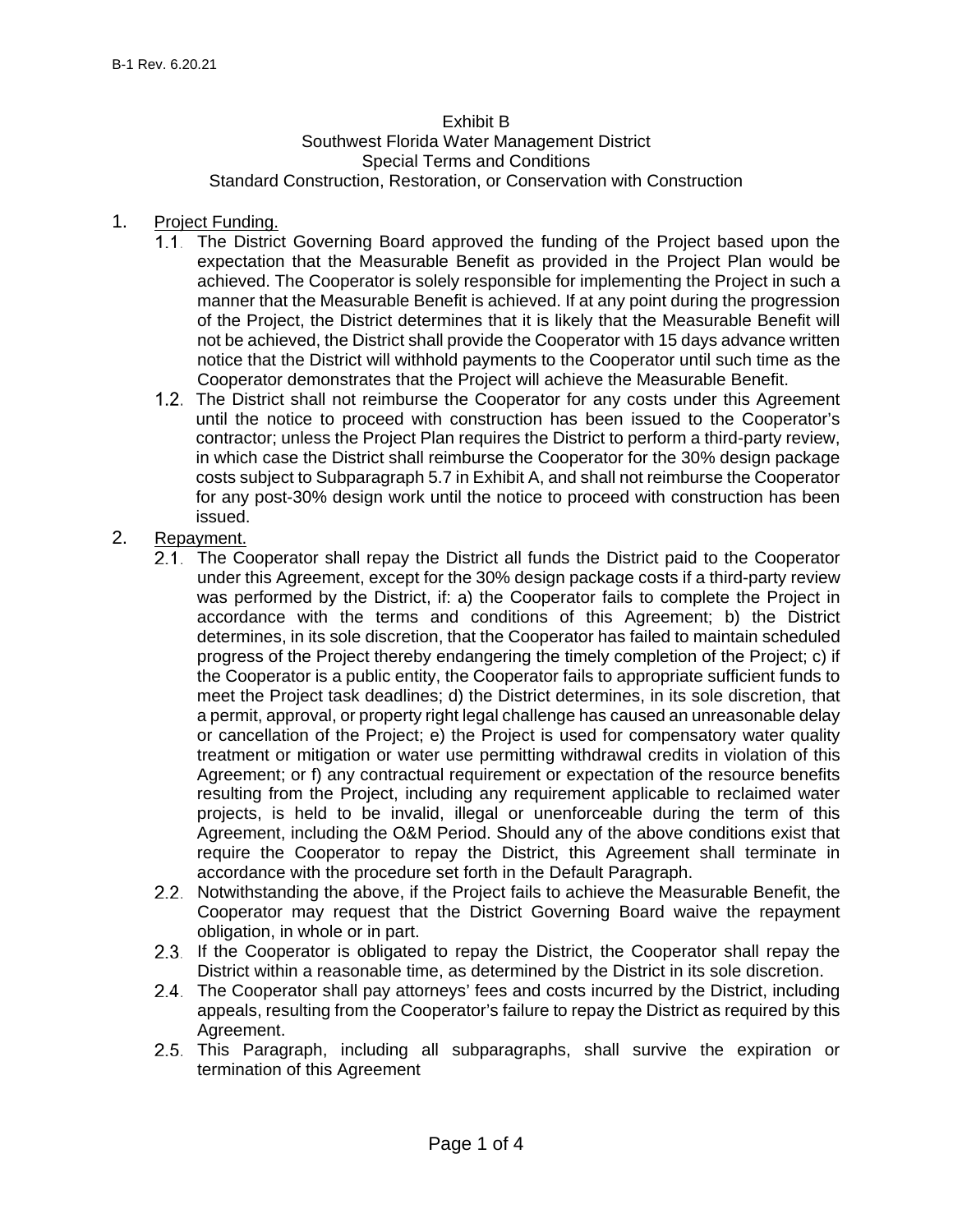- 3. Operation and Maintenance*. Checked paragraph applies. All subparagraphs apply.*
	- The Cooperator shall operate and maintain the Project for at least 20 consecutive years (O&M Period) beginning at Project completion in such a manner that the Project's resource benefits are achieved. If the Cooperator ceases to operate and maintain the Project, the Cooperator shall repay the District 5% of total District monies contributed to the Project for each year or a fraction of a year in which the Project is not operated and maintained. The rights and remedies in this Paragraph are in addition to any other rights and remedies provided by law or this Agreement.
	- $\Box$  The Cooperator shall operate and maintain the Project in perpetuity to ensure the proper hydraulic operation and compliance with all environmental permits. If the Cooperator ceases to operate and maintain the Project, the Cooperator shall repay the District 5% of total District monies contributed to the Project for each year or a fraction of a year in which the Project is not operated and maintained. The rights and remedies in this Paragraph are in addition to any other rights and remedies provided by law or this Agreement.
		- Within 30 days of Project completion, or as extended by the District in writing, the Cooperator shall provide the District with construction record drawings, signed and sealed by a professional engineer, certifying that the Measurable Benefit has been achieved. If required in the Project Plan, the Cooperator shall provide the District with an operation and maintenance plan that provides reasonable assurance that the Project will be operated and maintained as required by this Agreement. Every 2 years during the O&M Period, the Cooperator shall generate a report describing the operation and maintenance activities that took place during the reporting period and certifying that the required resource benefits have been achieved. The Cooperator's obligation to generate and maintain such reports shall continue throughout the O&M Period.
		- The District retains the right to audit any certification and, if requested by the District, the Cooperator shall provide documentation to support its certification that the required resource benefits have been achieved.
		- This Paragraph, including all subparagraphs, shall survive the expiration or termination of this Agreement.
- 4. Design Submittal. *Checked paragraph applies.*
	- The Cooperator shall provide the District with the final design drawings, signed and sealed by a professional engineer, including supporting documentation. The District shall provide written notice to the Cooperator within 15 days of receipt of the design submittal advising if it appears to meet the requirements of this Agreement. The District's acceptance of the design submittal shall not be construed as an approval of the design, or a representation or warranty that the District has verified the architectural, engineering, mechanical, electrical, or other components of the construction bid documents or that such documents are in compliance with applicable rules, regulations or law, including the District's.
	- ☐ The Cooperator must ensure that the design of the Project maximizes the resource benefits to the greatest extent practicable. The Cooperator shall provide the District with the 30%, 60%, 90% and final design drawings, including supporting documentation. A professional engineer shall, at a minimum, sign and seal the final design drawings. The District shall provide written notice to the Cooperator within 15 days of receipt of each design submittal, advising if it appears to meet the requirements of this Agreement. The District's acceptance of any design submittal shall not be construed as an approval of the design, or the architectural, engineering, mechanical, electrical, or other components of the construction bid documents, or that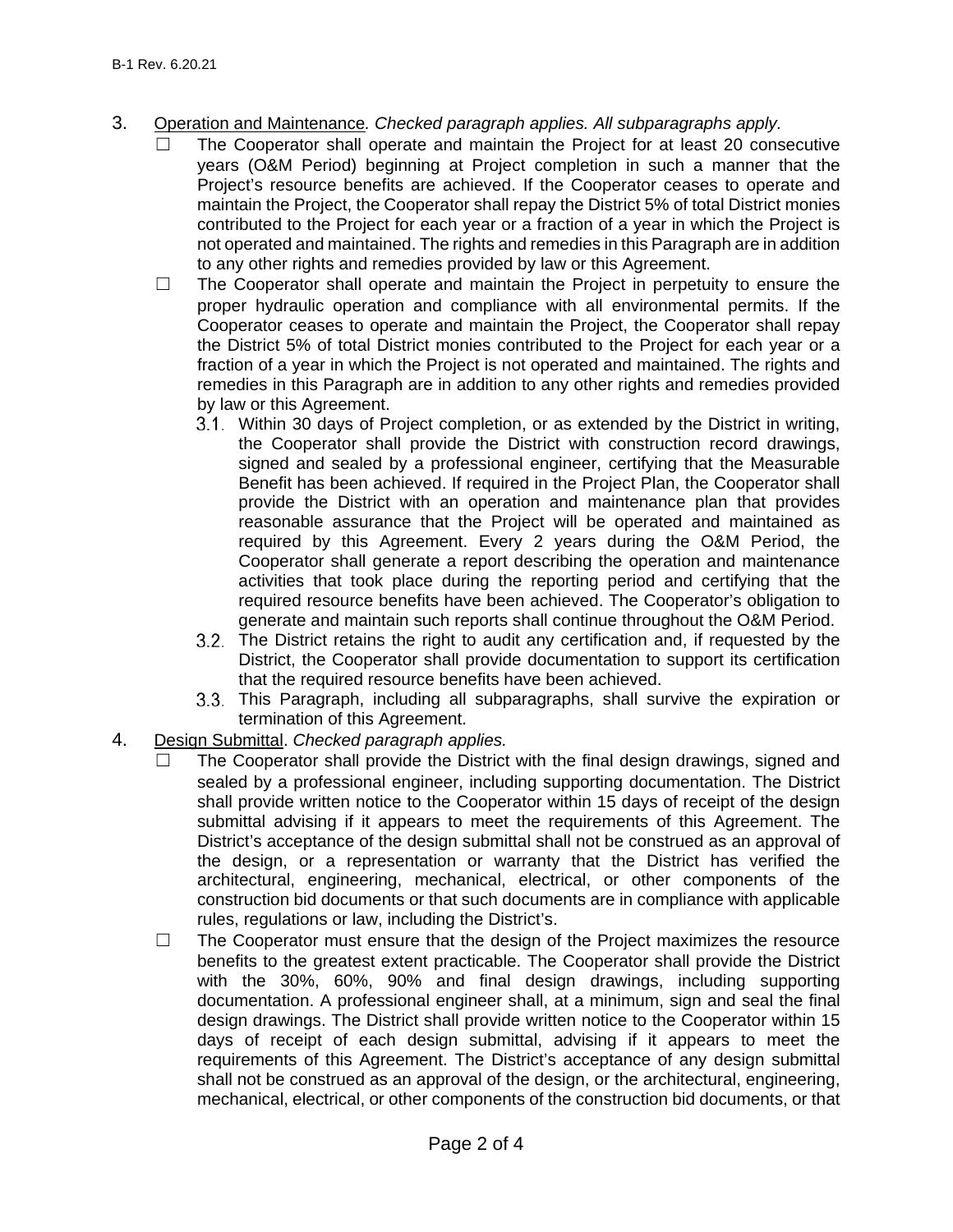such documents are in compliance with applicable rules, regulations or law, including the District's.

5. Compensatory Treatment Mitigation.

The Project shall not be used by the Cooperator or any other entity as compensatory water quality treatment or wetland mitigation, or any other required mitigation due to impacts for any projects. The Project shall not be used for water use permitting withdrawal credits. The Project may be used for self-mitigation due to impacts specifically associated with the construction of the Project. This Paragraph shall survive the expiration or termination of this Agreement.

- 6. Additional Clauses. *Checked paragraphs apply*.
	- □ Signage.

The Cooperator shall provide signage at the Project site that recognizes the District's funding for the Project. All signage must receive the District's written approval as to form, content and location, and must be in accordance with local sign ordinances.

□ Conservation Easement.

The Cooperator shall convey a perpetual conservation easement as defined in Section 704.06, F.S., to the District, over the Project area, without encumbrances unless such encumbrances do not adversely affect the ecological viability of the Project. The conservation easement will cover that portion of the property that is being improved with funds provided under this Agreement. The form and content of the conservation easement is subject to District review and approval prior to execution and should be substantially similar to the template attached hereto as an exhibit. Within 60 days of construction commencement, the Cooperator must submit a Title Insurance Commitment, legal description with a boundary survey signed and sealed by a Florida registered surveyor, evidence of ownership or legal control of the property, and a draft conservation easement for District review and approval. If the Cooperator is a municipality, political subdivision or state agency, it may use an Ownership and Encumbrance Report acceptable to the District in lieu of a Title Insurance Commitment. The Cooperator will have 90 days to remove any encumbrances identified by the District as unacceptable or demonstrate to the District's satisfaction that the encumbrance or encumbrances will not affect the ecological viability of the Project. Within 30 days after construction is complete, the Cooperator must execute and record the conservation easement. Within 30 days after recording, the Cooperator must submit the recorded conservation easement for the Project area to the District. Within 90 days after recording, the Cooperator must submit a Title Insurance Policy consistent with the Title Insurance Commitment or Ownership and Encumbrance Report approved by the District. All costs associated with obtaining the conservation easement and the other required documents shall be the sole obligation of the Cooperator outside of this Agreement. This Paragraph shall survive the expiration or termination of this Agreement.

☐ Florida Single Audit Act.

Funding for this Agreement includes state financial assistance and is therefore subject to the Florida Single Audit Act (FSAA), Section 215.97, F.S. The Cooperator is a subrecipient of state financial assistance under this Agreement and therefore may be subject to audits and monitoring as described in the Special Audit Requirements exhibit. The Cooperator must also use the attached Florida Single Audit Act Checklist for Non-State Organizations – Recipient/Subrecipient vs. Vendor Determination to evaluate the applicability of the FSAA to non-state organizations to which the Cooperator provides State resources to assist in carrying out activities related to this